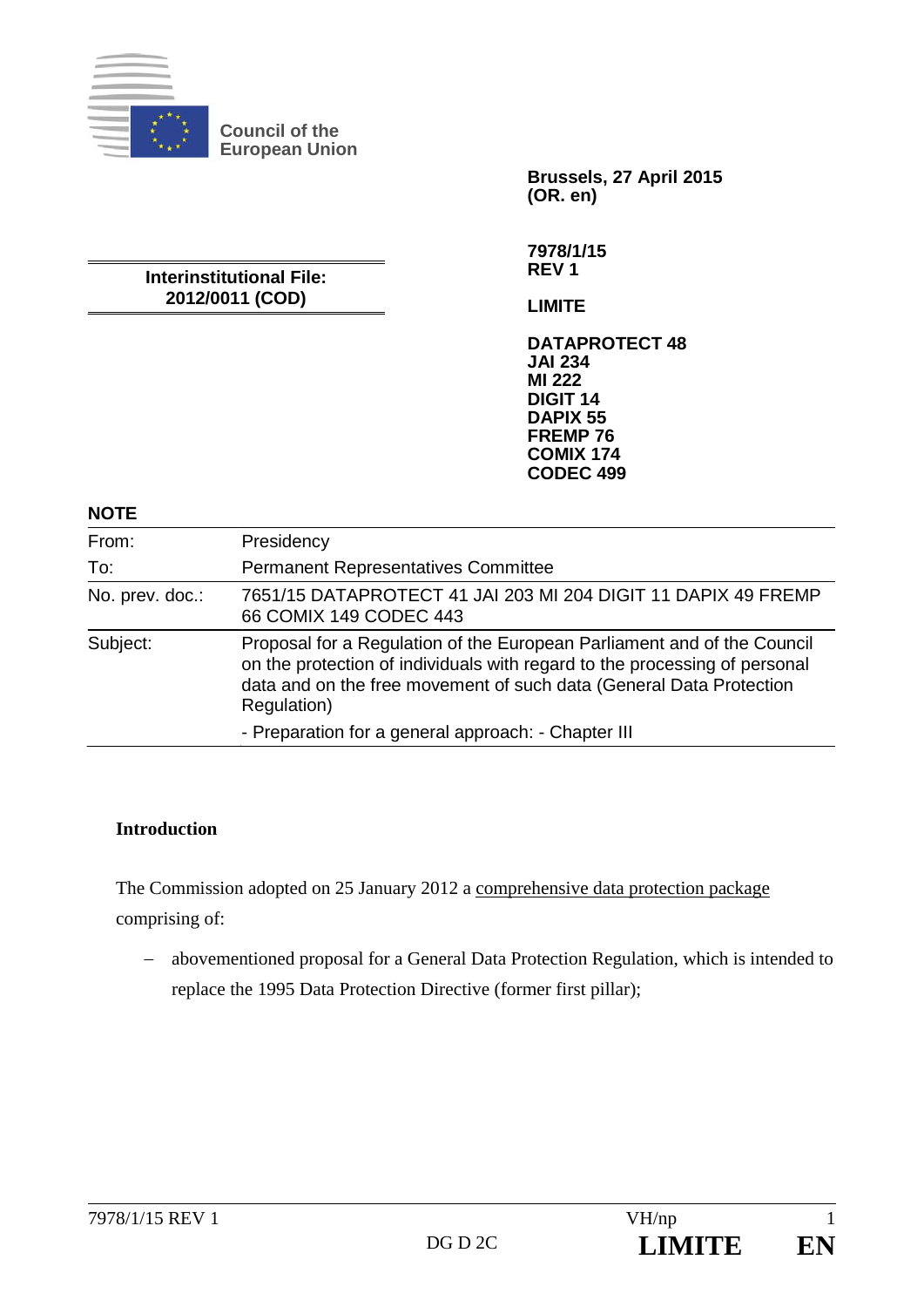a proposal for a Directive on the protection of individuals with regard to the processing of personal data by competent authorities for the purposes of prevention, investigation, detection or prosecution of criminal offences or the execution of criminal penalties, and the free movement of such data, which is intended to replace the 2008 Data Protection Framework Decision (former third pillar).

The aim of the General Data Protection Regulation is to enhance data protection rights of individuals and facilitate the free flow of personal data in the digital single market.

The European Parliament adopted first reading on the proposals for the data protection Regulation and Directive on 12 March 2014.

The Council gave priority on achieving progress on the General Data Protection Regulation finding agreement on several partial general approaches between June 2014 and March 2015**<sup>1</sup>** .

In the context of the Presidency's aim to find agreement in the June Justice and Home Affairs Council on the regulation in its entirety, the Presidency submits to the Permanent Representatives Committee for endorsement a compromise text on Chapter III on Rights of the data subject**<sup>2</sup>** . This compromise text is the result of intensive discussions in meetings of the Data Protection Working Party (DAPIX) and the Justice and Home Affairs Counsellors<sup>3</sup>.

 **1** A first partial general approach (PGA) was reached on Chapters V (international transfers of data) in June 2014 with other PGAs on Chapter IV (obligations of companies) in October 2014, on the overarching question of the public sector and Chapter IX (Specific data protection situations) in December 2014 and on the One-stop-shop mechanism (Chapters VI and VII) in March 2015.

**<sup>2</sup>** The relevant articles are Article 4(12a), Articles 11 -21, recitals 46 - 58a.

**<sup>3</sup>** Under Irish Presidency, DAPIX discussed Chapter III in its entirety at its meetings on 9-11, 24, 29-30 April and 13 -14 May 2013. Council and its preparatory bodies also examined specific issues of Chapter III. The Council conducted an orientation debate on Article 17 (right to be forgotten) in light of the Google case under Italian Presidency (13619/14) after discussions in DAPIX on the basis of 11289/1/14 REV 1 and 10187/14. DAPIX discussed Article 20 on profiling (10617/14) and Article 18 on data portability (10614/14) under Hellenic Presidency. Article 21 as well as the corresponding recital 59 were part of the partial general approach on the flexibility of the public sector that was reached in December 2014. The Latvian Presidency took up the examination of Chapter III at meetings of DAPIX on 23-24 (7084/15) and 30-31 March (7526/15) and of the Justice and Home Affairs Counsellors on 17 April 2015 (7651/15).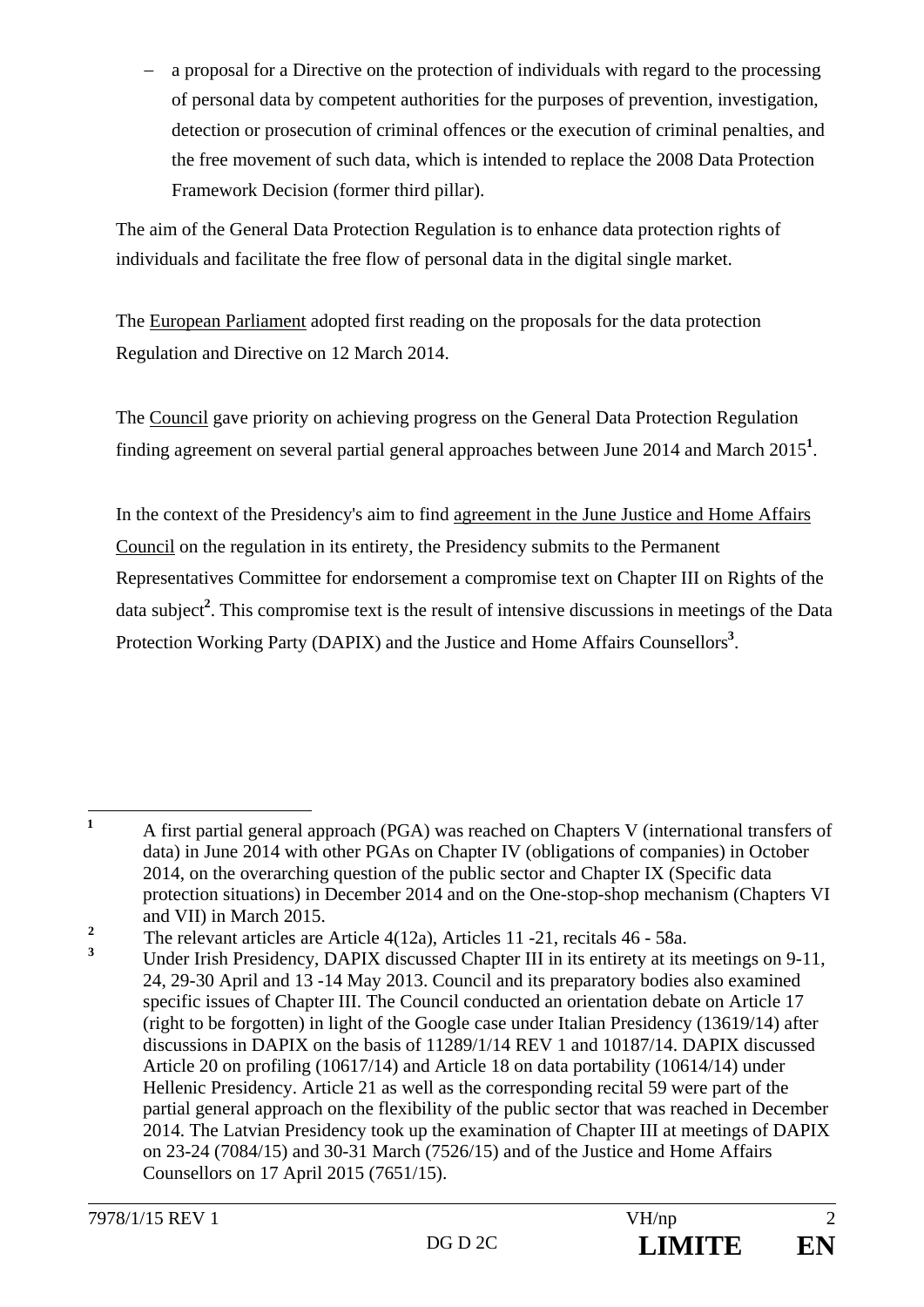#### **Presidency overall compromise suggestion for Chapter III**

Council's preparatory bodies succeeded in converging views on many provisions of Chapter III. With a view to further balancing the compromise text that appears in annex, the Presidency has made several new suggestions for changes in light of the discussions by the JHA Counsellors (DAPIX) on 17 April 2015. These new suggestions compared to document 7651/15 are marked in **bold underlining** in annexed overall compromise text on Chapter III and the related definition of profiling in Chapter I.

This compromise text aims at finding a balance between, on the one hand, the data protection rights of the data subjects and, on the other hand, the obligations of data controllers to provide the necessary information and communication to the data subject about the personal data they process. Against this background, the balances struck on the following important issues of Chapter III are highlighted:

#### Right to erasure and "to be forgotten" (Article 17 and recitals 53, 53a, 54, 54a, 54aa)

The Presidency suggests to maintain in the title of Article 17 a reference to the "right to be forgotten". This reference is kept because it provides added value in relation to the combination of the right of the data subject to oblige the data controller to erase personal data and the right to object to processing such data. This added value lies in the obligation for the controller that made the personal data public to inform other controllers about the request for erasure. The Presidency considers that the current wording of paragraph (2a) frames the obligations of the controller that has made the personal data public in a workable manner while improving data protection of the data subject.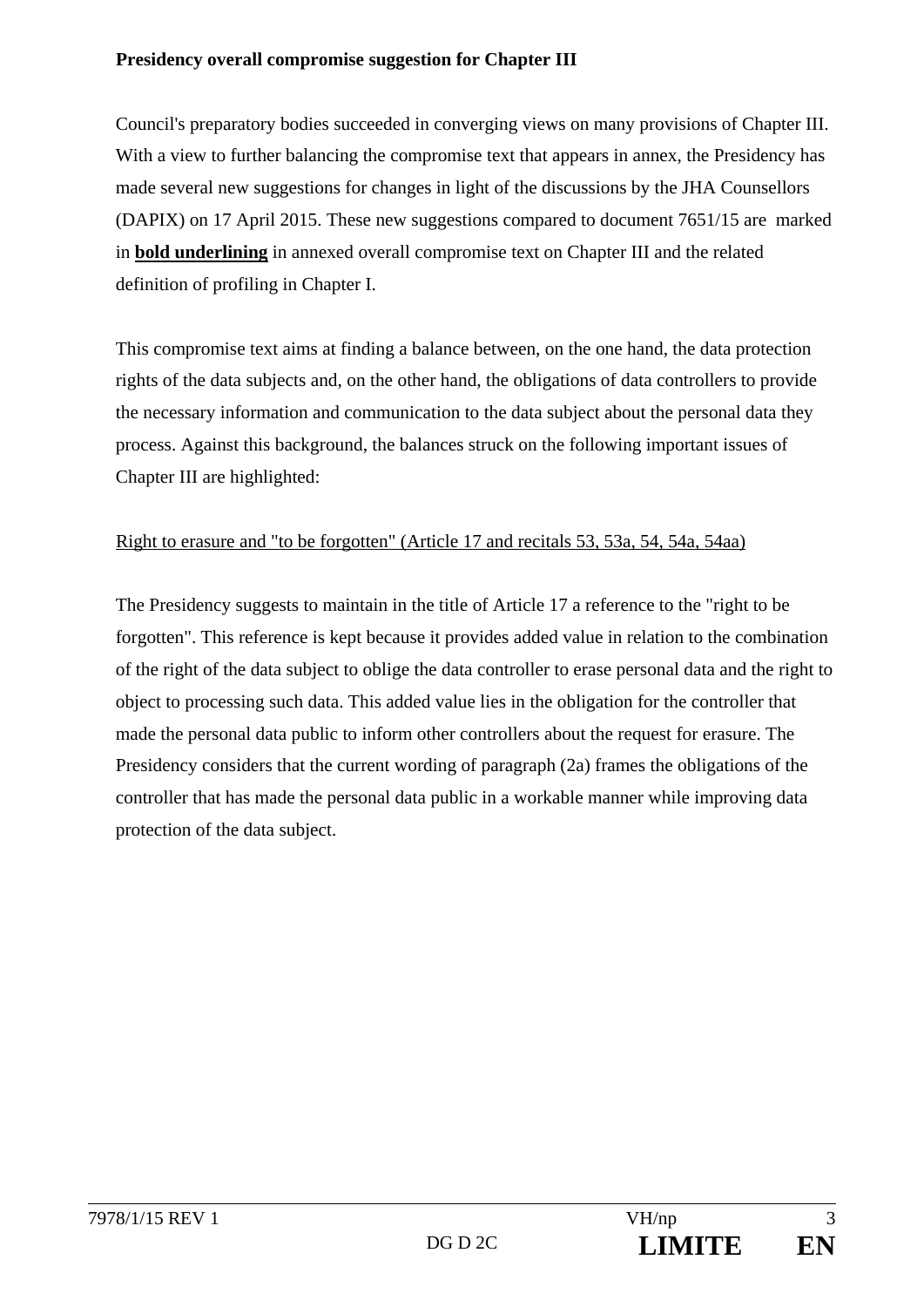The Presidency is of the view that Article 18 on the right to data portability in combination with recital (55) finds the right balance between the interests of the data subject, the controller and other data subjects. Article 18 emphasizes that the data subject is entitled to receive personal data concerning him or her that he or she has provided to a controller. As a result, the data subject benefits from obtaining this data in a format that he or she can transfer to another controller. The interests of the controllers are taken into account by providing that data portability only concerns data that is processed based on consent or a contract and by automated means and by stipulating that the right to data portability is without prejudice to intellectual property rights. Finally, rights of other data subjects are protected by specifying in the recital that, where the data portability concerns a set of personal data of more than one data subject, this right remains without prejudice to the protection provided by the regulation.

#### Automated individual decision making (Article 20 and recitals 58, 58a and Article 4(12a))

The Presidency considers that the compromise text on automated individual decision making reflects the views of the majority of delegations. On the basis of the compromise text, data subjects have the right not to be subject to a decision that is solely based on automated processing which produces legal effects concerning him or her or significantly affects him or her. One form of automated individual decision making is "profiling" which is defined in Article 4(12b) as: "any form of automated processing of personal data consisting of using those data to evaluate personal aspects to a natural person, in particular to analyse and predict aspects concerning performance at work, economic situation, health, personal preferences, or interests, reliability or behaviour, location or movements".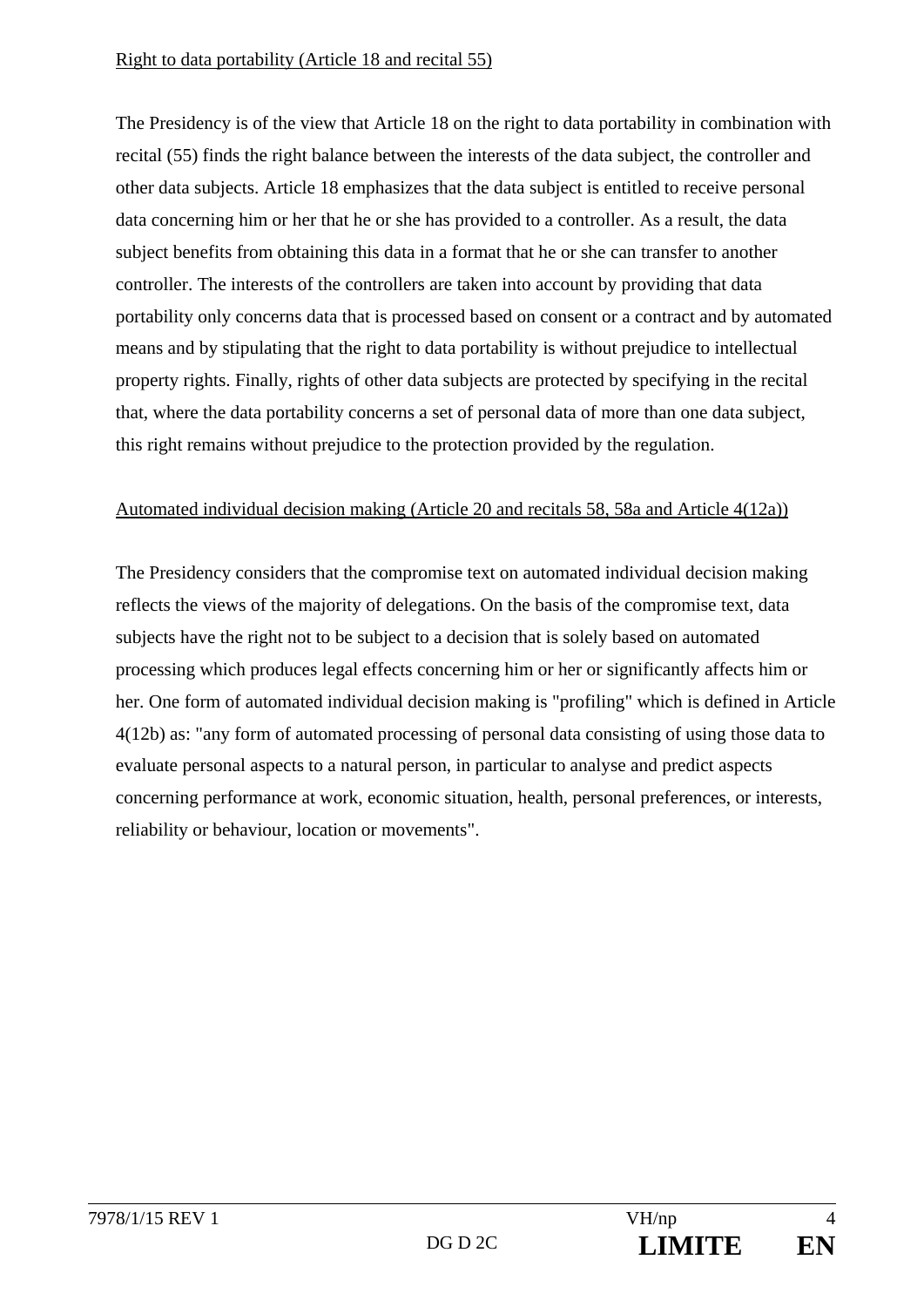#### **Conclusion**

Subject to the understanding on the basis of which Council reached agreements on the partial general approaches**<sup>4</sup>** , the Committee is invited to endorse the Presidency compromise text on Chapter III as it appears in annex with a view to enabling the Justice and Home Affairs Council to adopt a General Approach on the entire General Data Protection Regulation on 15 June 2015.

 $\overline{a}$ 

**<sup>4</sup>** The partial general approaches are based on the understanding that:

nothing is agreed until everything is agreed and future changes to be made to the text of the provisionally agreed Articles to ensure the overall coherence of the Regulation are not excluded;

<sup>-</sup> such partial general approaches are without prejudice to any horizontal question; and

such partial general approaches do not mandate the Presidency to engage in informal trilogues with the European Parliament on the text.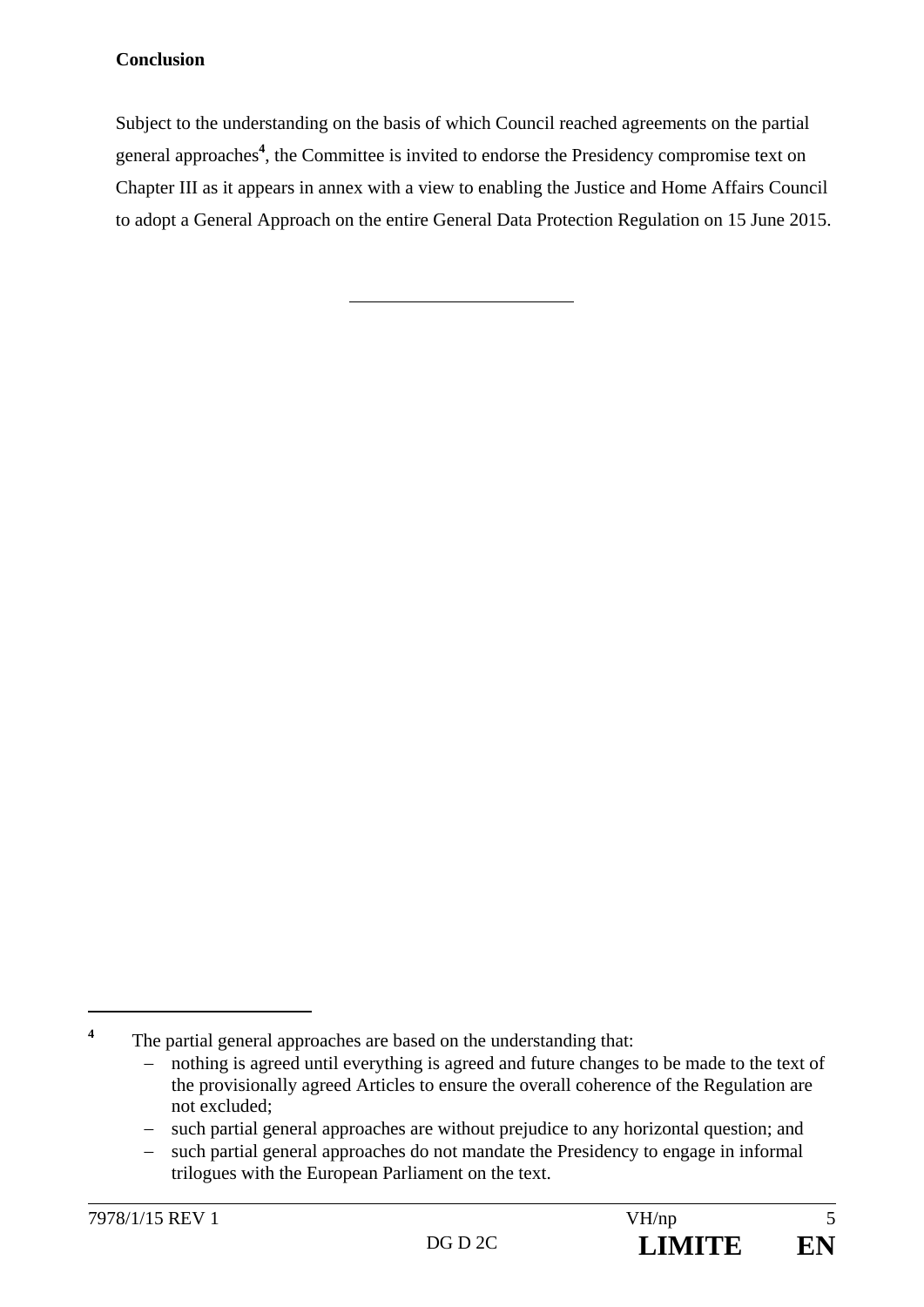- 46) **<sup>5</sup>** <sup>5</sup>The principle of transparency requires that any information addressed to the public or to the data subject should be easily accessible and easy to understand, and that clear and plain language **and, additionally, where appropriate, visualisation** is used. This information could be provided also in electronic form, for example, when addressed to the public, through a website. This is in particular relevant where in situations, such as online advertising, the proliferation of actors and the technological complexity of practice makes it difficult for the data subject to know and understand if personal data relating to them are being collected, by whom and for what purpose. Given that children deserve specific protection, any information and communication, where processing is addressed (…) to a child, should be in such a clear and plain language that the child can easily understand.
- 47) Modalities should be provided for facilitating the data subject's exercise of their rights provided by this Regulation, including mechanisms to request, (…) in particular access to data, rectification, erasure and to exercise the right to object. Thus the controller should also provide means for requests to be made electronically, especially where personal data are processed by electronic means. The controller should be obliged to respond to requests of the data subject without undue delay and at the latest within a fixed deadline of one month and give reasons where the controller does not intend to comply with the data subject's request.

 **5** DE suggestion (8089/15) partly taken over.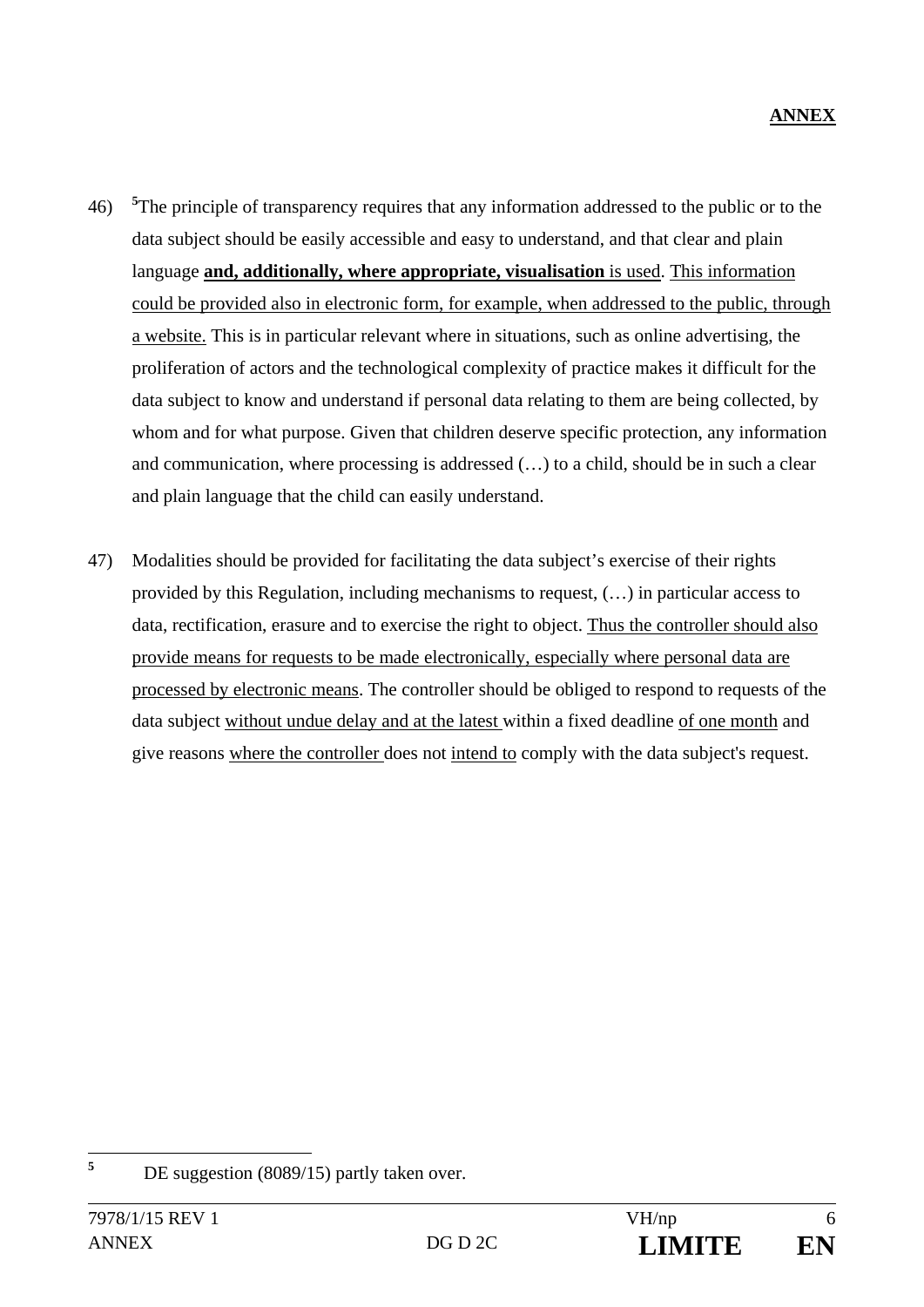However, if requests are manifestly unfounded **or excessive**<sup>6</sup> such as when the data subject **unreasonably and** <sup>7</sup> repetitiously requests information or where the data subject abuses its right to receive information for example by providing false or misleading information when making the request, the controller could<sup>8</sup> refuse to act on the request.<sup>9</sup>

48) **<sup>10</sup>**The principles of fair and transparent processing require that the data subject should be informed (…) of the existence of the processing operation and its purposes (…). The controller should provide the data subject with any further information necessary to guarantee fair and transparent processing. Furthermore the data subject should be informed about the existence of profiling, and the consequences of such profiling. Where the data are collected from the data subject, the data subject should also be informed whether they are obliged to provide the data and of the consequences, in cases they do not provide such data.

**11**

 **6** Cion suggestion. As in Article 12(4).

**<sup>7</sup>** DE, supported by Cion, suggestion.

EL suggested to specify the terms "repetitiously" and "abuses".

**<sup>8</sup>** PT suggested instead "may".

**<sup>9</sup>** AT suggested to delete the last sentence as repetitiously requesting information must not as such be considered that the request is manifestly unfounded. Alternatively, AT suggested"However, if requests are manifestly unfounded such as when the data subject repetitiously requests information *despite complete and correct information or despite properly substantiated denial of information or well-founded restriction of information by the controller* or where the data subject abuses its right to receive information for example by providing false or misleading information when making the request, the controller could refuse to act on the request."

AT: scrutiny reservation on "abuses its right".

<sup>&</sup>lt;sup>10</sup> AT suggested "shall" instead of "should" throughout recital (48).

DE made text suggestion for a new recital (48a) (8089/15).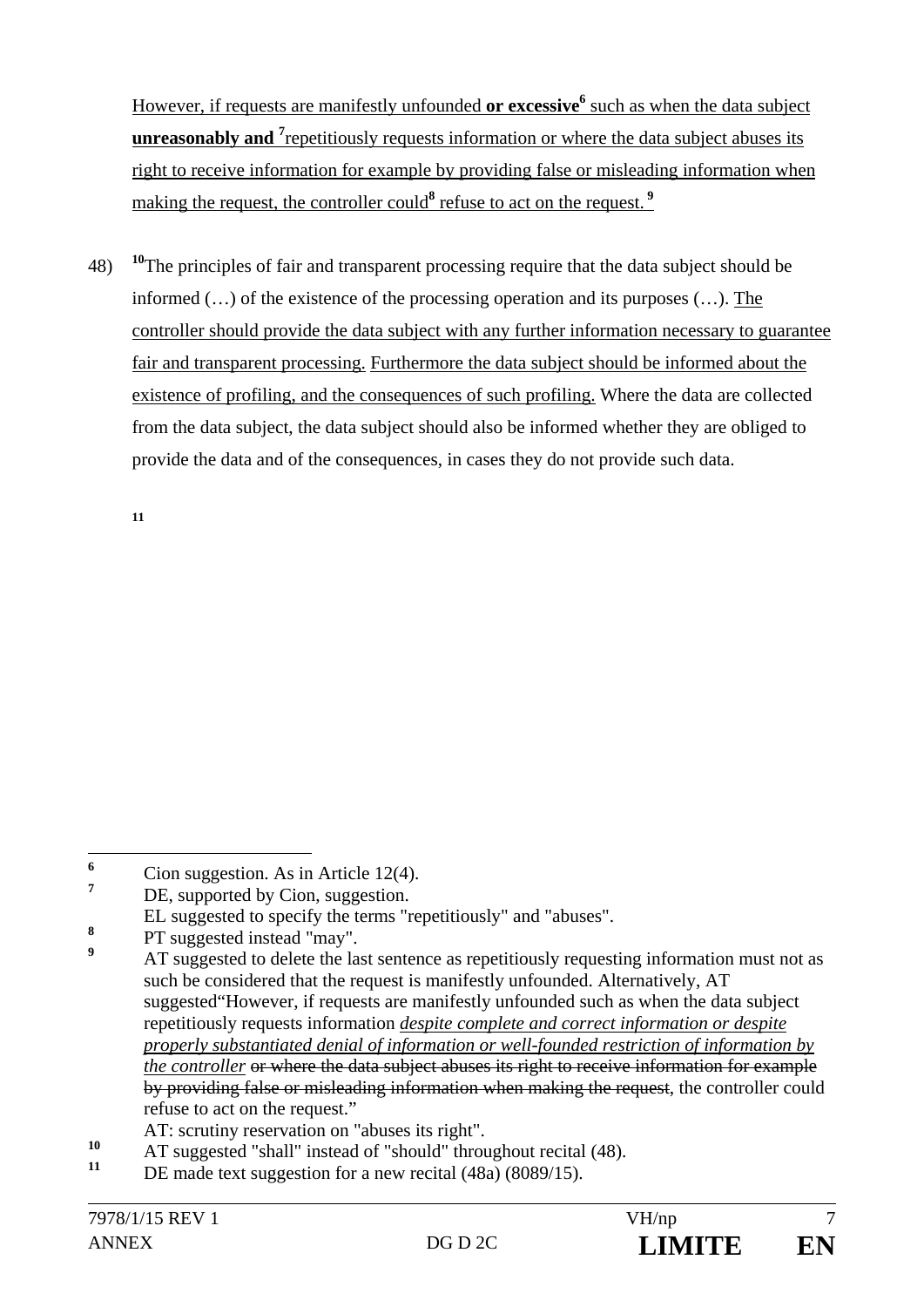- 49) The information in relation to the processing of personal data relating to the data subject should be given to them at the time of collection, or, where the data are not collected from the data subject, within a reasonable period, depending on the circumstances of the case. Where data can be legitimately disclosed to another recipient, the data subject should be informed when the data are first disclosed to the recipient. Where the controller intends to process the data for a purpose other than the one for which the data were collected the controller should**<sup>12</sup>** provide the data subject prior to that further processing with information on that other purpose and other necessary information**<sup>13</sup>**. Where the origin of the data could not be provided to the data subject because various sources have been used, the information should be provided in a general manner.
- 50) However, it is not necessary to impose this obligation where the data subject already possesses this information, or where the recording or disclosure of the data is expressly laid down by law, or where the provision of information to the data subject proves impossible or would involve disproportionate efforts. The latter could be particularly the case where processing is for historical, statistical or scientific (…) purposes; in this regard, the number of data subjects, the age of the data, and any appropriate safeguards adopted may be taken into consideration.

 $12$ <sup>12</sup> AT suggested "shall" instead of "should".

**<sup>13</sup>** NL suggested to insert "in an appropriate manner" with a view to alleviating concerns of business. IE considered this sentence burdensome, in particular in case the other purpose is compatible with the initial purpose.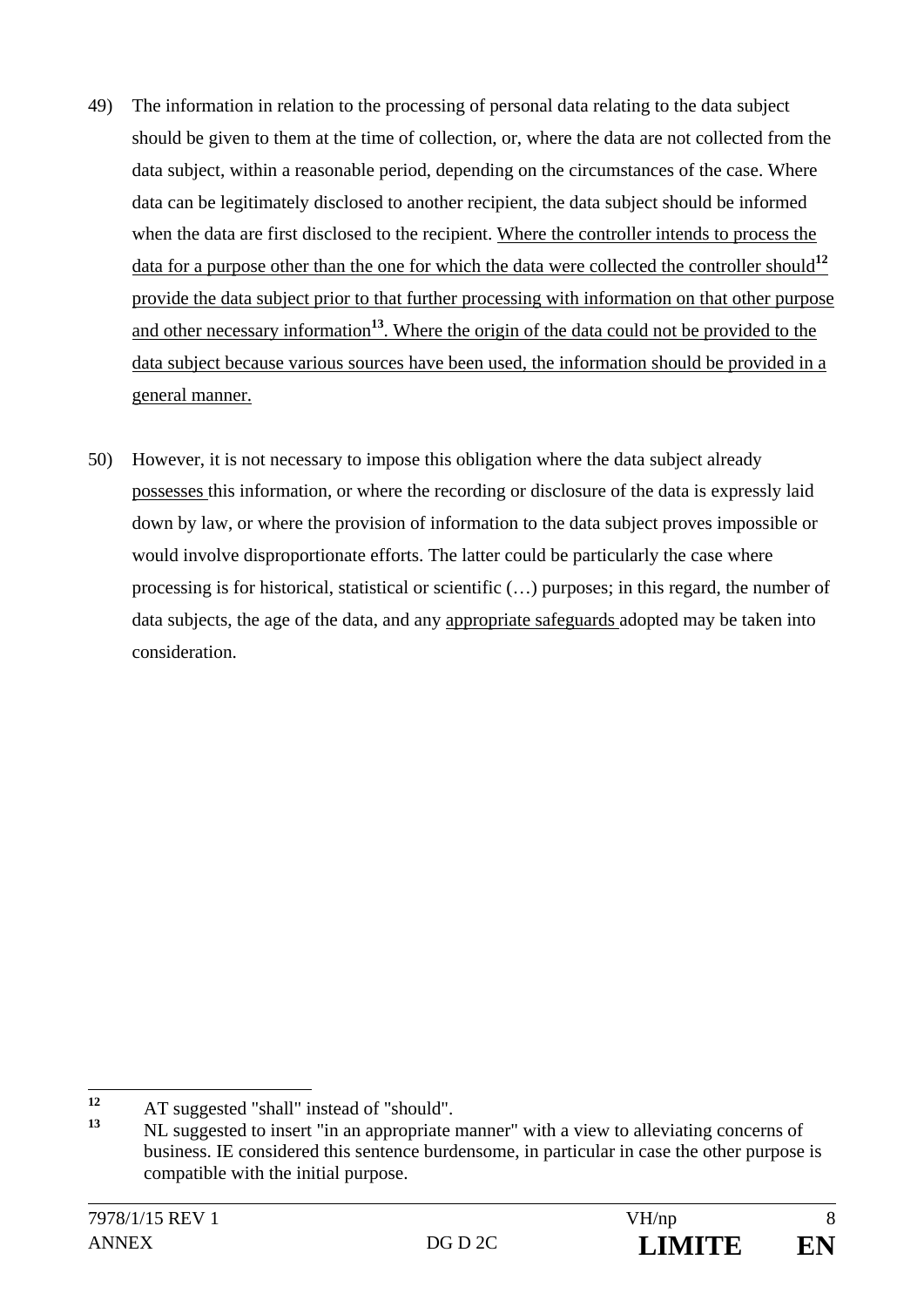- 51) A natural person should have the right of access to data which has been collected concerning him or her, and to exercise this right easily and at reasonable intervals, in order to be aware of and verify the lawfulness of the processing. *This includes the right for individuals to have access to their <sup>14</sup>personal data concerning their health, for example the data in their medical records containing such information as diagnosis, examination results, assessments by treating physicians and any treatment or interventions provided.* Every data subject should therefore have the right to know and obtain communication in particular for what purposes the data are processed, where possible for what period, which recipients receive the data, what is the logic involved in any automatic data processing and what might be, at least when based on profiling, the consequences of such processing. This right should not adversely affect the rights and freedoms of others, including trade secrets or intellectual property and in particular the copyright protecting the software. However, the result of these considerations should not be that all information is refused to the data subject. Where the controller processes a large quantity of information concerning the data subject, the controller may request that before the information is delivered the data subject specify to which information or to which processing activities the request relates.
- 52) The controller should use all reasonable measures to verify the identity of a data subject who requests access, in particular in the context of online services and online identifiers. (…) A controller should not retain personal data for the sole purpose of being able to react to potential requests.

 $14$ **<sup>14</sup>** FR suggested to insert "login data and to their".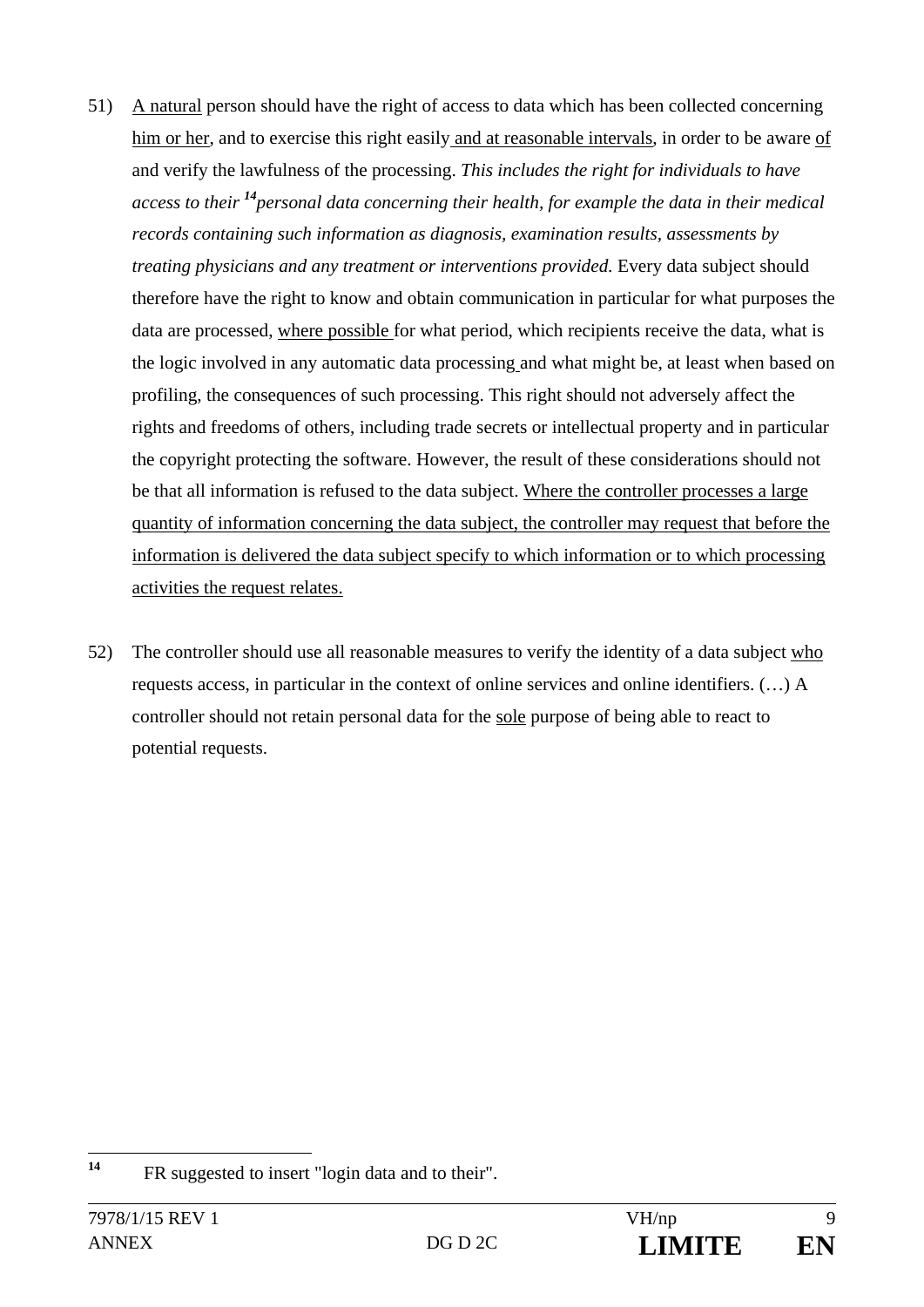53) A natural person should have the right to have personal data concerning them rectified and a 'right to be forgotten' where the retention of such data is not in compliance with this Regulation **or with Union or Member State law to which the controller is subject 15**. In particular, data subjects should have the right that their personal data are erased and no longer processed, where the data are no longer necessary in relation to the purposes for which the data are collected or otherwise processed, where data subjects have withdrawn their consent for processing or where they object to the processing of personal data concerning them or where the processing of their personal data otherwise does not comply with this Regulation. This right is in particular relevant, when the data subject has given their consent as a child, when not being fully aware of the risks involved by the processing, and later wants to remove such personal data especially on the Internet<sup>16</sup>. **The data subject should be able to exercise this right notwithstanding the fact that he or she is no longer a child.** However, the further retention of the data should be **lawful allowed**<sup>17</sup> where it is necessary for *exercising the right of freedom of expression* and information*,* for compliance with a legal obligation, for the performance of a task carried out in the public interest or in the exercise of official authority vested in the controller, *for reasons of public interest in the area of public health,* for archiving purposes in the public interest, for historical, statistical and scientific (…) purposes or for the establishment, exercise or defence of legal claims.

 $15$  $\frac{15}{16}$  DE suggestion.

**<sup>16</sup>** Inspired by FR suggestion, supported by HU, SI, to strengthen the rights of children as follows: This right should be exercised notwithstanding the fact that the data subject is no longer a child.

<sup>&</sup>lt;sup>17</sup> DE suggestion.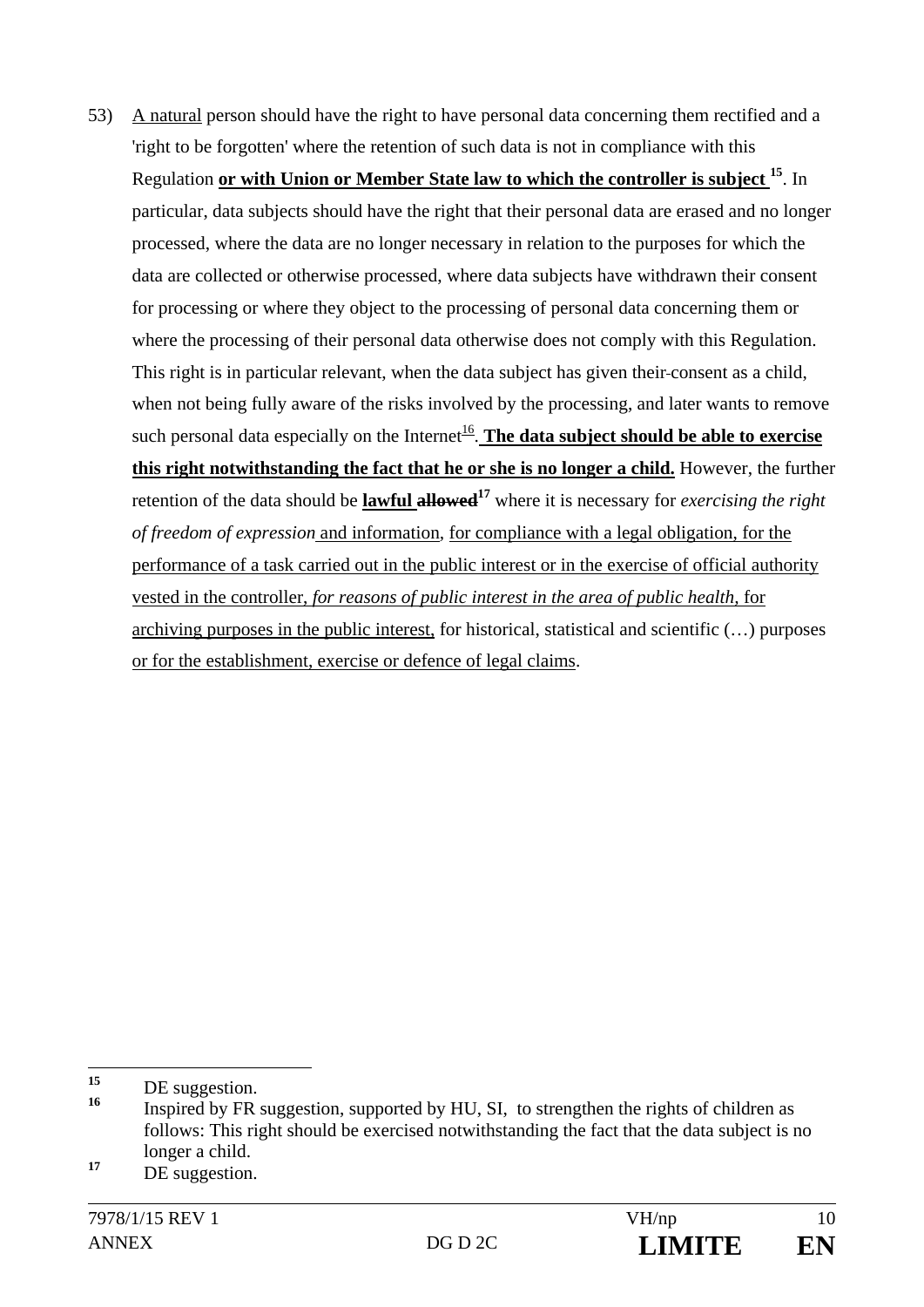- **53a)18 Inasmuch as the removal of links from the list of internet search results could, depending on the information at issue, have effects upon the right to freedom of expression and information, Member States should, when reconciling the right to the protection of personal data with the right to freedom of expression and information, provide that19 a fair balance should be sought in particular between that fundamental right and the data subject's fundamental rights under Articles 7 and 8 of the Charter.**   $\left( \frac{1}{2} \right)^{20}$
- 54) To strengthen the 'right to be forgotten' in the online environment, the right to erasure should also be extended in such a way that a controller who has made the personal data public should be obliged to inform the known controllers<sup>21</sup> who are processing such data that a data subject requests them to erase any links to, or copies or replications of that personal data. A known controller is a controller whose identity was known to the controller that made the personal data public at the time it was made public. It should also only extend to controllers which fall into that category who were deliberately and intentionally provided with the data by the controller which made the data public<sup>22</sup>.

PL made suggestion  $(8989/15)$ . **<sup>21</sup>** PL and UK found that as regards *known controller* the text should be drafted tighter. HU preferred to delete *known.*  AT, DE: reservation considering "known" too narrow given the dynamism of the digital world. DE suggested to delete "known".

<sup>18</sup> **<sup>18</sup>** NL considered that recital (53a) could be deleted as it is covered by recital (54a). PL made a suggestion for an alternative text of recital (53a) (7586/15 REV1).

<sup>&</sup>lt;sup>19</sup> IE suggested to delete "Member States should  $\ldots$  provide that".

**<sup>20</sup>** UK considered that the balance should be made in the individual case and not horizontally; the recital could therefore be deleted. ES and DE thought that the part from the Google case should be deleted. DE was opposed to setting out that the data subjects' rights as a *general rule* should prevail and therefore wanted to delete the second sentence. CZ doubted the need of the recital (the second sentence needed redrafting). COM said that the Google case should not be codified in the Regulation and wanted to delete the paragraph.

Cion wanted "known" to be deleted. **<sup>22</sup>** UK suggestion supported by FR. DE suggested to delete the sentences "A known … data public".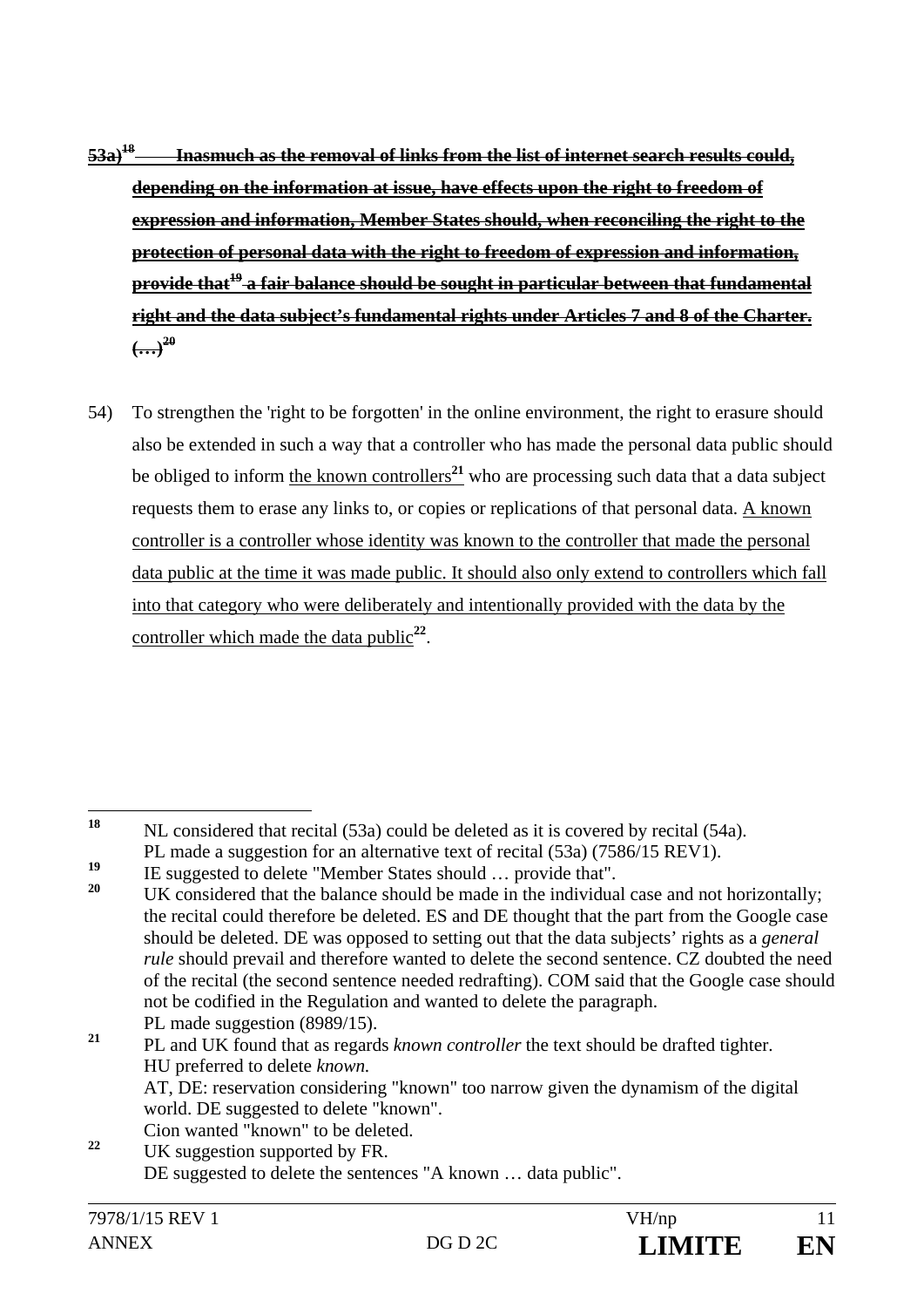To ensure the above**<sup>23</sup>** mentioned information, the controller should take (…) reasonable steps, taking into account available technology and the means available to the controller, including technical measures, in relation to data for the publication of which the controller is responsible. (…).

- 54a) Methods to restrict processing of personal data could include, inter alia, temporarily moving the selected data to another processing system or making the selected data unavailable to users or temporarily removing published data from a website. In automated filing systems the restriction of processing of personal data should in principle be ensured by technical means; the fact that the processing of personal data is restricted should be indicated in the system in such a way that it is clear that the processing of the personal data is restricted.**<sup>24</sup>**
- 54aa**) <sup>25</sup>***However* the **"**right to be forgotten" should be balanced with other fundamental rights. Subject to the principle of proportionality, limitations **should may**<sup>26</sup> be made only<sup>27</sup> if they are necessary and genuinely meet objectives of general interest recognised by the Union **or a**  Member State<sup>28</sup>or the need to protect the rights and freedoms of others. This should may<sup>29</sup> lead to the result that<sup>30</sup> the personal data has to be maintained *for exercising the right of freedom of expression or* **(…)** *for* archiving purposes in the public interest or for *historical, statistical and scientific (…) purposes, or for reasons of public interest in the area of public health* or social protection<sup>31</sup>, or for the establishment, exercise or defence of legal claims.

 $23$ <sup>23</sup> DE suggested "the above" instead of "this".

<sup>&</sup>lt;sup>24</sup> HR wanted to make a reference to cyber bullying. **<sup>25</sup>** This part is moved from the last part of recital 53. CZ and UK did not approve the drafting of recital 54aa Cion suggested to delete recital (54aa) because all criteria for erasure are laid down in Article 17. Furthermore, the first part overlaps with recital (53) and the second part with recital (59).

FR: scrutiny reservation.

 $\frac{26}{27}$  FR suggestion.

**<sup>27</sup>** PL suggested to delete "only" and insert "in particular", delete "are necessary and genuinely".

 $\frac{28}{29}$  PL suggestion.

 $\frac{29}{30}$  FR suggestion.

**<sup>30</sup>** PL suggested: instead "As a result"

**<sup>31</sup>** PL suggested to delete "or social protection".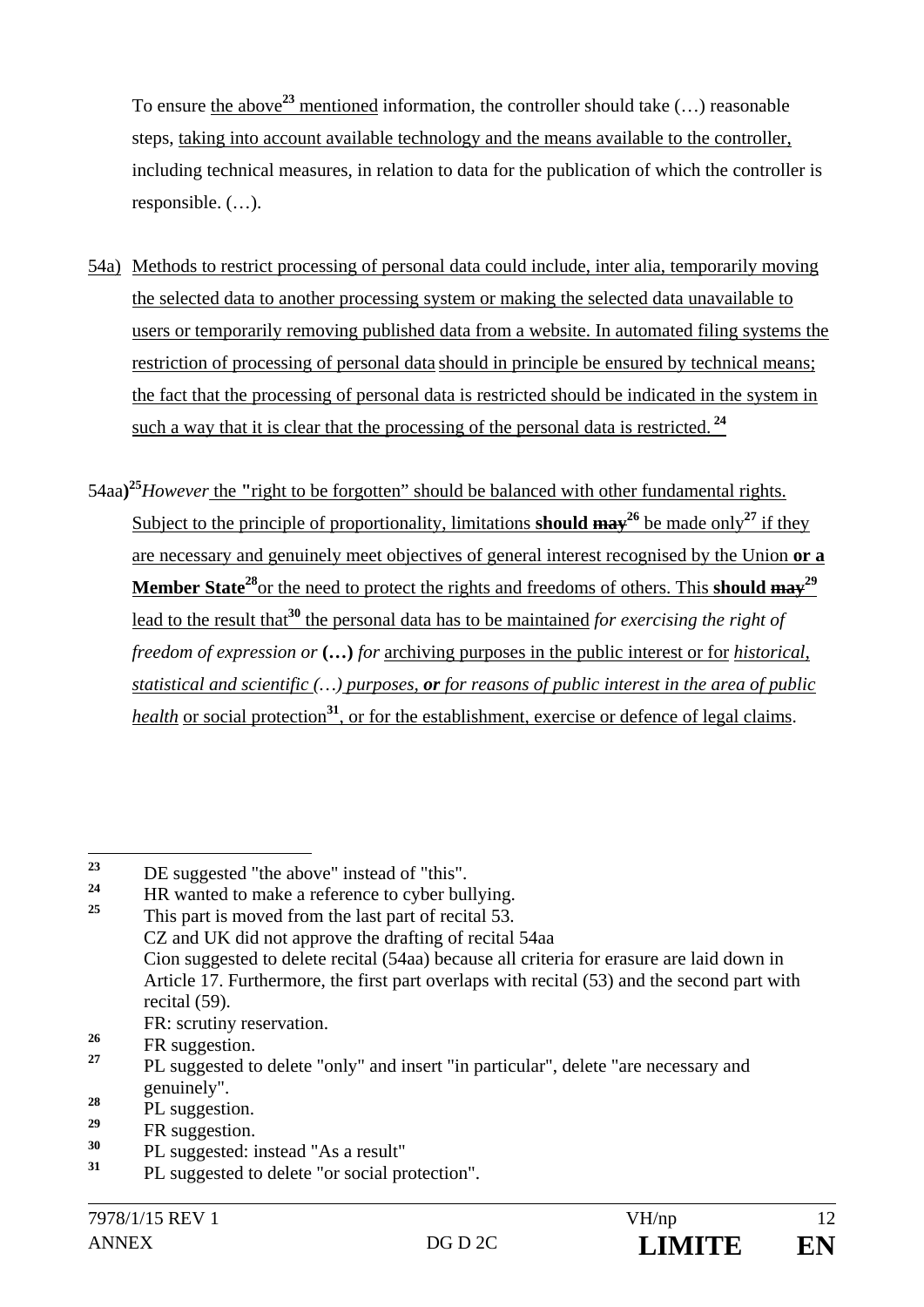In order to exercise the right to be forgotten, the data subject may address his request to the controller without prior involvement of a public authority, such as a supervisory or judicial authority, without prejudice to the right of the data subject to lodge a complaint or initiate court proceedings against the decision taken by the controller. In these cases it should be the responsibility of the controller to apply the balance between the interest of the data subject and the other interests set out in this Regulation**.**

55) To further strengthen the control over their own data (…), where the processing of personal data is carried out by automated means, the data subject should also be allowed to **withdraw**  and receive the personal data concerning him or her and any other relevant information<sup>32</sup>, which he or she has provided to a controller, in a structured and commonly used and machinereadable format and transmit it to another controller.

This right should apply where the data subject provided the personal data based on his or her consent or in the performance of a contract. It should not apply where processing is based on another legal ground other than consent or contract. By its very nature this right should not be exercised against controllers processing data in the exercise of their public duties. It should therefore in particular not apply where processing of the personal data is necessary for compliance with a legal obligation to which the controller is subject or for the performance of a task carried out in the public interest or in the exercise of an official **authority duty** vested in the controller.

 $32$ **<sup>32</sup>** DE suggestion.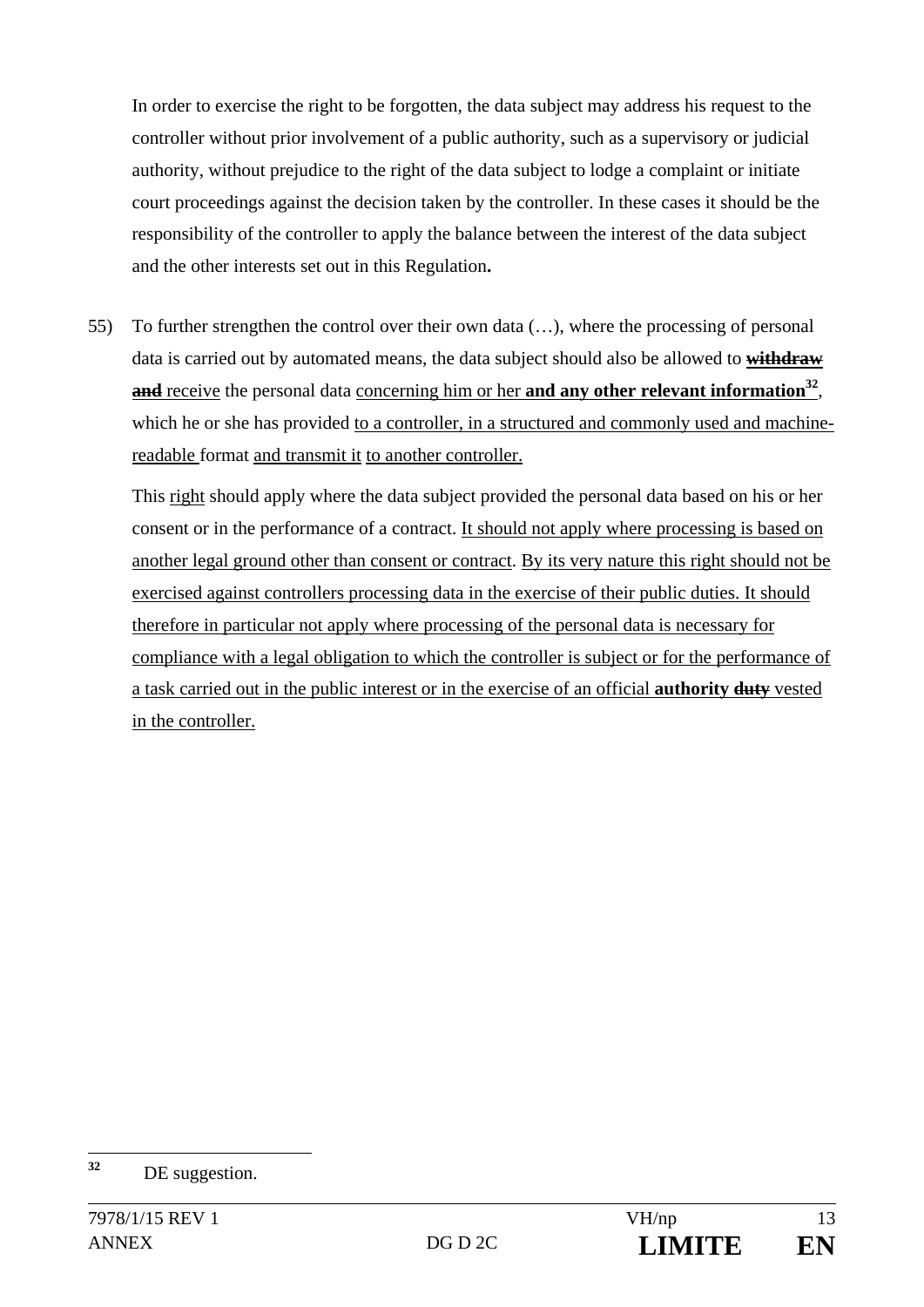Where, in a certain set of personal data, more than one data subject is concerned, the right to transmit the data should be without prejudice to the requirements on the lawfulness of the processing of personal data related to another data subject in accordance with this Regulation. <sup>33</sup>This right should also not prejudice the right of the data subject to obtain the erasure of personal data and the limitations of that right as set out in this Regulation and should in particular not imply the erasure of personal data concerning the data subject which have been provided by him or her for the performance of a contract, to the extent and as long as the data are necessary for the performance of that contract. (…)

- 56) In cases where personal data might lawfully be processed (…) on grounds of (…) the legitimate interests of a controller, any data subject should nevertheless be entitled to object to the processing of any data relating to them. It should be for the controller to demonstrate that their legitimate interests may override the interests or the fundamental rights and freedoms of the data subject.
- 57) Where personal data are processed for the purposes of direct marketing, the data subject should have the right to object to such processing free of charge and in a manner that can be easily and effectively invoked.

<sup>33</sup> **<sup>33</sup>** FR suggested to delete the first sentence of this subparagraph. In reaction, Pres explained that recital 55 was narrower than right to access because it concerned right to data portability.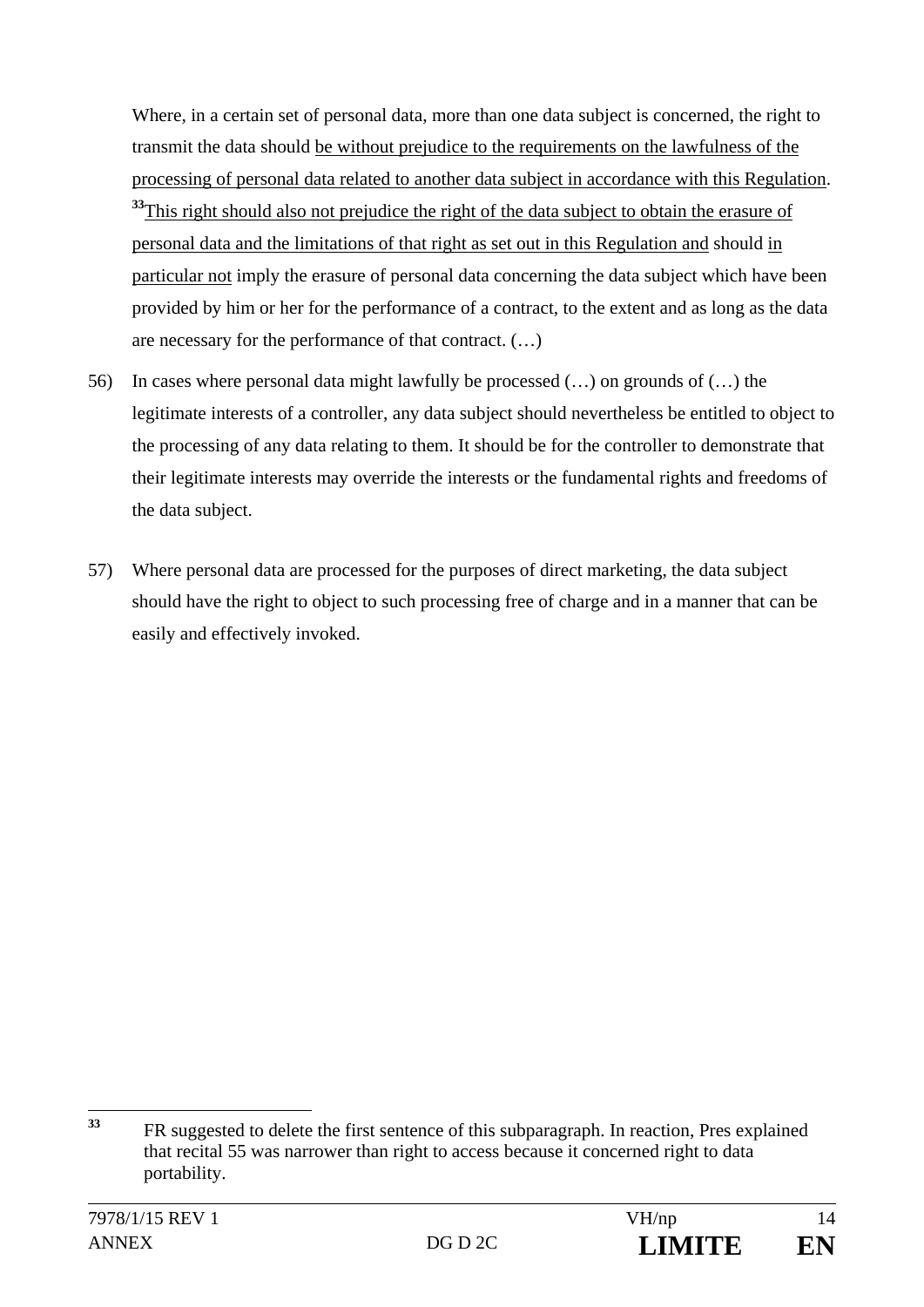58) The data subject should have the right not to be subject to a decision evaluating personal aspects relating to him or her **(…)** which is based solely on automated processing, *which produces legal effects concerning him or her* or significantly affects him or her, like automatic refusal of an on-line credit application or e-recruiting practices without any human intervention. Such processing includes also 'profiling' consisting in any form of automated processing of personal data evaluating personal aspects relating to a natural person, in particular to analyse or predict aspects concerning performance at work, economic situation, health, personal preferences, or interests, reliability or behaviour, location or movements as long as it produces legal effects concerning him or her or significantly affects him or her<sup>34</sup>,; in particular to analyse or predict aspects concerning performance at work, economic situation, health, personal preferences, or interests, reliability or behaviour, location or movements. However, decision making based on such processing, including profiling, should be allowed when authorised<sup>35</sup> by Union or Member State law to which the controller is subject, including for fraud and tax evasion monitoring and prevention purposes and to ensure the security and reliability of a service provided by the controller, or necessary for the entering or performance of a contract between the data subject and a controller, or when the data subject has given his or her explicit consent. In any case, such processing should be subject to suitable safeguards, including specific information of the data subject and the right to obtain human intervention, to express his or her point of view, to get an explanation of the decision reached after such assessment and the right to contest the decision. In order to ensure fair and transparent processing in respect of the data subject, having regard to the specific circumstances and context in which the personal data are processed, the controller **should** use adequate mathematical or statistical procedures for the profiling, implement technical and organisational measures appropriate to ensure that factors which result in data inaccuracies are corrected and the risk of errors is minimized, secure personal data in a way which takes account of the potential threats involved for the interests and rights of the data subject<sup>36</sup>. Automated decision making and profiling based on special categories of personal data should only be allowed under specific conditions.

 $34$ UK suggested to insert "in an adverse manner". In reaction, Cion indicated this would lower data protection standards. AT reservation on "as long as it produces legal effects concerning him or her or significantly affects him or her".

<sup>&</sup>lt;sup>35</sup> BE suggested adding ' or recommended', with regard to e.g. ECB recommendations.

**<sup>36</sup>** Further to DE proposal. IE expressed doubts about the before last sentence.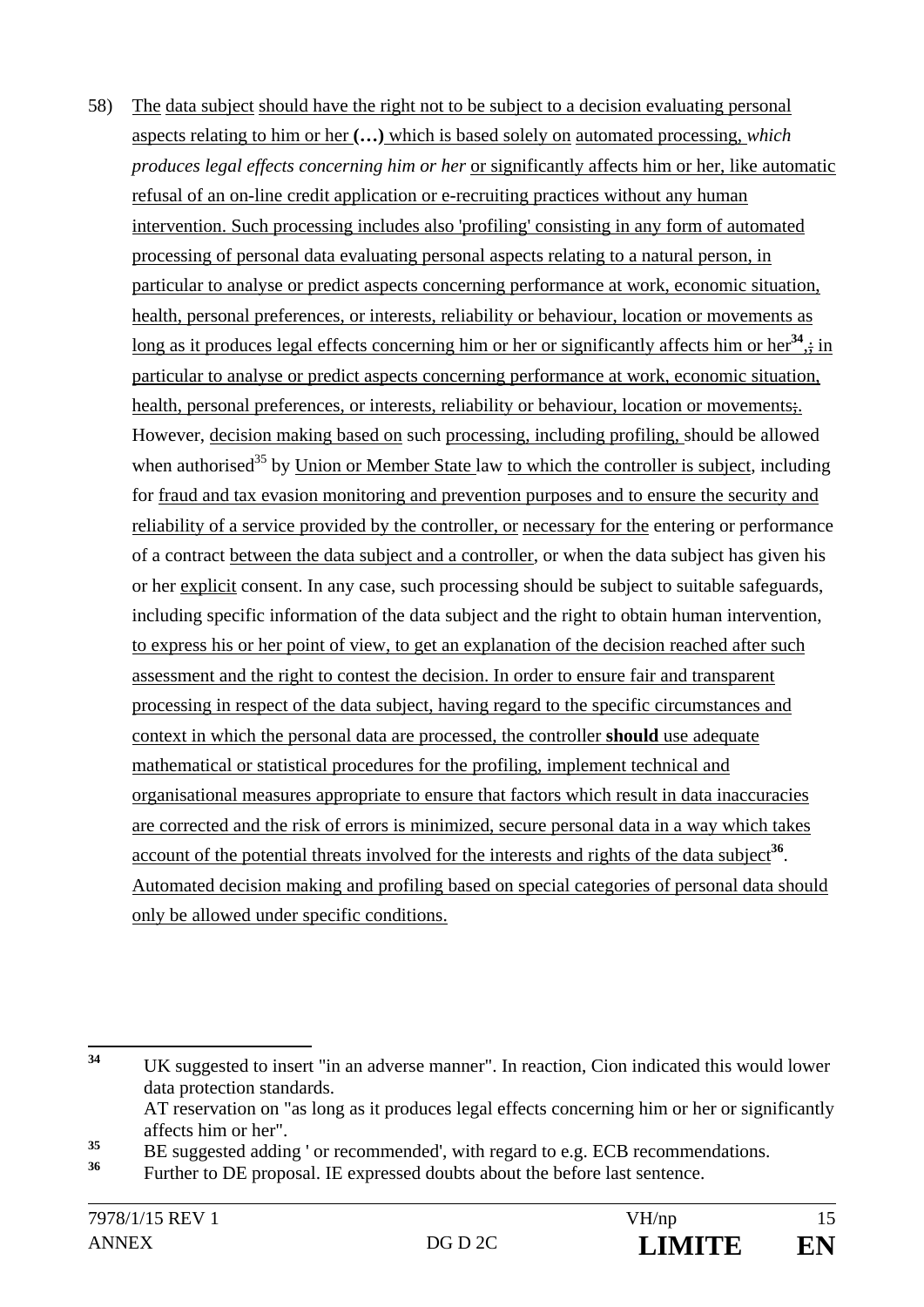58a) **The creation and the use of Profiling a profile37 , i.e. a set of data characterising a category of individuals that is applied or intended to be applied to a natural person** as such is subject to the (general) rules of this Regulation governing processing of personal data (legal grounds of processing, data protection principles etc.) with specific safeguards (for instance the obligation to conduct an impact assessment in some cases or provisions concerning specific information to be provided to the concerned individual). The European Data Protection Board should have the possibility to issue guidance in this context.

**38**

#### *Article 4*

#### *Definitions*

 $(12a)$  'Profiling' means any form of automated processing of personal data consisting of using those data to evaluate personal aspects to a natural person, in particular to analyse and predict aspects concerning performance at work, economic situation, health, personal preferences, or interests, reliability or behaviour, location or movements;**<sup>39</sup>**

(12b) **(…)**;

<sup>37</sup> **<sup>37</sup>** FR suggested to delete any reference to "profiles" given that the Regulation does not include a definition of "profile".

 $\frac{38}{39}$  DE suggested in recital (59) to delete "public" in "...the keeping of public registers".

**<sup>39</sup>** SI wanted the definition laid down in Article 15 of directive 95/46/EC. AT rejected the definition suggesting to use throughout the text the term "automated processing of personal data" in combination with "decision making" or taking of measures" based thereon. In reaction, Cion indicated this term was broader then profiling.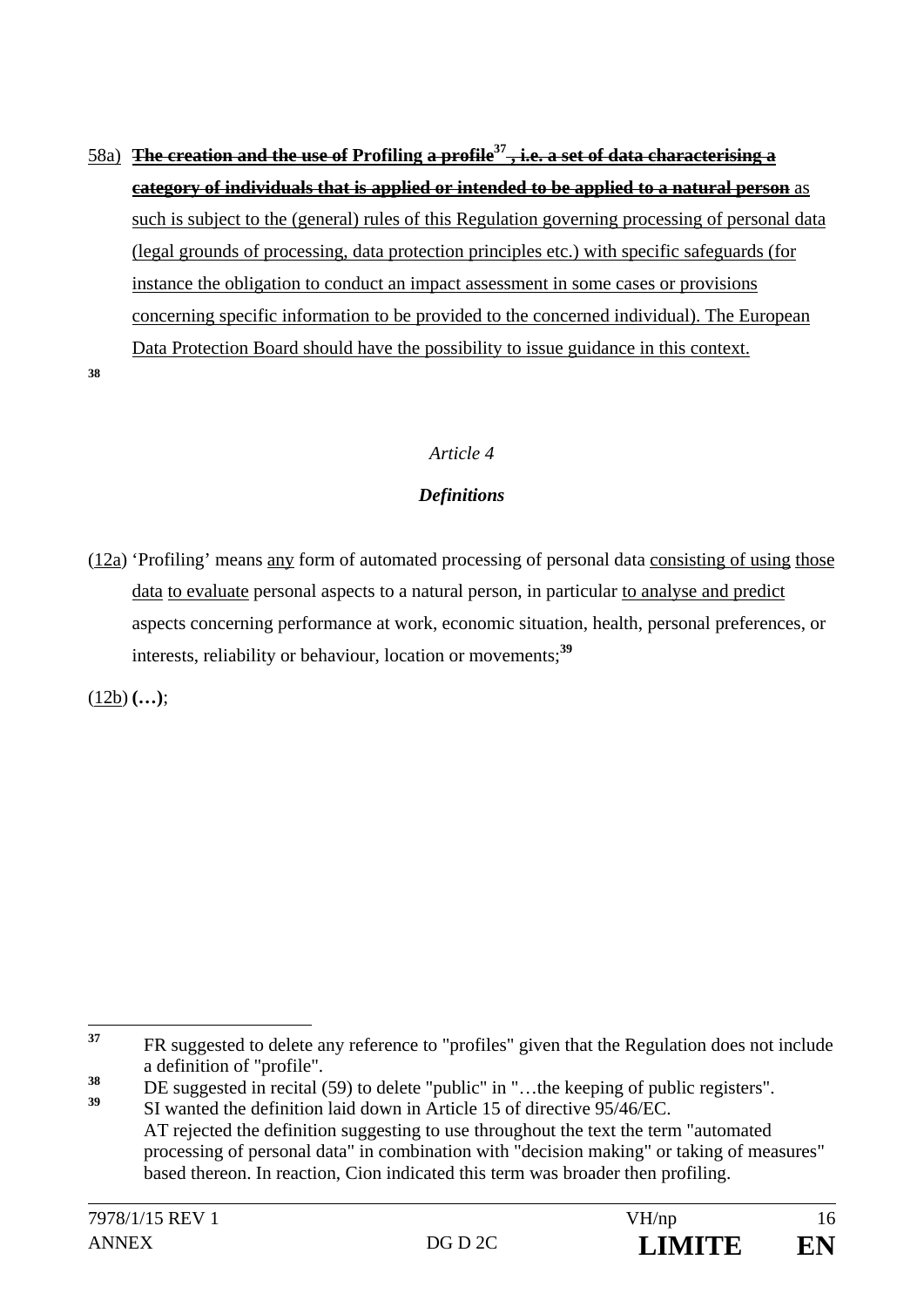# **CHAPTER III RIGHTS OF THE DATA SUBJECT**<sup>40</sup>

# **SECTION 1**

# **TRANSPARENCY AND MODALITIES**

### *Article 11*

#### *Transparent information and communication*

- 1.  $(...)$
- 2.  $(...)$

 $40$ General scrutiny reservation by UK on the articles in this Chapter.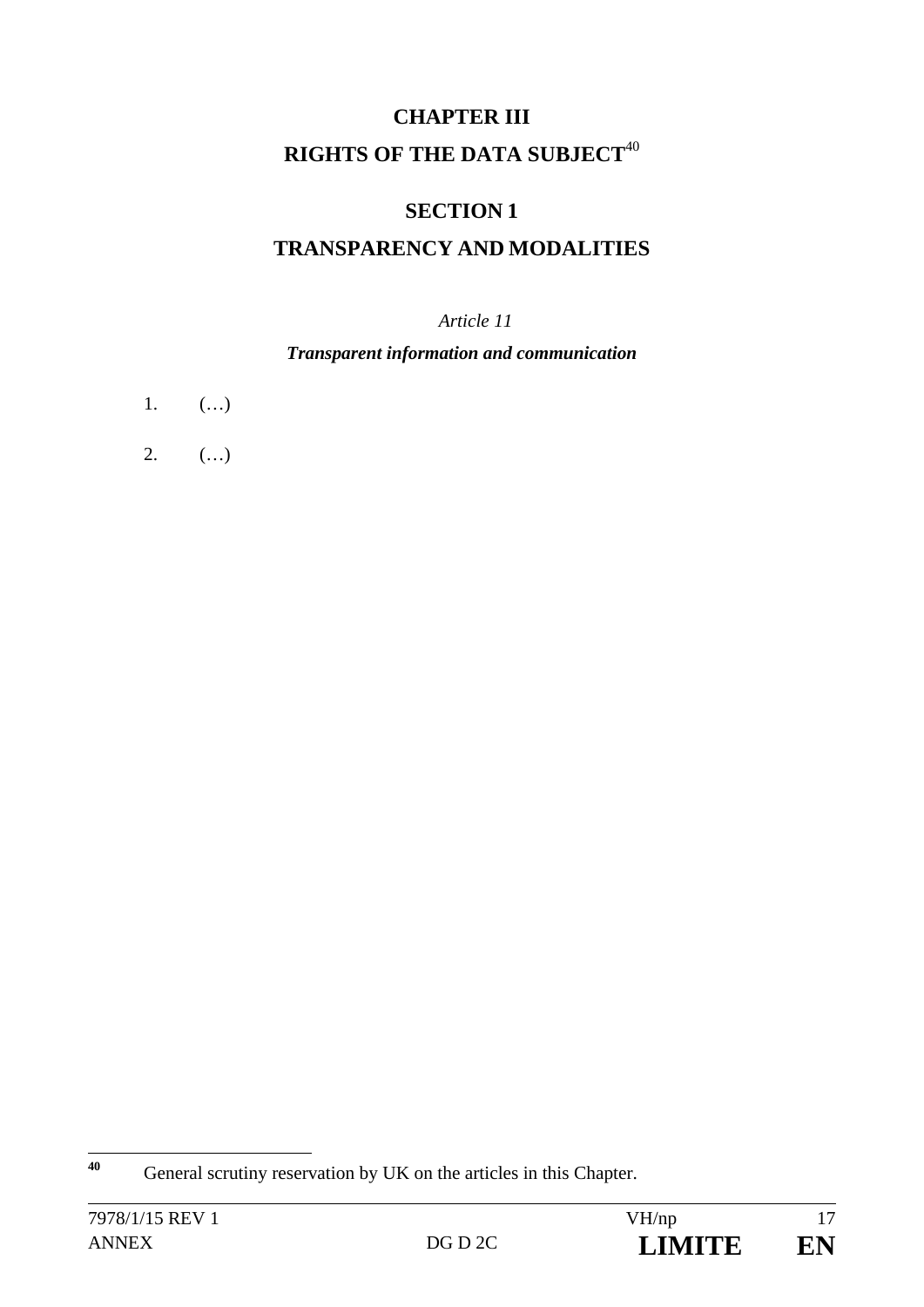#### *Article 12*

### *Transparent information, communication and modalities for exercising the rights of the data*  subject<sup>41</sup>

1. The controller shall take appropriate measures**<sup>42</sup>** to provide any information referred to in Articles 14 and 14a and any communication under Articles 15 to 19 and 32 relating to the processing of personal data to the data subject in an intelligible and easily accessible form, using clear and plain language<sup> $43$ </sup>. The information shall be provided in writing, **or where appropriate, electronically44** or by other **<sup>45</sup>**means**,**  where appropriate electronically<sup>46</sup>. Where the data subject makes the request in electronic form, the information **shall may as a rule** be provided in electronic form, unless otherwise requested by the data subject. When requested by the data subject, the information may**<sup>47</sup>** be given orally provided that the identity of the data **subject subjects** is proven*.* **48 49 50 51**

 IE was not convinced that data subjects under all circumstances could receive information in paper form.

**<sup>47</sup>** NL, supported by SK, suggested "must" instead of "may". NL further considered that the phrase "provided ....proven" is already covered by paragraph 4a.

- 
- <sup>48</sup> UK suggested that the paragraph could also refer to machine readable information.
- **<sup>49</sup>** IE opposed obliging the data controller to provide personal data in paper form in all cases as this could be burdensome and costly.
- <sup>50</sup> DE suggested to add at the end "if this does not involve a disproportionate effort".
- **<sup>51</sup>** DK, supported by FI, suggested to delete the last two sentences of the paragraph considering these too detailed and, because they do not take into account that electronic information sometimes cannot be provided for instance for security reasons or because the controller does not have that information in electronic form. In reaction, Cion, supported by DE and FI, suggested "may as a rule".

DE suggested to insert at the end "if this does not involve a disproportionate effort".

<sup>41</sup> <sup>41</sup> DE, SE, SI and FI scrutiny reservation.

**<sup>42</sup>** AT, supported by MT, PL, suggested to delete the text *take appropriate measures,* in contrast DE and NL liked to keep this phrase.

**<sup>43</sup>** AT suggested adding : "and adapted to the data subject".

**<sup>44</sup>** SE did not see any added value in *or where appropriate, electronically,* in contrast to CZ and PL, which wanted to keep this phrase.

<sup>45</sup> SI suggested to insert "demonstrable".

**<sup>46</sup>** AT meant that the information could be provided orally as long as the data subject agreed to that. COM found that idea sympathetic as long as the data subject was content and that it was not for the data subject to decide what form to use. AT made a suggestion for the second sentence of paragraph 1 (7586/15 REV1)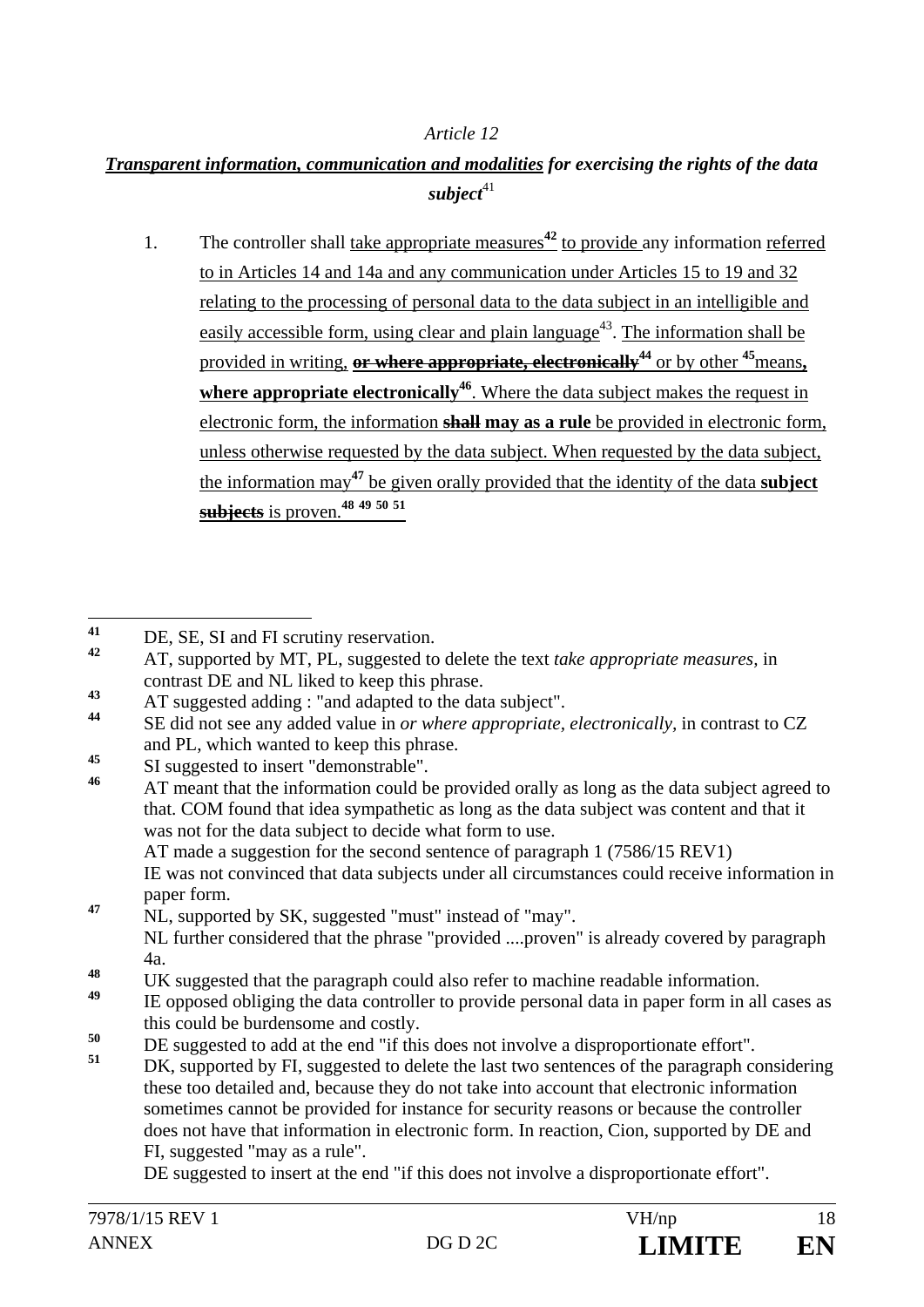- 1a. The controller shall facilitate**<sup>52</sup>** the exercise of data subject rights under Articles 15 to  $19^{53}$ . (...) In cases referred to in Article 10 (2) rights of the data subject can never be denied by the controller unless he **makes plausible that he is not in a position demonstrates the impossibility to identify** the data subject.**<sup>54</sup>**
- 2. The controller shall provide **(…)** information on action taken on a request under Articles 15 **and** 16 to 19 to the data subject<sup>55</sup>t without undue delay and at the latest within one month<sup>56</sup> of receipt of the request  $(...)$ . This period may be extended for a further two months when necessary, taking into account the complexity of the request and the number of requests. Where the extended period applies, the data subject shall be informed within one month of receipt of the request of the reasons for the delay.
- 3. If the controller does not take action on the request of the data subject, the controller shall inform the data subject without undue delay and at the latest within one month of receipt of the request of the reasons for not taking action and on the possibility of lodging a complaint to a supervisory authority (…).

AT scrutiny reservation. AT pointed to the relation with Article  $12(4a)$ .<br>
N' suggested instead: " information reformed to in Article 15 and information

 $52$ <sup>52</sup> CZ suggested instead: "The controller shall not make any obstacles to..."

 $53$  SI, CZ and UK thought this paragraph should be deleted.

DK, IE, FI, NL, SK, UK strongly opposed the addition of this phrase suggested by FR. These delegations considered this addition unnecessary, given that Article 10(2) presupposes that the controller is not in a position to identify the data subject, and because it is impossible to prove the impossibility to identify the data subject. PL scrutiny reservation on relation between the last sentence of paragraph 1a and Article 10(2).

DK suggested instead: ".. information referred to in Article 15 and information on action taken on a request under Articles 16 to 19 to the data subject…". In reaction, Cion indicated not to see the added value of such a split.

**<sup>56</sup>** FR suggested a two months' period. UK said that the 1995 Directive uses '*without excessive delay'* and suggested to use it here too*.* NL supported FR and UK to extend the deadline. CZ, SI, UK pleaded in favour of deleting the one-month period. BG and PT thought it more simple to revert to the requirement of 'without excessive delay' under the 1995 Data Protection Directive. SI suggested to say 'in accordance with law' because the MS have general rules on deadlines. BE was opposed to the one month deadline but thought it necessary to set out a fixed deadline. SK wanted a fixed deadline with flexibility of one month. ES and Cion said that a deadline was necessary, ES supporting a one month deadline.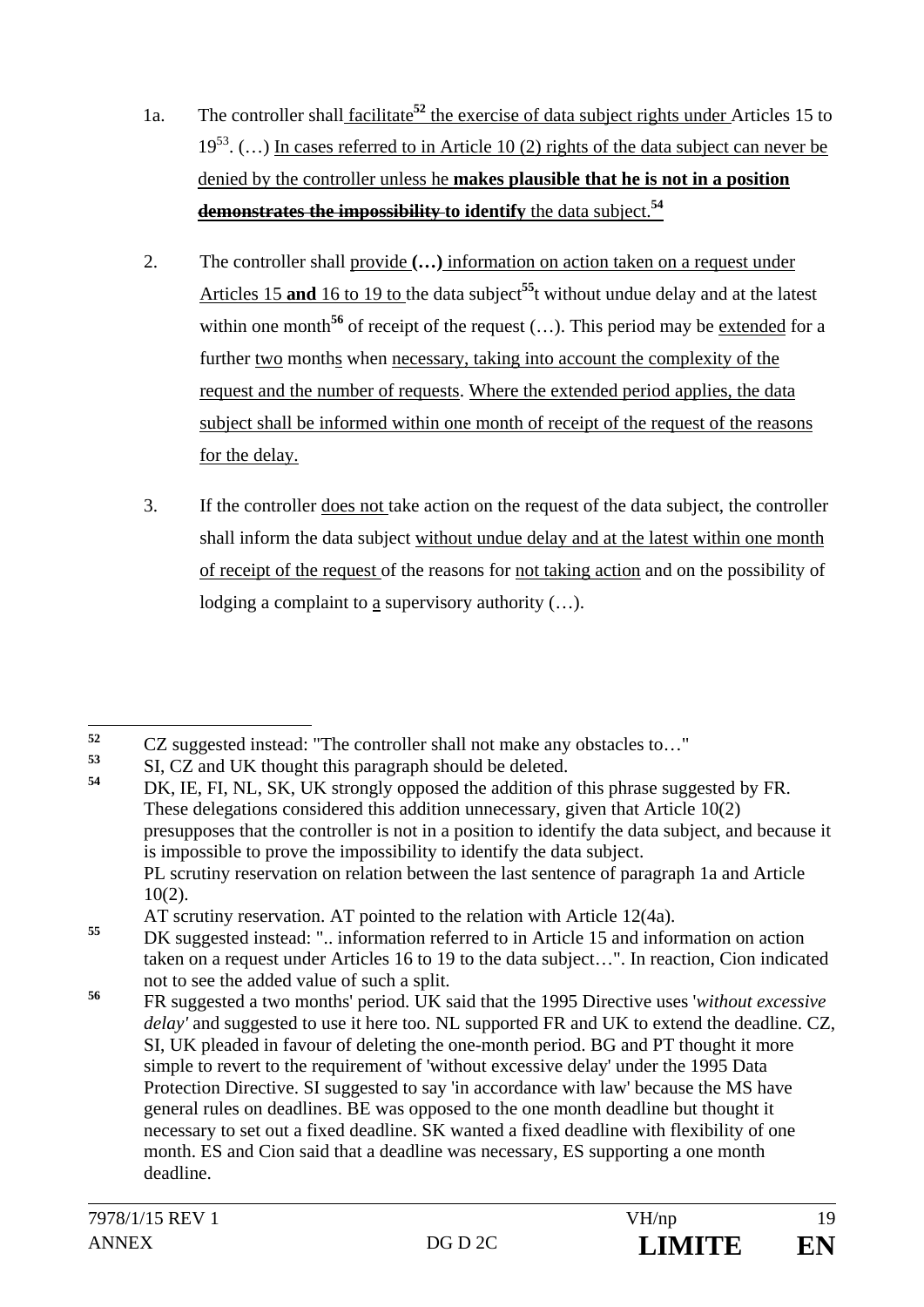- 4. Information provided under Articles 14 and 14a (…)**<sup>57</sup>** and any communication under Articles 16 to 19 and 32 shall be provided free of charge**<sup>58</sup>**. Where requests from a data subject are *manifestly* unfounded**<sup>59</sup>** or excessive**<sup>60</sup>**, in particular because of their repetitive character<sup>61</sup>, the controller  $(...)$  may refuse to act on<sup>62</sup> the request. In that case, the controller shall bear the burden of demonstrating the *manifestly* unfounded or excessive character of the request.
- 4a. **<sup>63</sup>**Without prejudice to Article 10, where the controller has reasonable doubts concerning the identity**<sup>64</sup>** of the individual making the request referred to in Articles 15 to 19, the controller may request the provision of additional information necessary to confirm the identity of the data subject.
- 5. (…)
- 6.  $($ ...)

<sup>57</sup> <sup>57</sup> UK wanted to see the reinsertion of a reference to Article 15.

**<sup>58</sup>** SE thought that since information in Article14 was to be provided by the data subject it did not fit in the context to talk about free of charge.

**<sup>59</sup>** DE, supported by BE, ES, HU and PL suggested to say *abusive* instead of manifestly unfounded. Also DE preferred "abusive". SI thought that *abusive* could be used in a recital. IE, AT, NL, DK, UK, PT, NO, RO, HR, EL, SI, CY, FI, CZ, LT, SE,SK, MT supported the term "manifestly unfounded".

<sup>&</sup>lt;sup>60</sup> PL, supported by SE, thought that the criterion of 'manifestly excessive' required further clarification, *e.g.* through an additional recital. CZ found the wording complex and suggested to grant the data subject the right to request information every 6 months.

**<sup>61</sup>** AT suggested to delete "in particular of their repetitive character".

**<sup>62</sup>** NL scrutiny reservation: avoid that this gives the impression that public authority cannot refuse to consider requests by citizens.

**<sup>63</sup>** AT suggested a recital on identification of the data subject (7586/15 REV1)

**<sup>64</sup>** BE, supported by SI, suggested to replace *identity* with *authentification.*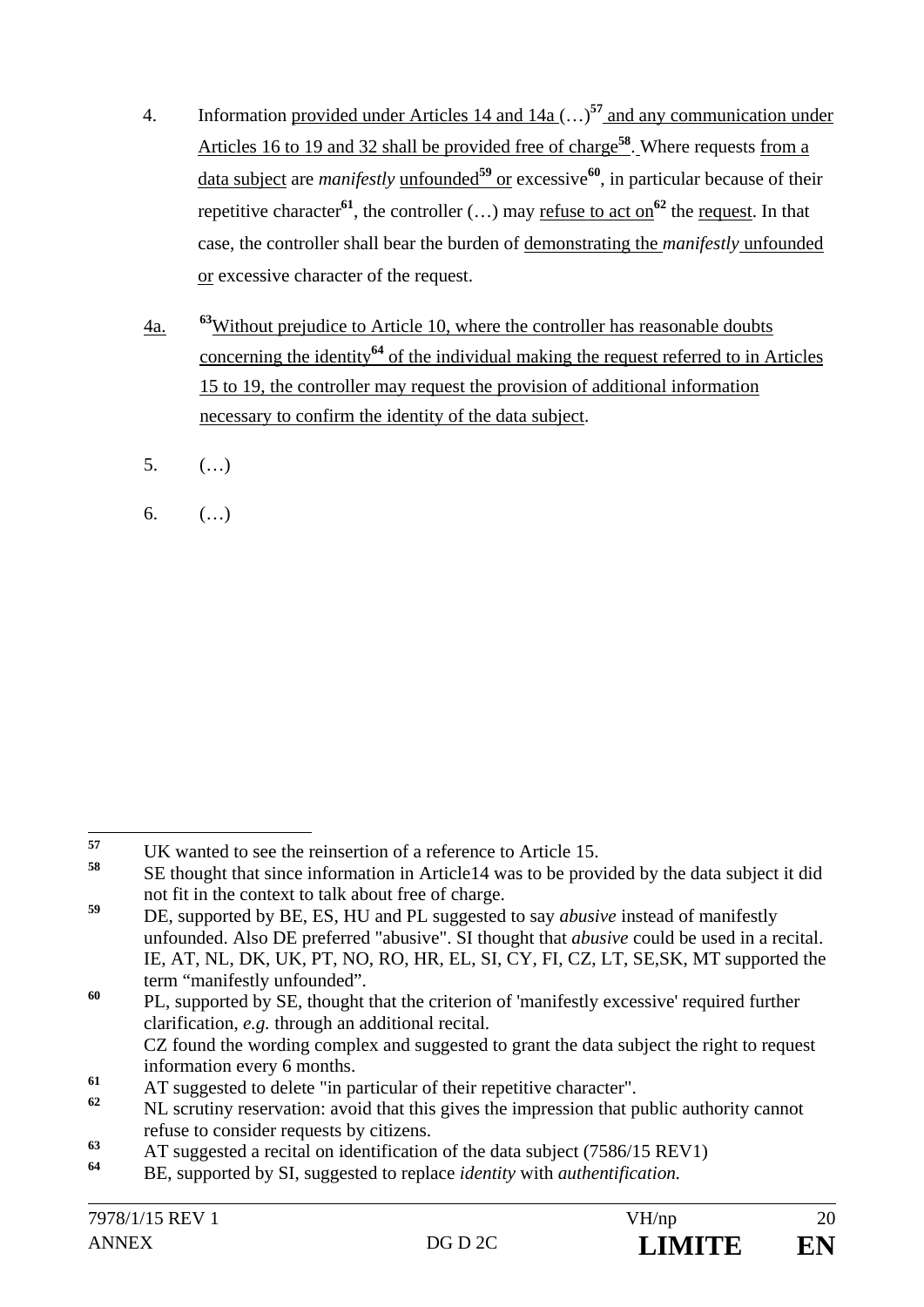*Article 13 Rights in relation to recipients*<sup>65</sup>

*(…)* 

# **SECTION 2 INFORMATION AND ACCESS TO DATA**

<sup>65</sup> FR suggested a new Article 13a on standardised information policies, or, alternatively a recital, with the following wording: 'In order to ensure that the information to be provided to the data subjects according to this Regulation will be presented in an easily visible and clearly legible way and will appear in a language easily understood by the data subjects concerned, the European Data Protection Board shall issue guidelines to further specify the requirements for specific categories of processing or specific data processing sectors, including by issuing aligned tabular, using text and symbols or pictographs.' that is inspired by a suggestion by the EP.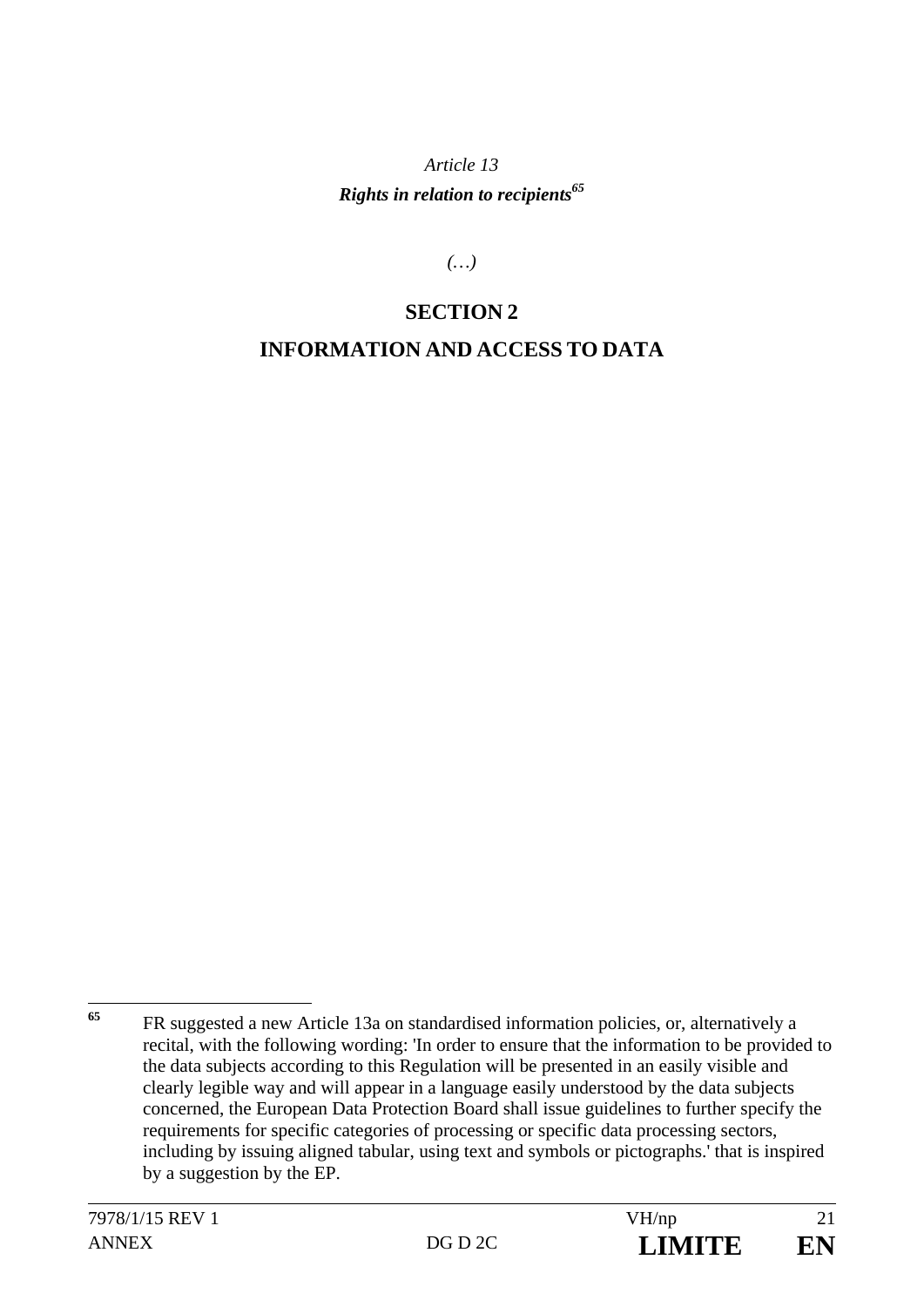#### *Article 14*

#### Information to be provided where the data are collected from the data subject<sup>66</sup>

- 1. Where personal data relating to a data subject are collected from the data subject, the controller shall (…),at the time **<sup>67</sup>**when personal data are obtained, provide the data subject with the following information:
	- (a) the identity and the contact details of the controller and, if any, of the controller's representative; the controller shall**<sup>68</sup>** also include the contact details of the data protection officer, if any;
	- (b) the purposes of the processing for which the personal data are intended  $(\ldots)$ **as well as the legal basis of the processing69**.

<sup>66</sup> DE, ES, NL, SE, FI, PT and UK scrutiny reservation. DE, supported by ES and NL, has asked the Commission to provide an assessment of the extra costs for the industry under this provision. DE found the EP idea of providing information in the form of symbols was an interesting idea which facilitates the provision of information. SE found it peculiar that for example a court would be obliged to provide separate information to the data subject about a case that the data subject had initiated; such obligations are set out in the code on procedure. **<sup>67</sup>** UK, supported by CZ, suggested to have instead: "as soon as / where practicable,". In

reaction, Cion indicated that this would lower the level of data protection compared to the Directive 95/46/EC.

**<sup>68</sup>** NL, supported by IE, proposed "may" instead of "shall" arguing that the data protection officer is part of the data controller and, therefore, should not be referred to separately. In reaction, Cion pointed to the partial general approach on Article 35 which does not provide for an obligation to appoint a data protection officer. For that reason having "shall in point (1)(a) does not add to administrative burden. Moreover, it is important that the data protection officer is known because he acts as contact point for the data subject. Related provision in Article 14 a(1)(a).

**<sup>69</sup>** Suggestion of AT, HU, PL, SK.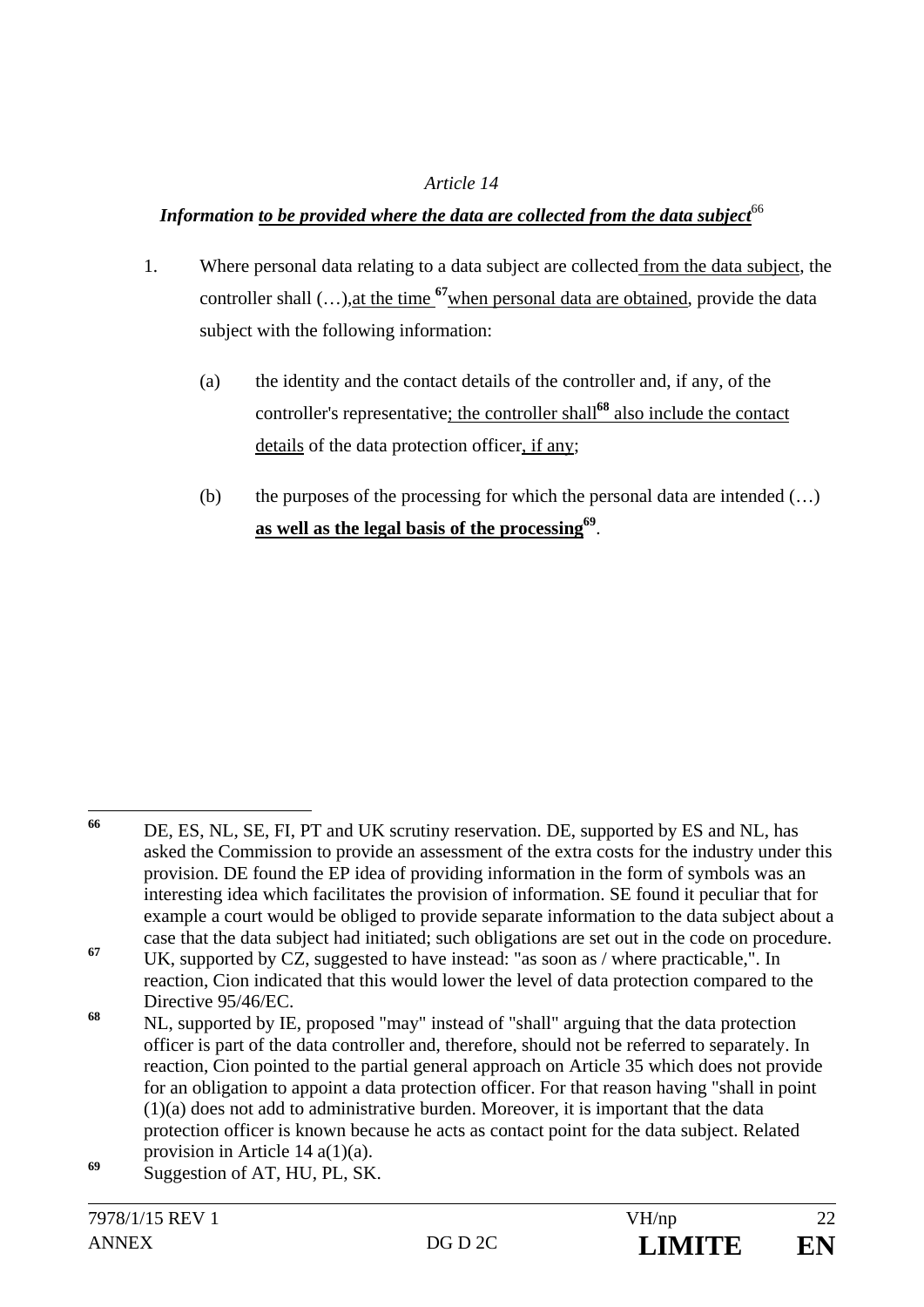- 1a. In addition to the information referred to in paragraph 1, the controller shall<sup>70</sup> at **the time when personal data are obtained** <sup>71</sup>provide the data subject with such further information**<sup>72</sup>** necessary to ensure fair and transparent processing **(…)** 73, having regard to the specific circumstances and context in which the personal data are processed74: **75**
	- (a)  $(\ldots)^{76}$
	- (b) where the processing is based on point (f) of Article  $6(1)$ , the legitimate interests pursued by the controller or by a third party;
	- (c) the recipients or categories of recipients of the personal data<sup>77</sup>;

- $71$  DE suggestion supported by Cion and PL.<br> $72$  CZ suggested adding the word labyiquely
- <sup>72</sup> CZ suggested adding the word 'obviously'.<br> $73$  Delated at the magnetic of  $\overline{FP}$ ,  $\overline{AP}$ ,  $\overline{PF}$

**<sup>74</sup>** COM reservation, supported by ES, on deletion of the words 'such as'. AT preferred the COM proposal because in particular the new paragraph 1a was drafted in a too open and vague manner, therefore the NL suggestion to add *where appropriate* went in the wrong direction. IT was against reducing the safeguards and considered the text as the bare minimum.

- **<sup>76</sup>** BE, supported by FR, HU, IT, PL, wanted either to reintroduce the text of Article 14(1)(c) on storage period or add as the EP has done *the criteria used to determine the period.* Cion also supported the reinsertion on text on a storage period.
- <sup>77</sup> AT and DE thought that this concept was too vague (does it e.g. encompass employees of the data controller?).

<sup>70</sup> **<sup>70</sup>** DE, EE, and PL asked to insert "on request". BE suggested to replace *shall* with *may.* DE, DK, NL and UK doubted whether the redraft would allow for a sufficient risk-based approach and warned against excessive administrative burdens/compliance costs. NL, supported by CY, EE and CZ, suggested therefore to add 'where appropriate' after *shall.* DK and UK in particular referred to the difficulty for controllers in assessing what is required under para. 1a in order to ensure fair and transparent processing. DE, EE and PL pleaded for making the obligation to provide this information contingent upon a request thereto as the controller might otherwise take a risk-averse approach and provide all the information under Article 14(1a), also in cases where not required. UK thought that many of the aspects set out in paragraph 1a of Article 14 (and paragraph 2 of Article 14a) could be left to guidance under Article 39. DE, supported by IT, suggested to insert 'at the time when the personal data was obtained'. In contrast, IT thought that it was not necessary to provide the information at the same time.

**<sup>73</sup>** Deleted at the suggestion of FR. AT, BE, opposed by Cion, wanted to delete the end of the sentence from 'having regard …'

<sup>&</sup>lt;sup>75</sup> CZ, supported by Cion, suggested to insert again the reference to the data subject.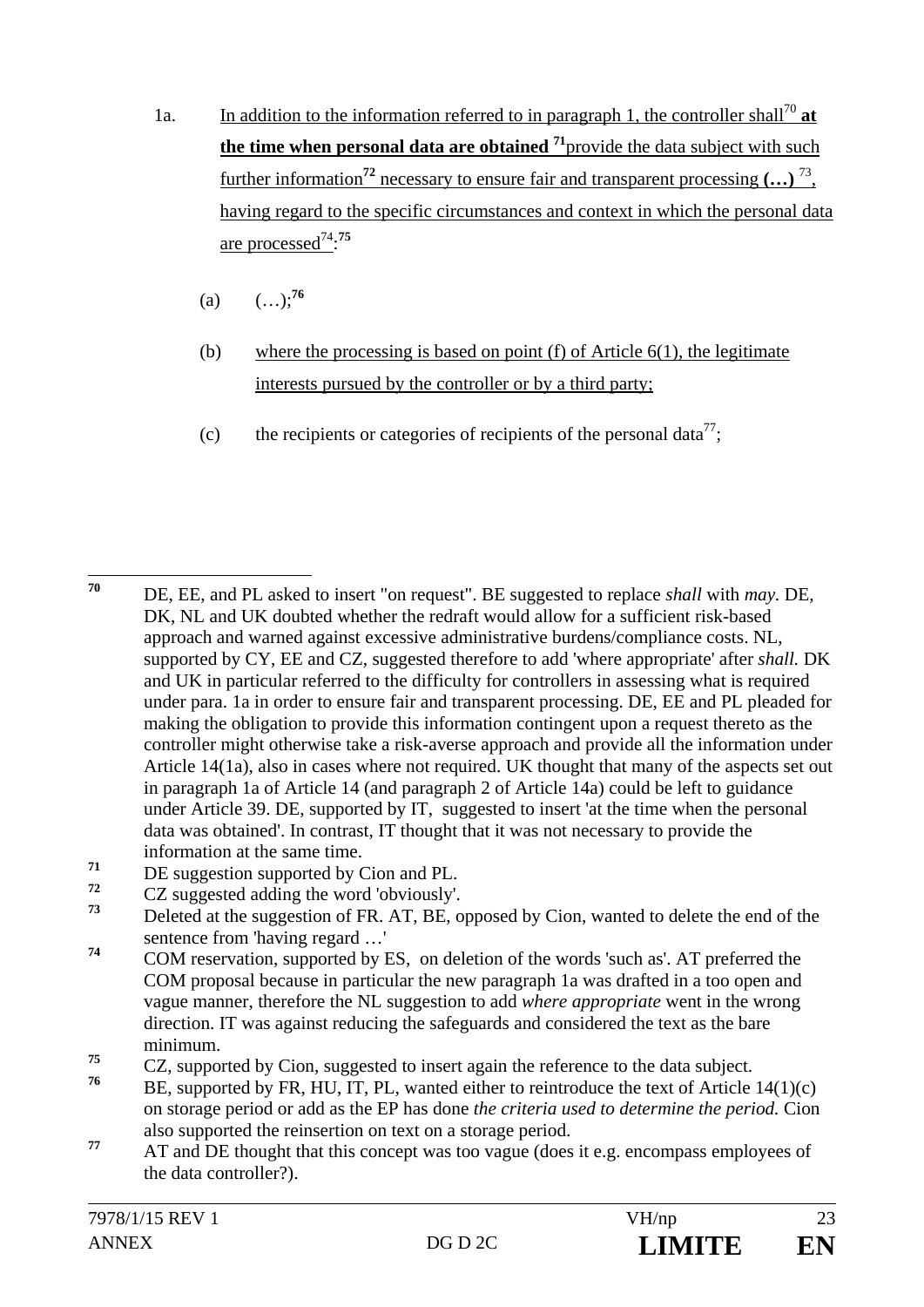- (d) where applicable, that the controller intends to transfer personal data to a recipient in a third country or international organisation;
- (e) the existence of the right to request from the controller access to and rectification or erasure of the personal data or restriction of processing of personal data concerning the data subject and to object to the processing of such personal data  $(...)$  as well as the right to data portability  $\frac{78}{3}$ ;
- (ea) where the processing is based on point (a) of Article 6(1) or point (a) of Article  $9(2)^{79}$ , the existence of the right to withdraw consent<sup>80</sup> at any time<sup>81</sup>, without affecting the lawfulness of processing based on consent before its withdrawal;
- (f) the right to lodge a complaint to a supervisory authority  $(...)^{82}$ ;
- (g) whether the provision of personal data is a statutory or contractual requirement, or a requirement necessary to enter into a contract, as well as whether the data subject is obliged to provide the data and of the possible consequences of failure to provide such data $^{83}$ ;

<sup>78</sup> BE suggestion, supported by COM. The reference to direct marketing was deleted in view of comments by DK, FR, IT and SE. IT said that the information in paragraphs (e) and (f) were set out in Article 8 of the Charter and always had to be provided and therefore needed to be included in paragraph 1.

<sup>&</sup>lt;sup>79</sup> DE suggested to delete "or point (a) of Article 9(2)".

<sup>80</sup> DE suggested to insert "pursuant to Article 7(4).

<sup>&</sup>lt;sup>81</sup> DE suggested to insert a reference to Article 7(3).

**<sup>82</sup>** IT said that the information in paragraphs (e) and (f) were set out in Article 8 of the Charter and always had to be provided and therefore needed to be included in paragraph 1.

**<sup>83</sup>** CZ, DE, ES and NL reservation. NL asked if it was mandatory to provide the information if the processing was based on a legal obligation.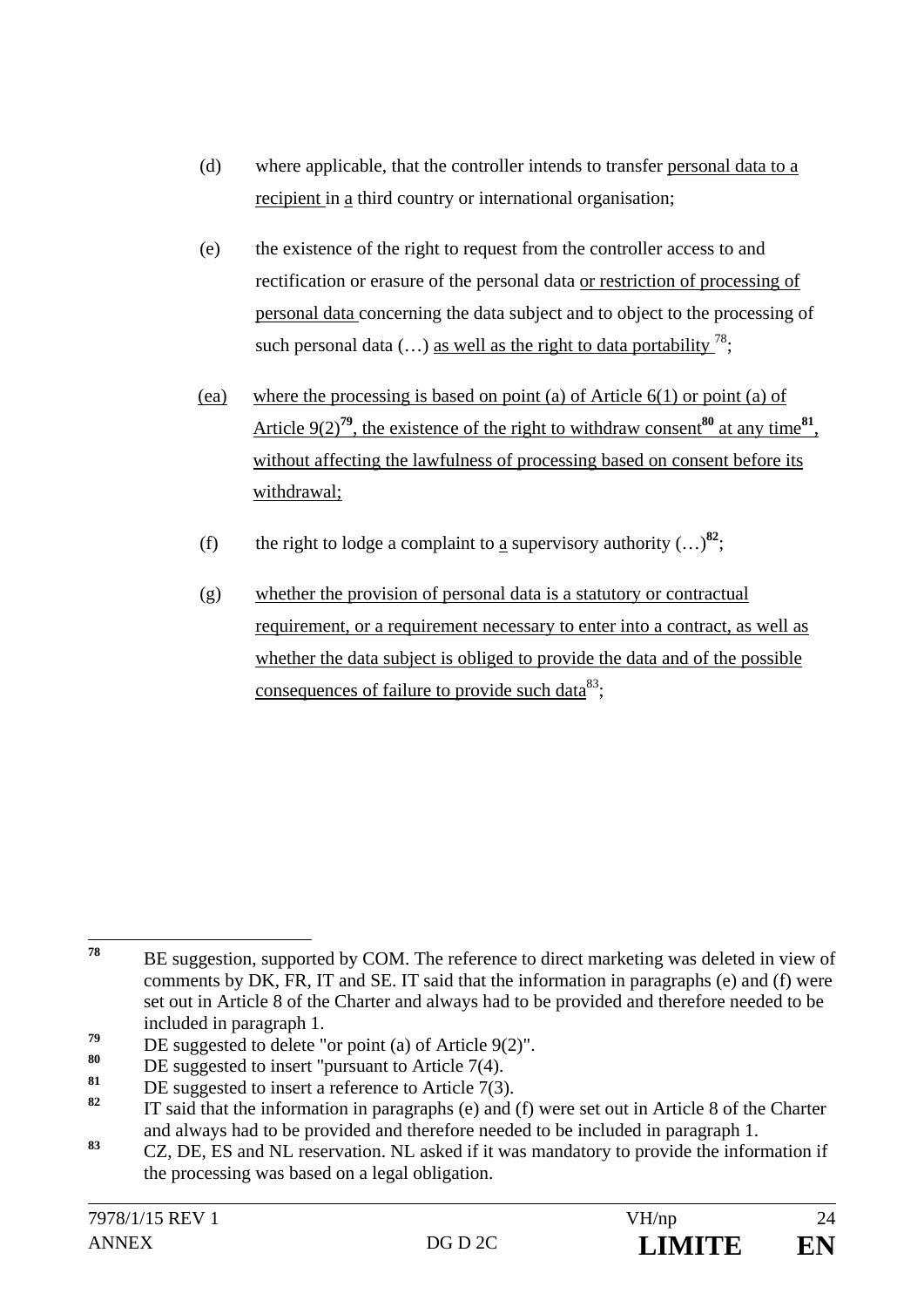- *(h) <sup>84</sup>the existence of* automated decision making including *profiling referred to in Article 20(1) and (3) and<sup>85</sup> information concerning* (…) the logic involved **in any automated data processing<sup>86</sup>**, as well as the significance and the *envisaged consequences of such processing for the data subject.* <sup>87</sup>
- 1b. Where the controller intends to further process the data **(...)** for a purpose other than the one for which the data were collected the controller shall provide the data subject prior to that further processing with information on that other purpose and with any relevant further information as referred to in paragraph 1a.**<sup>88</sup> <sup>89</sup>**
- 2.  $(\ldots)^{90}$

**<sup>88</sup>** UK suggested to delete this paragraph. NL said that business was worried how this provision would be interpreted if it becomes an obligation. AT meant that the paragraph was relevant and important. FR, IT, PL, RO, NO and COM supported paragraph (1b).

89 BE, PL pointed out that Article 14(1b) and Article 14a(3a) should use consistent wording. DE made a suggestion (8089/15/). Cion opposed the DE / DK suggestion under reference to Article 21 which allows Member States to restrict of the obligations and rights in inter alia Article 14 and 14a. Moreover, Directive 95/46/EC does not provide for such restrictions and therefore the DE / DK suggestions would lower the level of data protection. DK considered the wording of the paragraph less clear now that the reference to Article 6(4) has been deleted and wanted to await the outcome of the horizontal discussion on further processing. DE, supported by FR, pointed out that it understood the paragraph to concern both compatible and incompatible purposes given that that the reference to Article 6(4)

- which refers to incompatible purposes only was deleted.
- <sup>90</sup> HU and AT reservation on the deletion of this paragraph. DE made a suggestion (8089/15)

<sup>84</sup> **<sup>84</sup>** PL suggested: "where applicable, information about the existence of profiling referred to in Article 4(12a) and/or about automated decision making referred to in Article 20(1) and (3) and information concerning….".

 $\frac{85}{86}$  PL suggested instead "and/or".

DE suggestion, supported by Cion. IE, SE considered the phrase "the logic …processing" unnecessary because already covered by Article  $15(1)(h)$ . AT pointed out need to make terms consistent in this paragraph and Articles 14a(2) and Article 15(1)(h).

<sup>&</sup>lt;sup>87</sup> SE and IE scrutiny reservation. IT meant that there were problems with this paragraph if the current text of Article 20 was maintained. DK suggested to delete this point considering it too burdensome.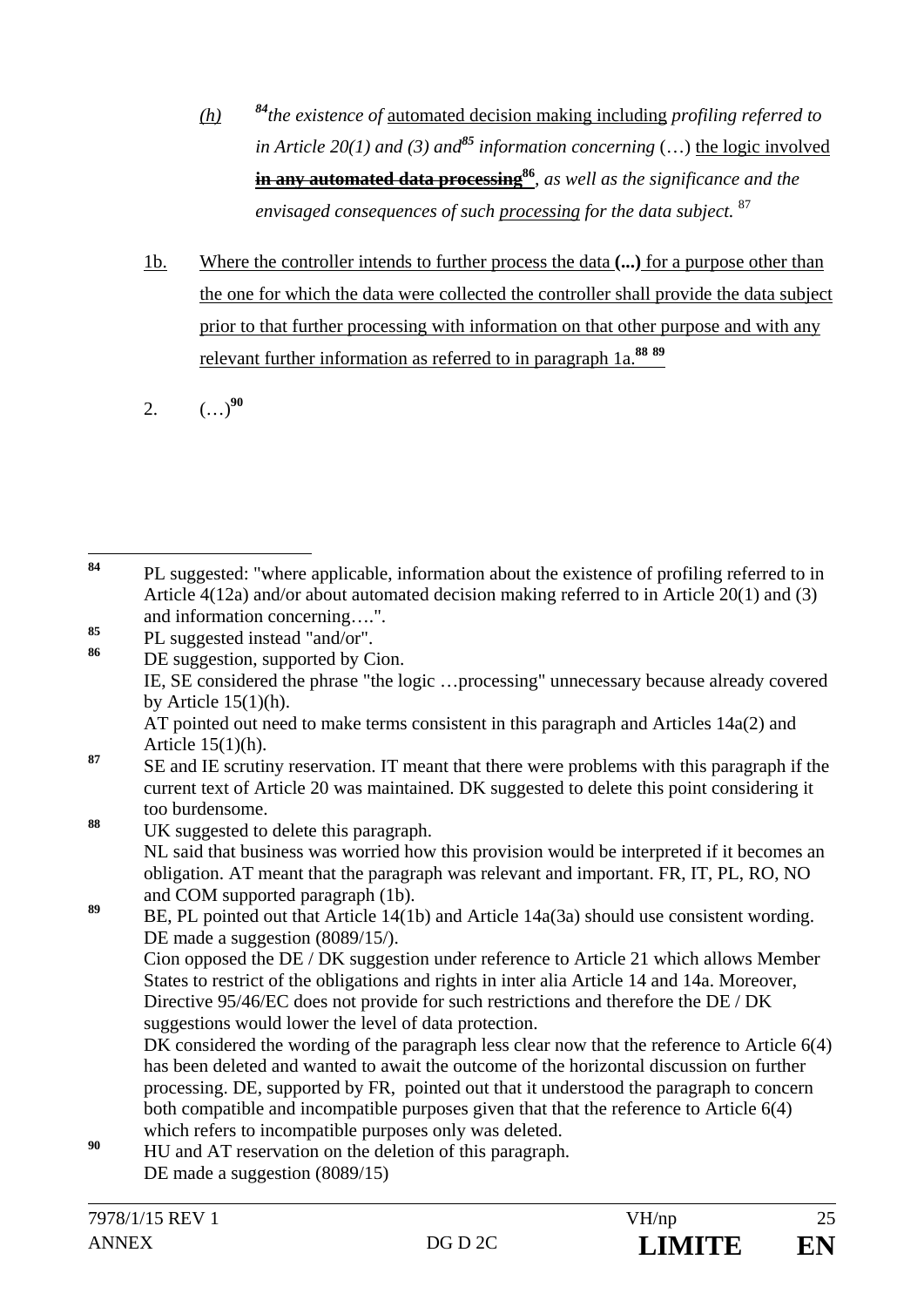- $3.$  (...)
- 4. (…)
- 5. Paragraphs 1,  $1a$  and  $1b^{91}$  shall not apply where and insofar as the data subject already has the information**<sup>92</sup>**,

**93**

- 6.  $($ ...)
- 7. (…)
- 8. (…)

 $91$ **<sup>91</sup>** Suggestion by CZ, DK, NL, SE and NO.

ES considered that the reference to paragraph 1b could be deleted.

**<sup>92</sup>** SE, supported by CZ, thought that it was necessary to insert more exceptions to the obligation to provide information SE mentioned such as illness or a fire. COM cautioned against limiting Article 14 too much. SE further considered that a similar provision to the one in Article 14a(4)(c) should be added. SE noted that recital 50 did not make a difference between the situations in Article 14 and 14a. Article 21 on restrictions would be difficult to use to create exceptions considered SE.

PL made a suggestion  $(8295/15)$ .

DE suggested to make Article 14(5) consistent with Article 14a(4) (8089/15)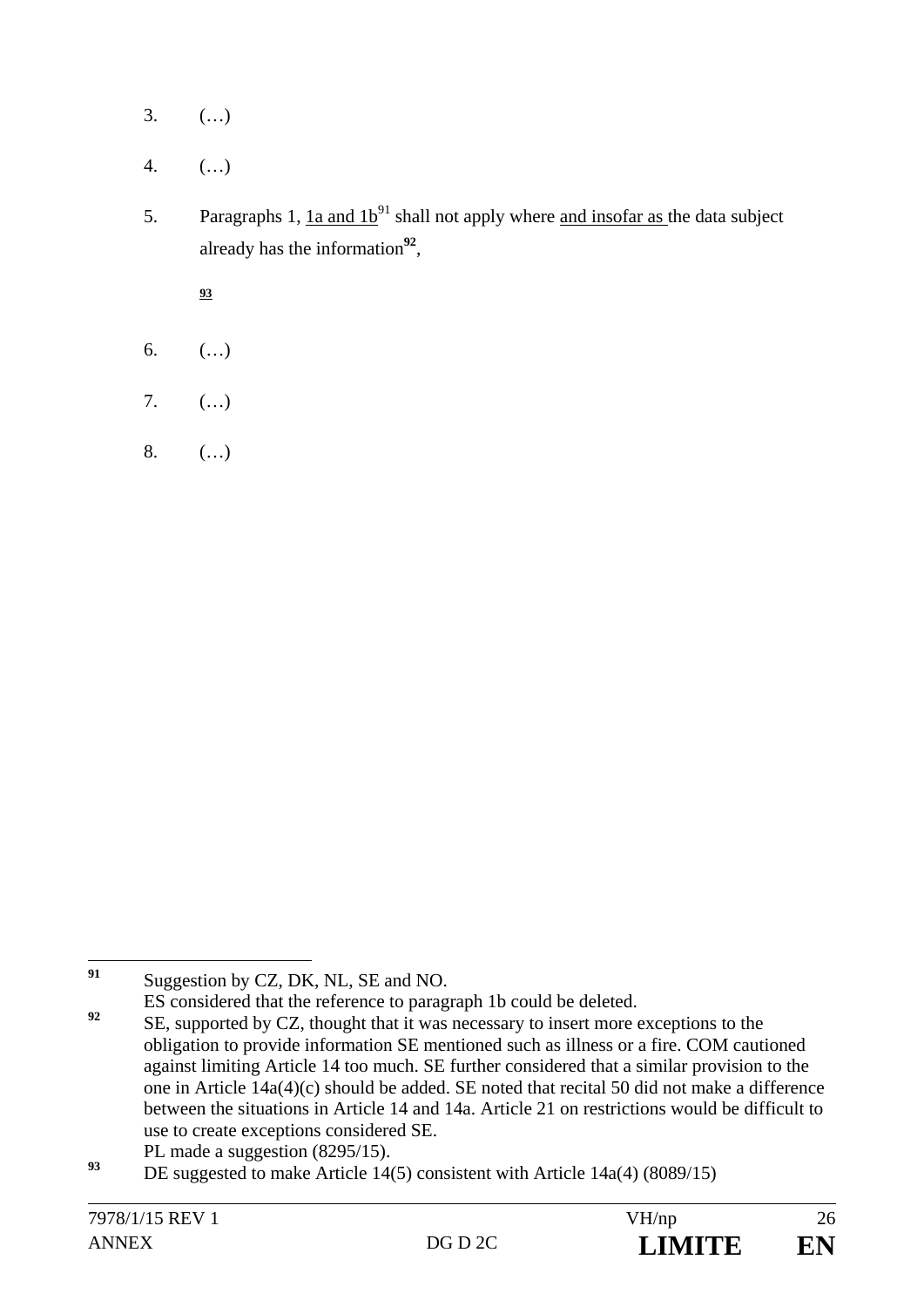#### *Article 14 a*

### *Information to be provided where the data have not been obtained from the data subject*  $94$

- 1. Where personal data have not been obtained from the data subject, the controller shall provide the data subject with the following information**<sup>95</sup> <sup>96</sup>**:
	- (a) the identity and the contact details of the controller and, if any, of the controller's representative; the controller shall**<sup>97</sup>** also include the contact details of the data protection officer, if any;
	- (b) the purposes of the processing for which the personal data are intended **as**  well as the legal basis of the processing<sup>98</sup>.
- 2. In addition to the information referred to in paragraph 1, the controller shall provide the data subject with such further information necessary to ensure fair and transparent processing in respect of the data subject, **<sup>99</sup>**having regard to the specific circumstances and context<sup>100</sup> in which the personal data are processed  $(...)^{101}$ :
	- (a) the categories of personal data concerned;

<sup>94</sup> <sup>94</sup> DE, EE, ES, AT, PT scrutiny reservation.

<sup>&</sup>lt;sup>95</sup> DE suggested to add: "at the time when personal data are processed for the first time.

**<sup>96</sup>** RO wanted tot add that this information should be provided once per year.

**<sup>97</sup>** NL, supported by IE, proposed "may" instead of "shall" arguing that the data protection officer is part of the data controller and, therefore, should not be referred to separately. **<sup>98</sup>** Suggestion of HU, AT, PL and SK.

PL also suggested a new point: "the origin of the personal data, unless the data originate from publicly accessible sources".

**<sup>99</sup>** BE suggested to delete the end of the sentence from '*having regard to* …'

<sup>&</sup>lt;sup>100</sup> IT and FR doubts on the addition of the words 'and context'.

**<sup>101</sup>** DE suggested to add: "at the time when personal data are processed for the first time".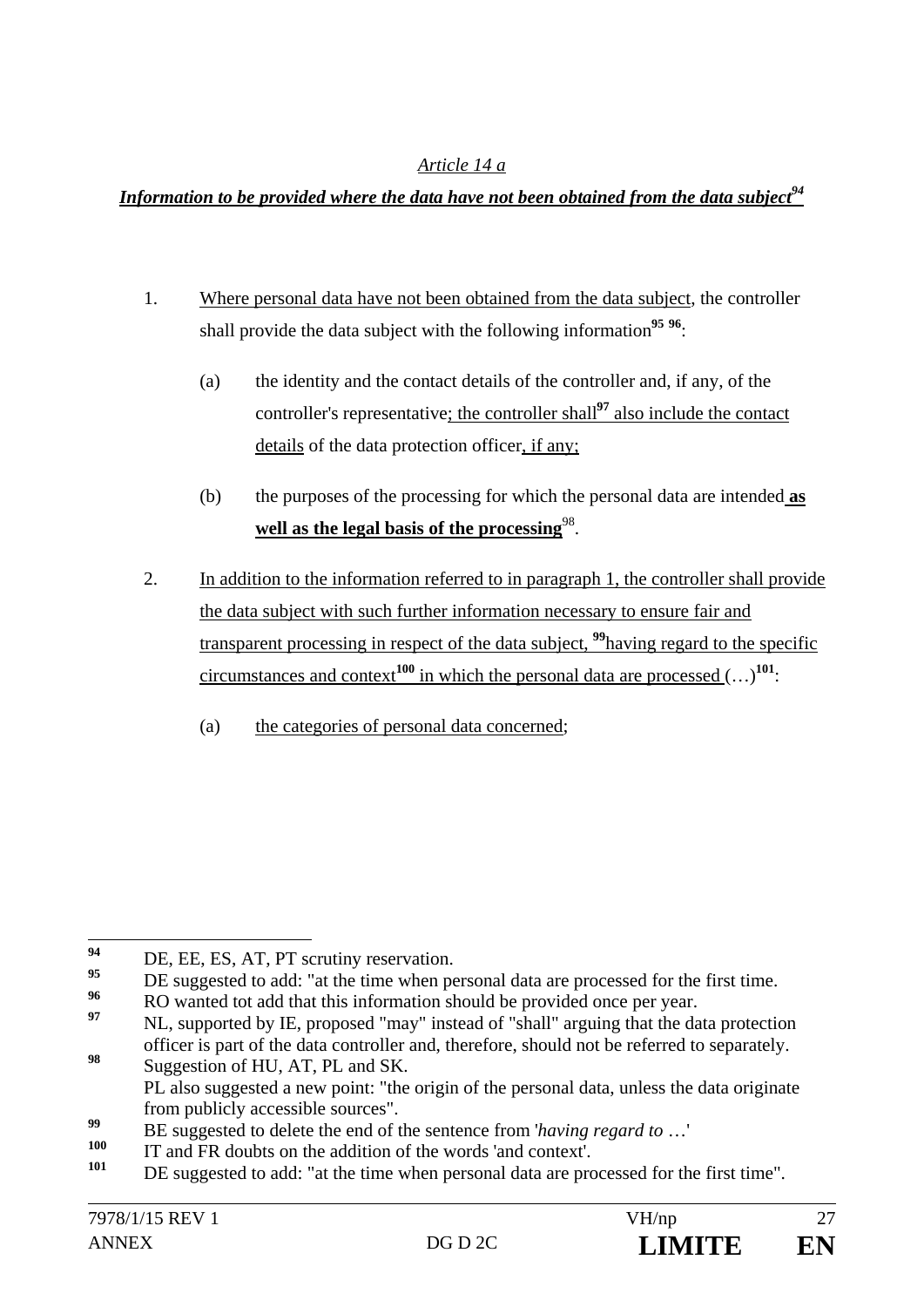- (b) (…)**<sup>102</sup>**
- (c) where the processing is based on point  $(f)$  of Article  $6(1)$ , the legitimate interests pursued by the controller or by a third party;
- (d) the recipients or categories of recipients of the personal data;
- (da) **where applicable, that the controller intends to transfer personal data to a recipient in a third country or international organisation; 103**
- (e) the existence of the right to request from the controller access to and rectification or erasure of the personal data or restriction of processing of **personal data<sup>104</sup>** concerning the data subject and to object to the processing of such personal data as well as the right to data portability (…);
- (ea) where the processing is based on point (a) of Article 6(1) or point (a) of Article 9(2), the existence of the right to withdraw consent at any time, without affecting the lawfulness of processing based on consent before its withdrawal;
- (f) the right to lodge a complaint to a supervisory authority  $(...);$
- (g) **105from which source** the **origin of the** personal data **originate**, unless the data originate from publicly accessible sources**<sup>106</sup>**; **<sup>107</sup>**

<sup>102</sup> BE, IT, FR, HU, PL, supported by Cion, wanted, as in Article 14(1a), a text on storage period or add as the EP has done *the criteria used to determine the period.*

<sup>&</sup>lt;sup>103</sup> Suggestion of FR, supported by PL and Cion.

<sup>&</sup>lt;sup>104</sup> Suggestion of SE.

<sup>&</sup>lt;sup>105</sup> Suggestion of DE. PL suggested to move this point to paragraph 1.

**<sup>106</sup>** COM and AT scrutiny reservation. BE, supported by AT, ES and SE, suggested to delete paragraph (g). IT suggested to delete the phrase: "unless…. sources".

<sup>107</sup> Cion reservation (in line with position on the deletion of paragraph 4(d). PL suggested to move point (g) to paragraph 1.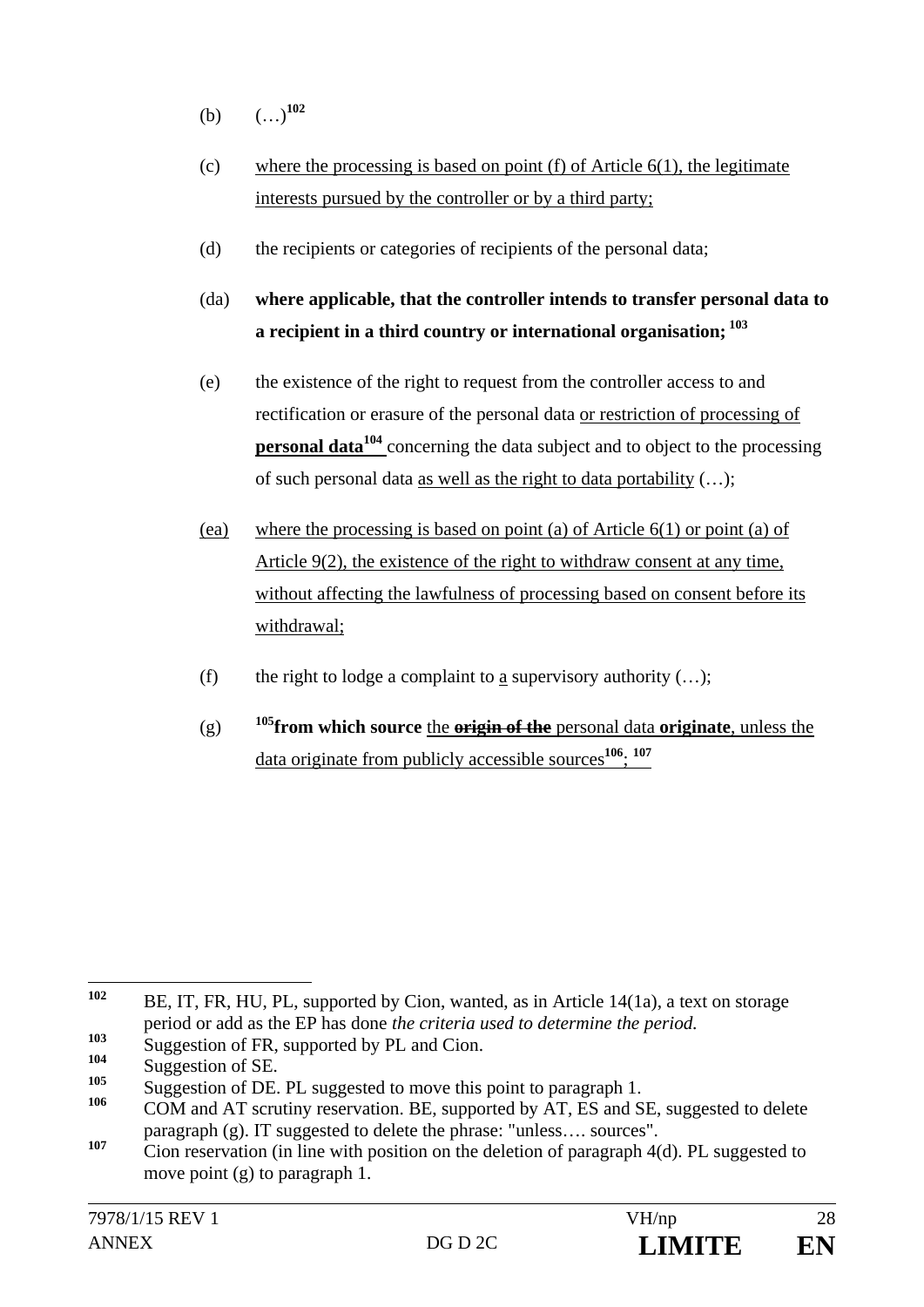- *(h) <sup>108</sup>the existence of* automated decision making including *profiling referred to in Article 20(1) and (3) and<sup>109</sup> information concerning* the logic involved **in any automated data processing110***, as well as the significance and the envisaged consequences of such processing for the data subject*. **111**
- 3. The controller shall provide the information referred to in paragraphs 1 and 2:
	- (a) within a reasonable period after obtaining the data, but at the latest within one month<sup>112</sup>, having regard to the specific circumstances in which the data are processed, or
	- (b) if a disclosure to another recipient is envisaged, at the latest when the data are first disclosed.
- 3a Where the controller intends to **further <sup>113</sup>**process the data (…) for a purpose other than the one for which the data were obtained**<sup>114</sup>**, the controller shall provide the data subject prior to that further processing with information on that other purpose and with any relevant further information as referred to in paragraph 2.<sup>115116</sup>

<sup>112</sup> CZ reservation on one month fixed period.

**<sup>114</sup>** CZ scrutiny reservation on concept of obtaining data.

 DK, FI considered the wording of the paragraph less clear now that the reference to Article 6(4) has been deleted. DK would await the outcome of the horizontal discussion on further processing.

<sup>116</sup> DE made a text suggestion (8089/15).

<sup>108</sup> <sup>108</sup> PL suggested to insert the same text as suggested in Article 14(1a).

<sup>&</sup>lt;sup>109</sup> PL suggested instead "and/or".

Suggestion of DE, supported by Cion. IE, SE considered the phrase "the logic …processing" unnecessary because already covered by Article  $15(1)(h)$ .

AT pointed out the need to make terms consistent between this paragraph and Articles 14a(2) and Article 15(1)(h).

<sup>&</sup>lt;sup>111</sup> DK suggested to delete this point considering it too burdensome.

**<sup>113</sup>** BE, PL pointed out that Article 14(1b) and Article 14a(3a) should use consistent wording. DE, FI, PL queried what "purpose other" meant.

**<sup>115</sup>** IT meant that paragraph 3a represented the bare minimum of protection. AT support of the paragraph. UK meant that it should be used taking into account proportionality and practicability.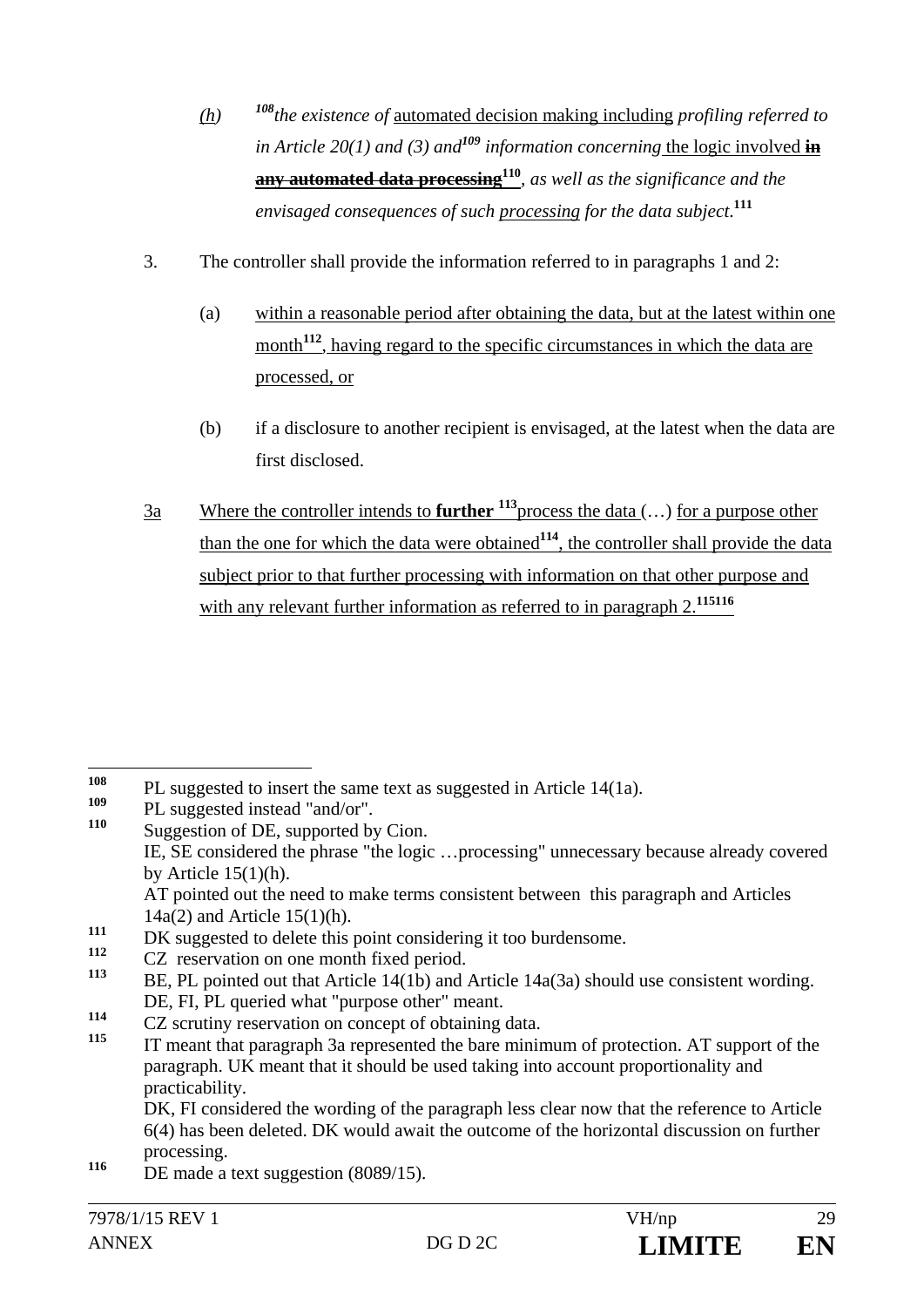- 4. Paragraphs 1 to 3a shall not apply where and insofar as:
	- (a) the data subject already has the information; or
	- (b) the provision of such information **(…)** proves impossible or would involve a disproportionate effort **<sup>117</sup>**or is likely to render impossible or to seriously impair the achievement of the purposes of the processing**<sup>118</sup>**; in such cases the controller shall take appropriate measures to protect the *data subject's* rights and freedoms and legitimate interests**<sup>119</sup>**; or
	- (c) obtaining or disclosure is expressly laid down by Union or Member State law to which the controller is subject, which provides appropriate measures to protect the data subject's legitimate interests**<sup>120</sup>**; or
	- (d)  $(\ldots)^{121}$ ;

<sup>117</sup> **<sup>117</sup>** FR and AT asked what the words *or is likely … purposes of the processing* were supposed to mean. COM wanted to delete that part of the paragraph. CZ wanted to keep the text in order to avoid fraud. COM noted that it was important to avoid fraud but considered that Article 21 gave the necessary flexibility for that.

**<sup>118</sup>** ES, FR preferred to delete the phrase " or is likely … processing . COM scrutiny reservation.

Several delegations (DK, FI, PL, SI, SK, and LT) thought that in this Regulation (contrary to the 1995 Directive) the text should be specified so as to clarify both the concepts of 'appropriate measures' and of 'legitimate interests'. According to the Commission, this should be done through delegated acts under Article 15(7). DE warned that a dangerous situation might ensue if these delegated acts were not enacted in due time.

<sup>&</sup>lt;sup>120</sup> UK thought the requirement of a legal obligation was enough and no further appropriate measures should be required.

<sup>&</sup>lt;sup>121</sup> The phrase "where the data originate from publicly accessible resources, or" was deleted at the request of a large number of delegations. DE, CZ, SE and UK emphasised the importance of this exception given the quantity of data published on the internet. In reaction Cion indicated that re-instating this phrase would bring the risk of profiling without the subject knowing.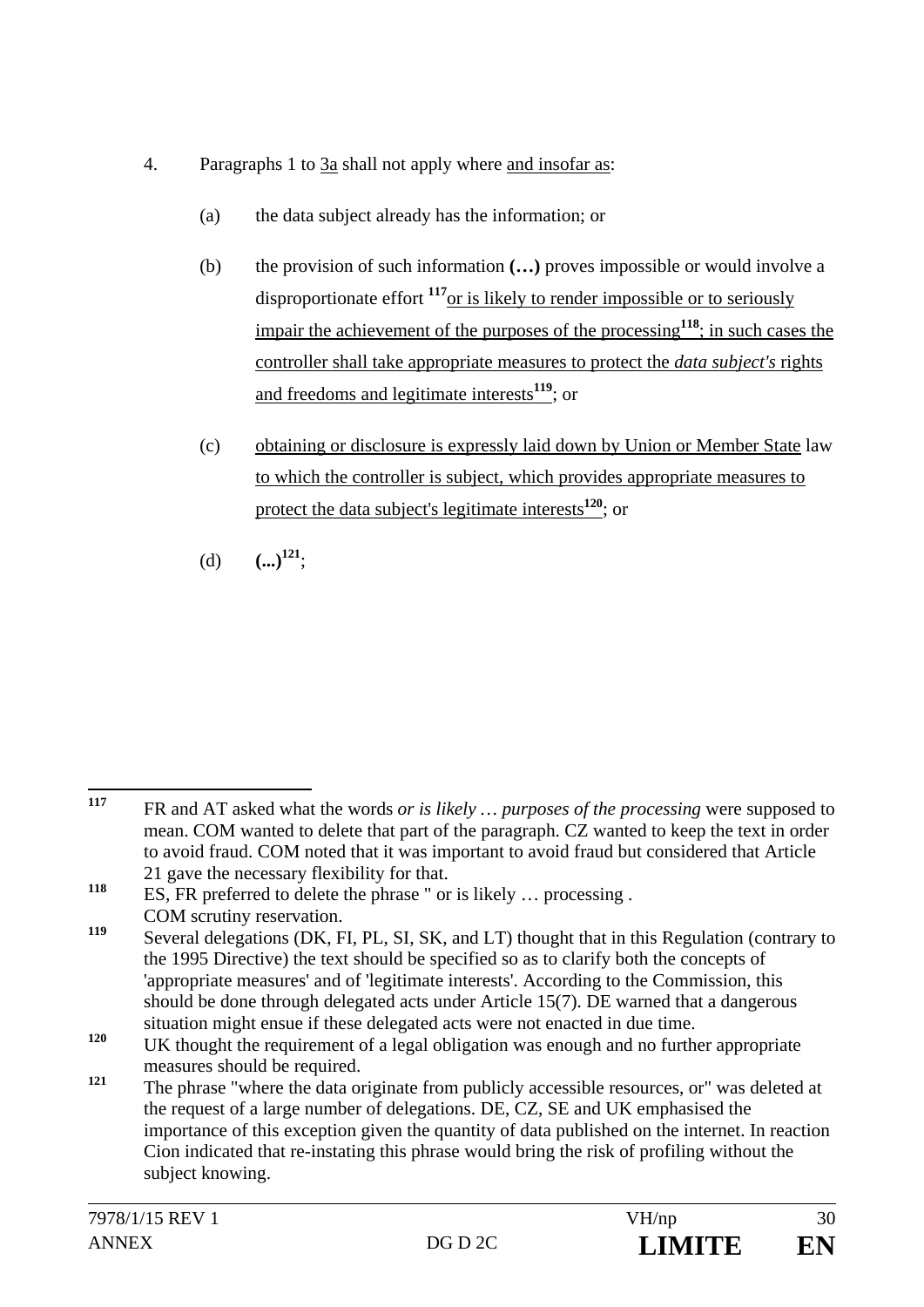(e) where the data must remain confidential in accordance with a legal provision in Union or Member State law **(...)**122. **123 124**

**125**

- 5. (…)
- 6.  $($ ...)

<sup>122</sup> **<sup>122</sup>** COM and AT reservation on (d) and (e). UK referred to the existence of case law regarding privilege (confidentiality). BE, supported by PL, thought the reference to the overriding interests of another person was too broad.

**<sup>123</sup>** IT said that the information in paragraphs (e) and (f) were set out in Article 8 of the Charter and always had to be provided and therefore needed to be included in paragraph 1.

<sup>&</sup>lt;sup>124</sup> CZ proposed to re-insert the text "or because of the overriding legitimate interests of another person".

<sup>&</sup>lt;sup>125</sup> DE suggested to add a new point (f): "where the data are processed by a micro enterprise which processes data only as an ancillary activity.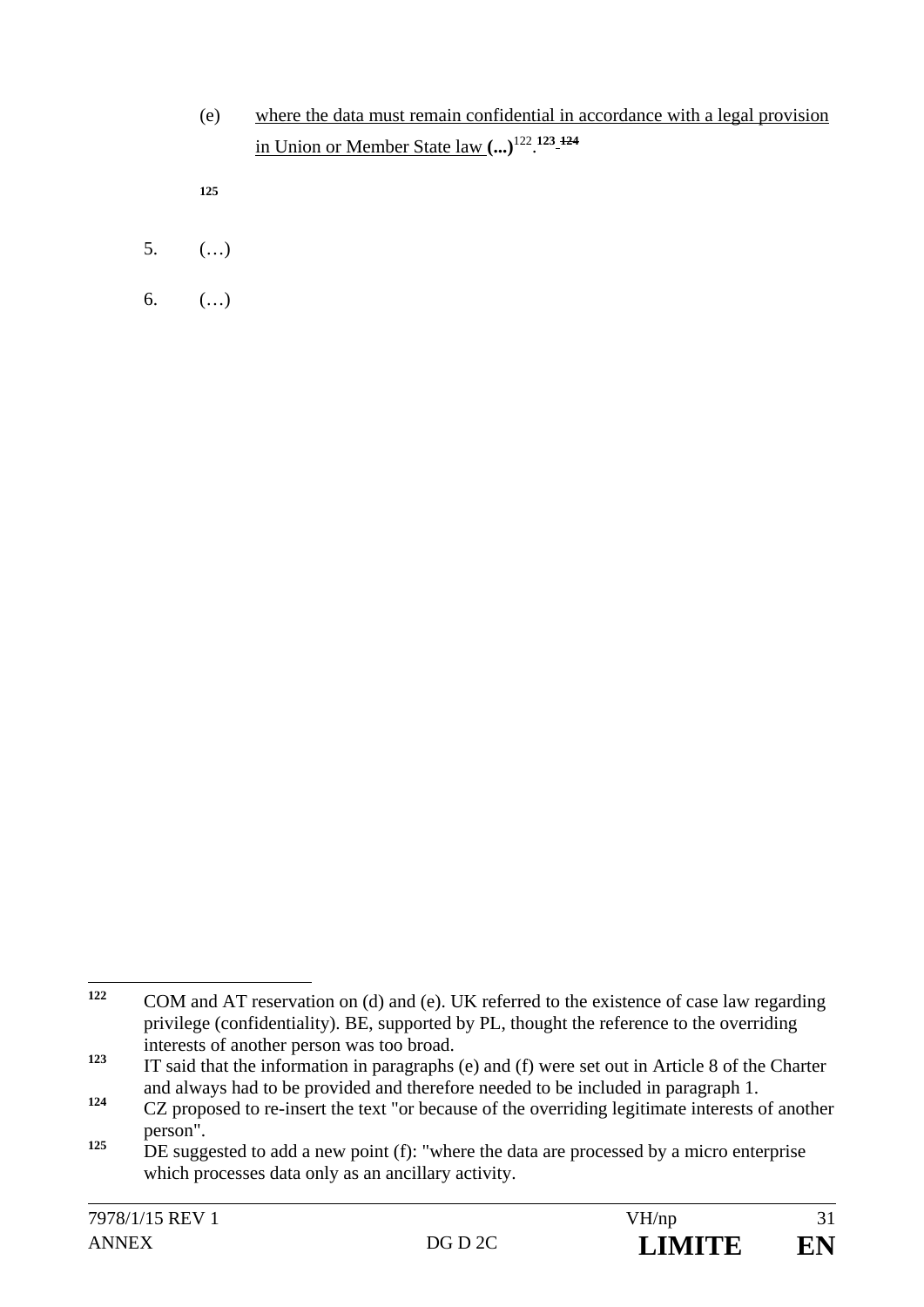#### *Article 15*

#### *Right of access for the data subject*<sup>126</sup>

- 1. The data subject shall have the right to obtain from the controller**<sup>127</sup> <sup>128</sup>**at reasonable intervals and free of charge<sup>129</sup> (...) confirmation as to whether or not personal data concerning**<sup>130</sup>** him or her are being processed **<sup>131</sup>**and where such personal data are being processed access to the data and the following information:
	- (a) the purposes of the processing<sup>132</sup>;
	- (b)  $( ...)$
	- (c) the recipients or categories of recipients to whom the personal data have been or will be disclosed, in particular **to** recipients in third countries  $\frac{133}{2}$ ;
	- (d) where possible, the envisaged<sup>134</sup> period for which the personal data will be stored;

<sup>126</sup> DE and SE scrutiny reservation. DE, LU and UK expressed concerns on overlaps between Articles 14 and 15.

**<sup>127</sup>** FR suggested to add a right of access to processors.

<sup>&</sup>lt;sup>128</sup> DE suggested to insert "on request".

DE, ES, HU, IT and PL reservation on the possibility to charge a fee. DE and SE thought that free access once a year should be guaranteed.

**<sup>130</sup>** FR suggested to change *concerning* to *belonging* so that different forms of telecommunication would be covered. COM said that *concerning* was used in Article 8 in the Charter.

<sup>&</sup>lt;sup>131</sup> DE made a text suggestion (8089/15).

<sup>&</sup>lt;sup>132</sup> HU thought the legal basis of the processing should be added.

**<sup>133</sup>** UK reservation on the reference to recipients in third countries. IT thought the concept of recipient should be clarified, inter alia by clearly excluding employees of the controller.

**<sup>134</sup>** ES and UK proposed adding 'where possible'; FR reservation on 'where possible ' and 'envisaged'; FR emphasised the need of providing an exception to archives.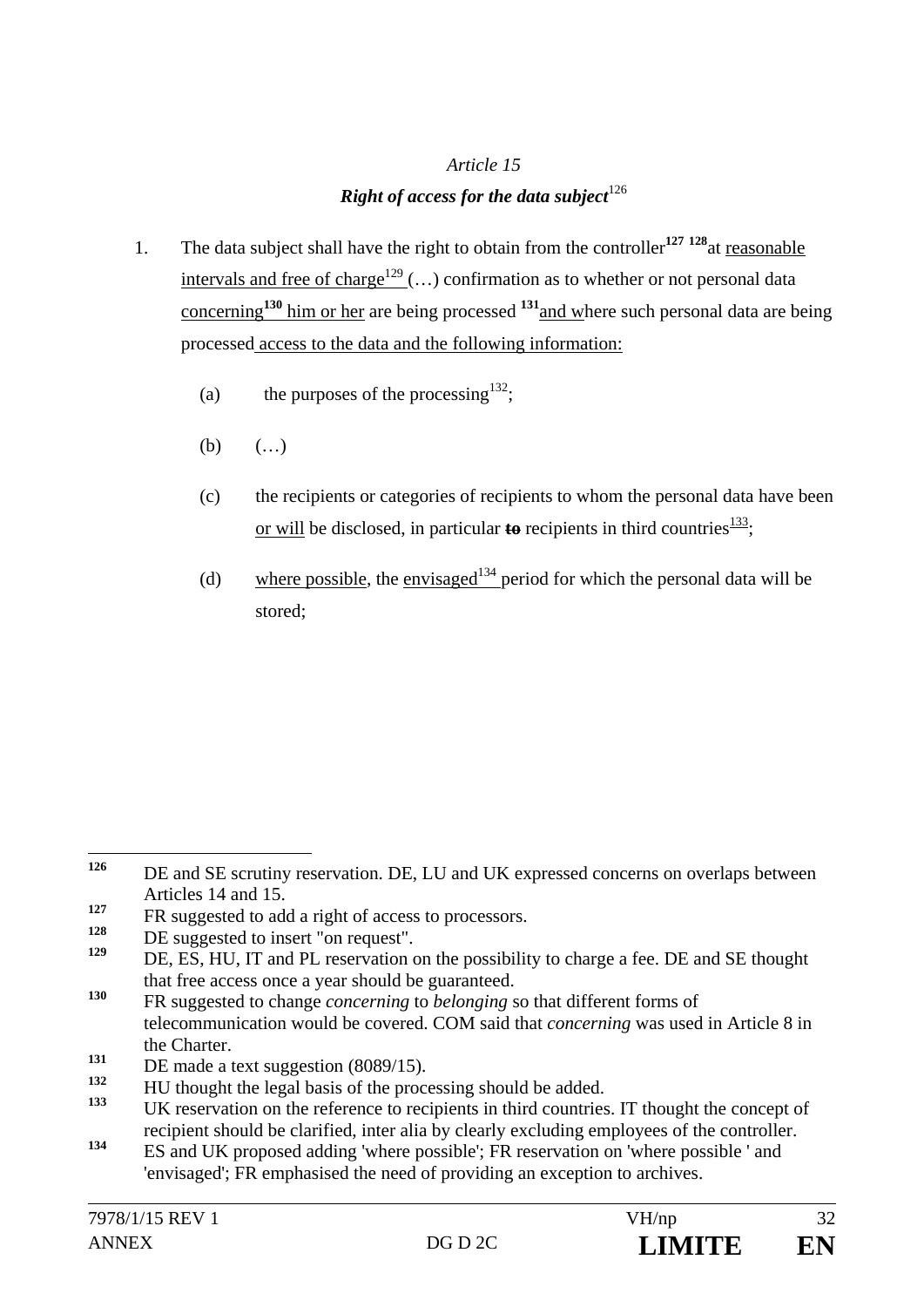- (e) the existence of the right to request from the controller rectification or erasure of personal data concerning the data subject or to object to the processing of such personal data;
- (f) the right to lodge a complaint to a supervisory authority  $(...)^{135 \, 136}$ ;
- (g) where the personal data are not collected from the data subject, any available information as to their source<sup>137</sup>;
- (h) **<sup>138</sup>**in the case of decisions based on automated processing including profiling referred to in Article 20(1) and (3), **information concerning knowledge of** the logic involved<sup>139</sup> in any automated data processing as well as the significance and envisaged consequences of such processing $140$ .
- 1a. Where personal data are transferred to a third country or to an international organisation, the data subject shall have the right to be informed of the appropriate safeguards pursuant to Article 42 relating to the transfer**<sup>141</sup>**.

<sup>135</sup> **<sup>135</sup>** DE thought it was too onerous to repeat this for every data subject and pointed to difficulties in ascertaining the competent DPA in its federal structure.

<sup>&</sup>lt;sup>136</sup> IT and SK suggestion to delete subparagraphs (e) and (f) as under Article 14 this information should already be communicated to the data subject at the moment of the collection of the data.

**<sup>137</sup>** SK scrutiny reservation: subparagraph (g) should be clarified.

<sup>&</sup>lt;sup>138</sup> PL made a suggestion (8295/15).

**<sup>139</sup>** PL and RO reservation on the reference to 'logic': the underlying algorithm should not be disclosed. SE wanted to delete it. BE and IT opposed the deletion of the words *logic* because it would go below the level of the 1995 Directive (Article 12(a)). DE reservation on reference to decisions.

<sup>&</sup>lt;sup>140</sup> NL scrutiny reservation. FR likewise harboured doubts on its exact scope.

FR and UK scrutiny reservation on links with Chapter V.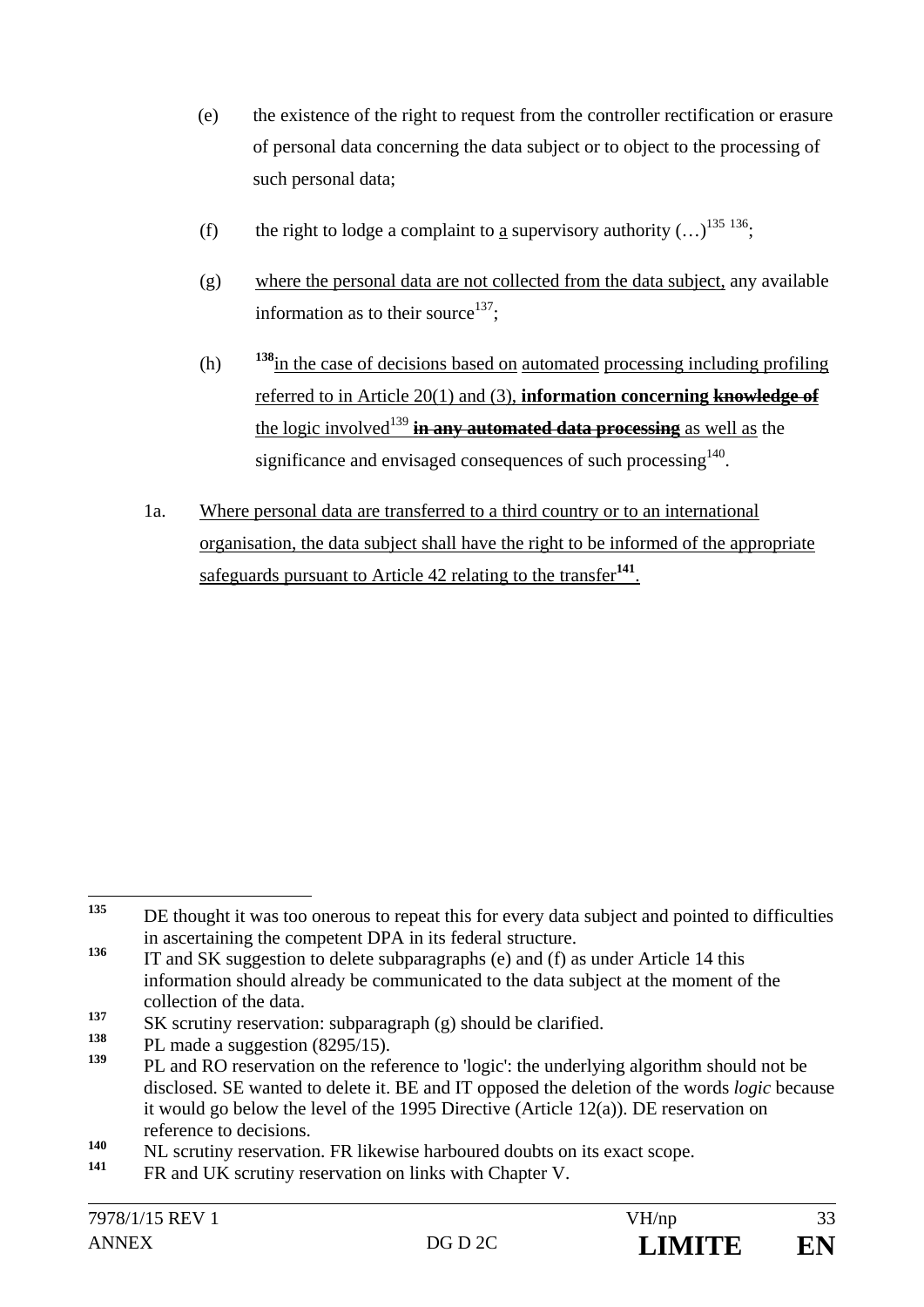- 1b. On request **<sup>142</sup>**and without an excessive charge**<sup>143</sup>**, the controller shall provide a copy of the personal data undergoing processing to the data subject.
- 2. **(…)**
- 2a. **<sup>144</sup>**The right to obtain a copy referred to in paragraph 1b **(…)** shall not apply where such copy cannot be provided without disclosing personal data of other data subjects or trade secrets of the controller<sup>145146</sup>.

**147**

- 3. (…)
- 4. (…)

**<sup>145</sup>** COM reservation;

 $142$ **142** FR made a suggestion for paragraph (1b) in 7464/15.

**<sup>143</sup>** ES wanted no charge except in case that the costs are very high or that the data subject requests a special format.

<sup>144</sup> DE made a text suggestion (8089/15).

DE suggested to redraft point (h): " Redraft point (h) as follows: "in case of decisions based on automated processing including profiling referred to in Article 20(1) and (3), knowledge of and information concerning the logic involved in any automated data processing as well as the significance and envisaged consequences of such processing; the right to obtain this information shall not apply in particular where trade secrets of the controller would be disclosed." NL supported DE suggestion as regards trade secrets.

DE, supported by UK, referred to the danger that data pertaining to a third party might be contained in such electronic copy. FR suggested to add text on intellectual property rights in relation to the processing of personal data with a corresponding recital 51 with the addition of login data.

**<sup>146</sup>** FR suggested to add "which were not supplied by the data subject to the controller".

DE suggested to add a new paragraph (2a): "There shall be no right of access in accordance with para-graphs 1 and 1b when data are processed by, or are entrusted to become known to, a person who is subject to an obligation of professional secrecy regulated by Union or Member State law or to a statuary obligation of secrecy, except if the data subject is empowered to lift the secrecy in question and acts accordingly."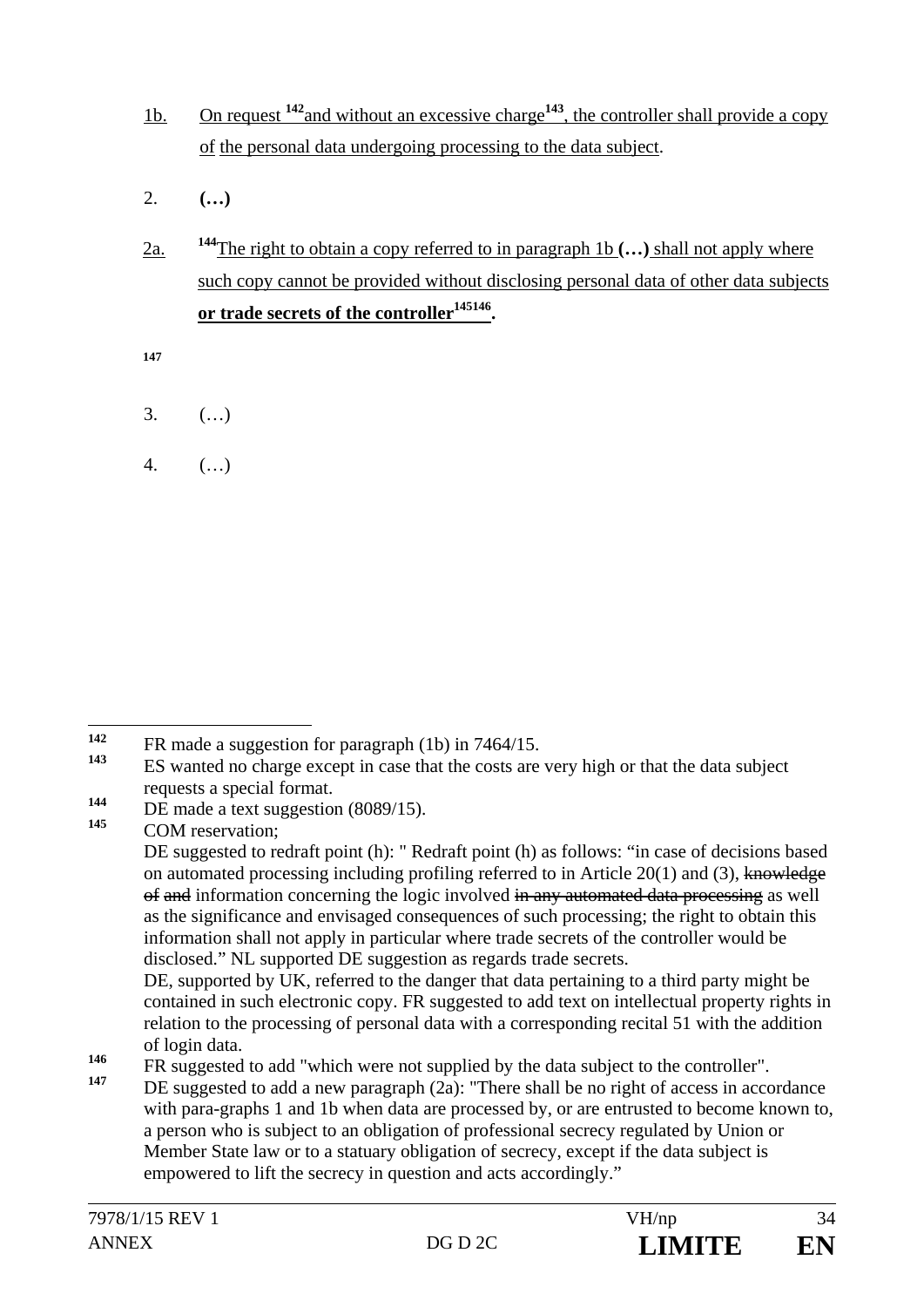## **SECTION 3**

### **RECTIFICATION AND ERASURE**

# *Article 16 Right to rectification*<sup>148</sup>

- 1. (…) The data subject shall have the right**<sup>149</sup>** to obtain from the controller without undue delay<sup>150</sup> the rectification of personal data concerning him or her which are inaccurate. Having regard to the purposes**<sup>151</sup>** for which data were processed, the data subject shall have the right to obtain completion of incomplete personal data, including by means of providing a supplementary (…) statement.
- 2.  $($ ...)

<sup>148</sup> <sup>148</sup> DE and UK scrutiny reservation.

UK, supported by CZ, suggested to insert the qualification ' where reasonably practicable' UK, supported by CZ, also suggested inserting the qualification 'where necessary'.

<sup>150</sup> Suggestion from the SE.

**<sup>151</sup>** BE asked why the reference to the *purposes* had been inserted.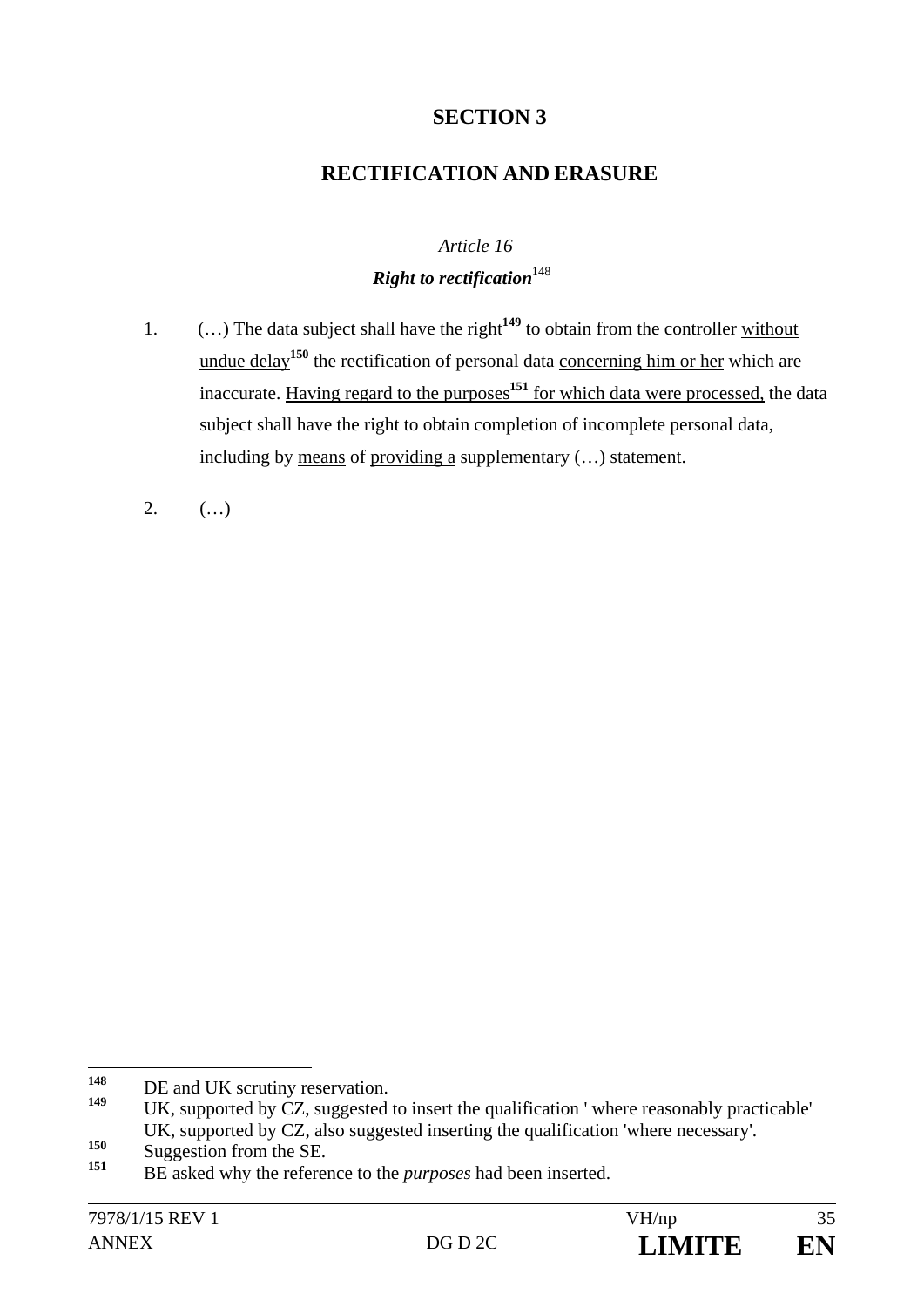#### *Article 17*

#### *Right to erasure and "to be forgotten"<sup>152</sup>*

1. **153**The (...) controller shall have the obligation to erase personal data without undue delay,

152 DE, EE, PT, SE, FI, NL and UK scrutiny reservation. SI reservation on "right to be forgotten". EE, FR, NL, RO, SE and SK: reservation on the applicability to the public sector. Whereas some Member States have welcomed the proposal to introduce a right to be forgotten (AT, EE, FR, IE); other delegations were more sceptical as to the feasibility of introducing a right which would go beyond the right to obtain from the controller the erasure of one's own personal data ( DE, DK, ES). The difficulties flowing from the household exception (UK), to apply such right to personal data posted on social media were highlighted (BE, DE, FR), but also the impossibility to apply such right to 'paper/offline' data was stressed (EE, LU, SI). Some delegations (DE, ES) also pointed to the possible externalities of such right when applied with fraudulent intent (e.g. when applying it to the financial sector). Several delegations referred to the challenge to make data subjects active in an online environment behave responsibly (DE, LU and UK) and queried whether the creation of such a right would not be counterproductive to the realisation of this challenge, by creating unreasonable expectations as to the possibilities of erasing data (DK, LU and UK). Some delegations thought that the right to be forgotten was rather an element of the right to privacy than part of data protection and should be balanced against the right to remember and access to information sources as part of the freedom of expression (DE, ES, LU, NL, SI, PT and UK). It was pointed out that the possibility for Member States to restrict the right to be forgotten under Article 21 where it interferes with the freedom of expression is not sufficient to allay

all concerns in that regard as it would be difficult for controllers to make complex determinations about the balance with the freedom of expression, especially in view of the stiff sanctions provided in Article 79 (UK). In general several delegations (CZ, DE, FR) stressed the need for further examining the relationship between the right to be forgotten and other data protection rights. The Commission emphasised that its proposal was in no way meant to be a limitation of the freedom of expression. The inherent problems in enforcing such right in a globalised world outside the EU were cited as well as the possible consequences for the competitive position of EU companies linked thereto (BE, AT, LU, NL, SE and SI).

 AT made a suggestion to distinguish the right to erasure and the right to be forgotten (7586/15 REV1).

**<sup>153</sup>** SE suggested to insert in the beginning of the sentence *At the request of the data subject, the controller* ... to indicate that the controller was not supposed to act at its own initiative.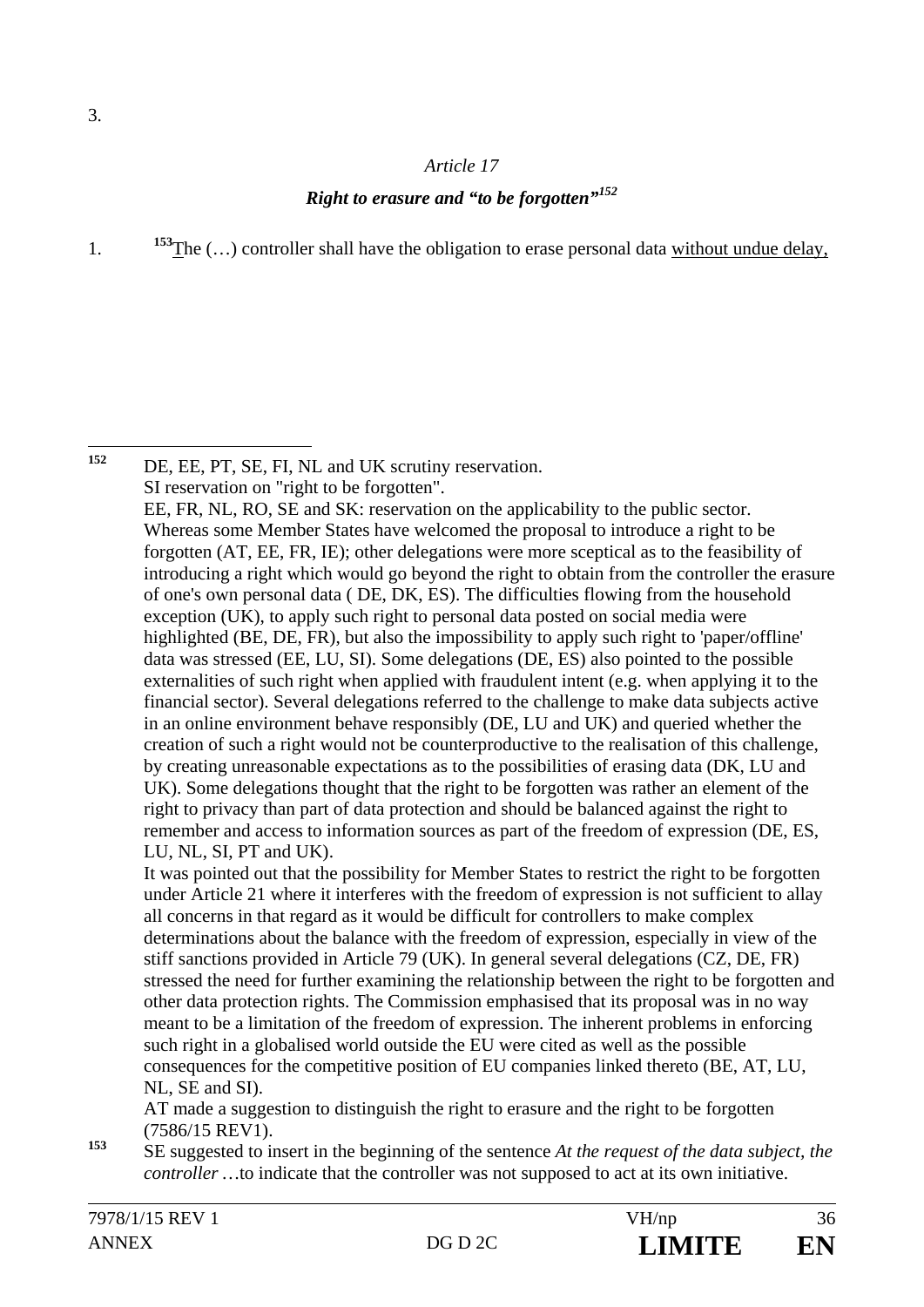especially in relation to personal data which are collected**<sup>154</sup>** when the data subject was a child, and the data subject**<sup>155</sup>** shall have the right to obtain **from the controller 156** the erasure of personal data concerning him or her without undue delay where one of the following grounds applies:

- (a) the data are no longer necessary in relation to the purposes for which they were collected or otherwise processed;
- (b) the data subject withdraws consent on which the processing is based according to point (a) of Article  $6(1)$  or point (a) of Article  $9(2)$  and (...) there is no other legal ground for the processing of the data; **<sup>157</sup>**
- (c) the data subject objects to the processing of personal data**<sup>158</sup>** *pursuant to Article 19(1)* and there are no overriding legitimate grounds for the processing or the data subject objects to the processing of personal data pursuant to Article 19(2);

<sup>154</sup> **<sup>154</sup>** FR suggested to insert "and were made accessible to third parties". In reaction, Cion warned that this could backfire in case the third parties legally obtained the data. In general, FR, supported by MT, wanted to have a specific set of rights for children and adults of whom data were collected when they were children and to whom not all exceptions listed in paragraph 3 would apply.

**<sup>155</sup>** SE wanted to delete the part of the text from *without* until *and the data subject*.

<sup>&</sup>lt;sup>156</sup> Suggestion of DE, supported by Cion.

<sup>&</sup>lt;sup>157</sup> AT asked if this referred to further processing and wanted that to be clarified in a recital.

**<sup>158</sup>** NL suggested to refer to a specific request for erasure pursuant to Article 19(1).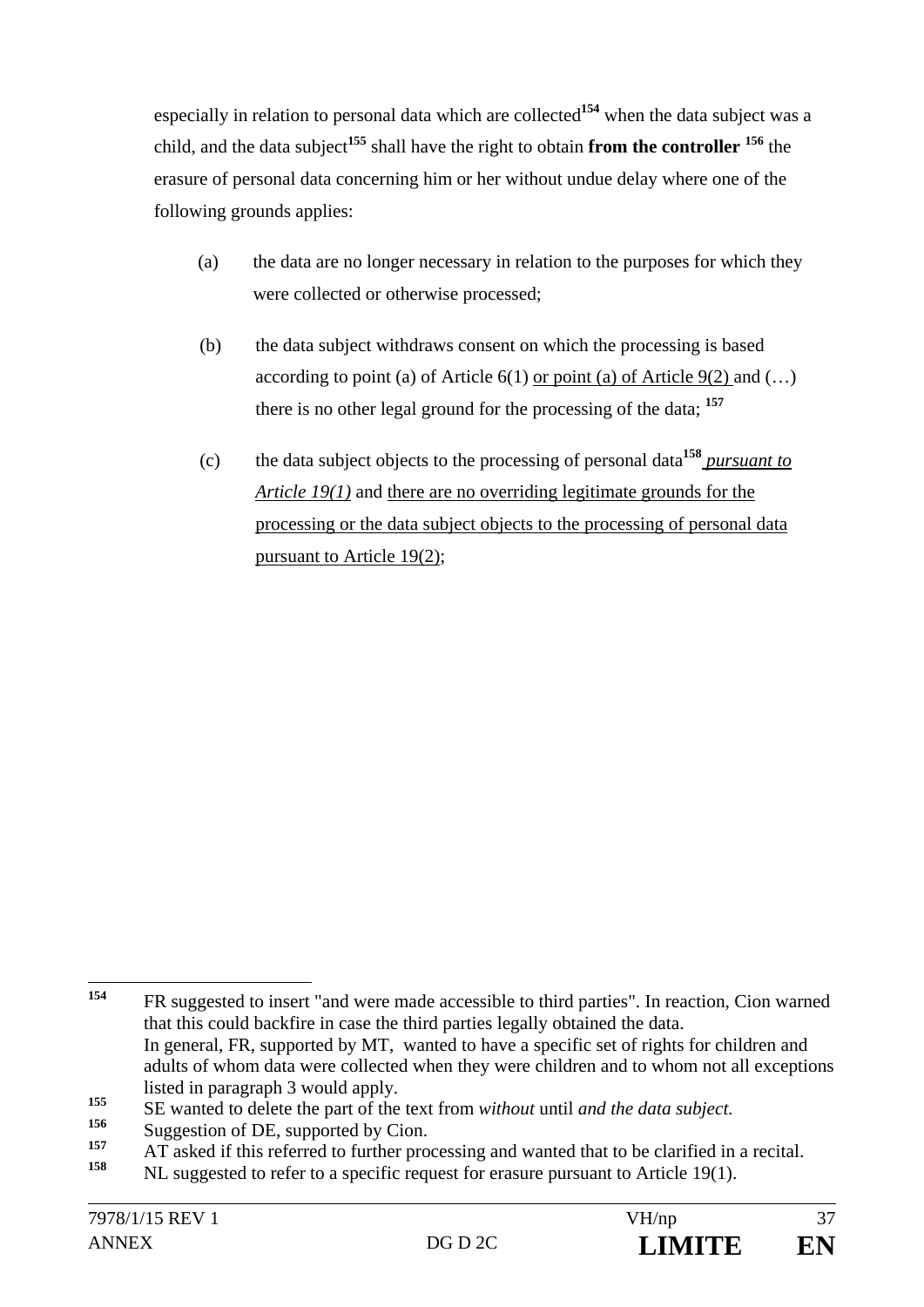- (d) the data have been unlawfully processed**<sup>159</sup>**;
- (e) the data have to be erased for compliance with a legal obligation to which the controller is subject**<sup>160</sup>**;
- $(f)$   $($ …).<sup>161</sup>
- 2.  $($ ...).

<sup>159</sup> <sup>159</sup> UK and CZ scrutiny reservation: this was overly broad.

DE pointed to the difficulties in determining who is the controller in respect of data who are copied/made available by other controllers (e.g. a search engine) than the initial controller (e.g. a newspaper). AT opined that the exercise of the right to be forgotten would have take place in a gradual approach, first against the initial controller and subsequently against the 'secondary' controllers. ES referred to the problem of initial controllers that have disappeared and thought that in such cases the right to be forgotten could immediately be exercised against the 'secondary controllers' ES suggested adding in paragraph 2: 'Where the controller who permitted access to the personal data has disappeared, ceased to exist or cannot be contacted by the data subject for other reasons, the data subject shall have the right to have other data controllers delete any link to copies or replications thereof'. The Commission, however, replied that the right to be forgotten could not be exercised against journals exercising freedom of expression. According to the Commission, the indexation of personal data by search engines is a processing activity not protected by the freedom of expression.

<sup>&</sup>lt;sup>161</sup> FR, supported y CY, CZ, MT, suggested to add: 'the data have been collected when the data subject was a child', with corresponding changes to recital 53. CY support.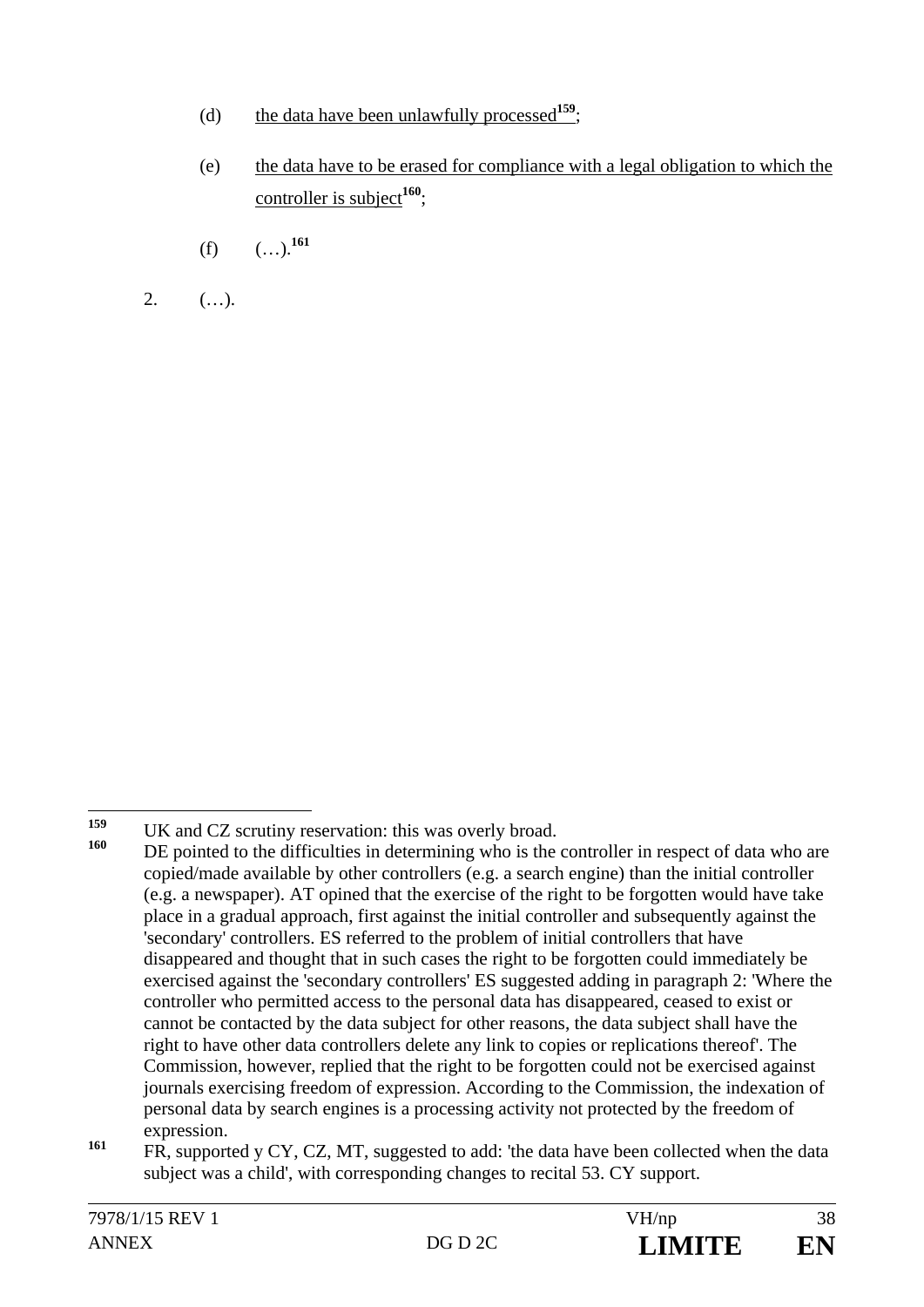*2a. Where the controller<sup>162</sup> (…) has made the personal data public<sup>163</sup> and is obliged pursuant to paragraph 1 to erase the data,* the controller, taking account of available technology and the cost of implementation**<sup>164</sup>**, *shall* at the request of the data  $\underline{\text{subject}}^{165}$  take  $(\dots)$  reasonable steps<sup>166</sup>, including technical measures,  $(\dots)$  to inform known controllers<sup>167</sup> which are processing the data, that the data subject has specifically requested the erasure by such controllers of any links to, or copy or replication of that personal data  $\frac{168}{168}$ .

- **<sup>166</sup>** LU queried why the reference to all reasonable steps had not been inserted in paragraph 1 as well and SE, supported by DK, suggested clarifying it in a recital. COM replied that paragraph 1 expressed a results obligation whereas paragraph 2 was only an obligation to use one's best efforts. ES thought the term should rather be 'proportionate steps'. DE, ES and BG questioned the scope of this term. ES queried whether there was a duty on controllers to act proactively with a view to possible exercise of the right to be forgotten. DE warned against the 'chilling effect' such obligation might have on the exercise of the freedom of expression.
- <sup>167</sup> BE suggestion, supported by ES, FI, PL and FR. PL made two alternative suggestions (8295/15). SK suggested to refer instead to controllers with whom the controller has contractual relations. PL suggested instead: "controllers to which the controller intentionally disclosed the information". SI scrutiny reservation.

 HU reservation considering that paragraph (2a) does not have added value in light of Article 17b which provides for an obligation by the controller to inform any further known controllers. Cion reservation considering that "known" was not needed given that the paragraph already sufficiently frames the obligation of the controller to inform other controllers.

**<sup>168</sup>** FR suggested to add "and on which grounds that request was accepted". BE and ES queried whether this was also possible for the offline world and BE suggested to clearly distinguish the obligations of controllers between the online and offline world. Several Member States (CZ, DE, LU, NL, PL, PT, SE and SI) had doubts on the enforceability of this rule. ES and PL suggested to delete paragraph 2a. HU found the content of paragraph (2a) not clear as it refers at the same time to an obligation to erase data and to cases where the data subject requested erasure. As a result, it is unclear whether the paragraph applies or not in cases of erasure not on request of the data subject but on other grounds.

 $162$ **<sup>162</sup>** BE, DE and SI queried whether this also covered controllers (e.g. a search engine) other than the initial controller (e.g. a newspaper).

<sup>&</sup>lt;sup>163</sup> DE suggested to add "or has transmitted them to a recipient". ES prefers referring to 'expressly or tacitly allowing third parties access to'. IE thought it would be more realistic to oblige controllers to erase personal data which are under their control, or reasonably accessible to them in the ordinary course of business, i.e. within the control of those with whom they have contractual and business relations. BE, supported by IE and LU, also remarked that the E-Commerce Directive should be taken into account (e.g. through a reference in a recital) and asked whether this proposed liability did not violate the exemption for information society services provided in that Directive (Article 12 of Directive 2000/31/EC of 8 June 2000), but COM replied there was no contradiction. LU pointed to a risk of obliging controllers in an online context to monitor all data traffic, which would be contrary to the principle of data minimization and in breach with the prohibition in Article 15 of the E-Commerce Directive to monitor transmitted information.

**<sup>164</sup>** Further to NL suggestion. This may hopefully also accommodate the DE concern that the reference to available technology could be read as implying an obligation to always use the latest technology. FR raised doubts about the fact that the provision was only applicable when the data had been made public.

<sup>&</sup>lt;sup>165</sup> FR, supported by Cion, opposed the IE suggestion to insert "at the request of the data subject" arguing that the data subject would not know that there is data concerning him. On the other hand, the IE suggestion was supported by CZ, NL, UK.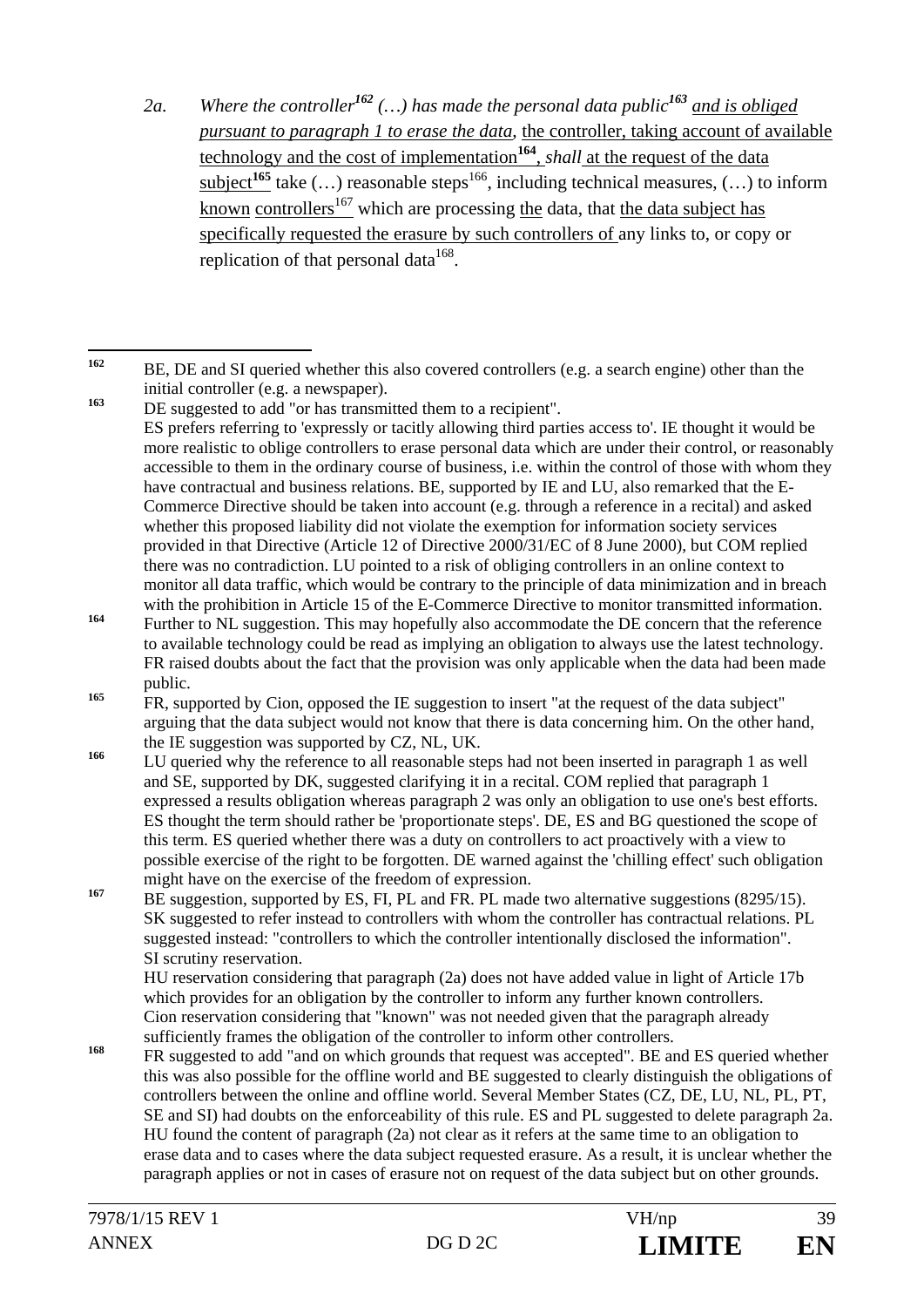- 3. Paragraphs 1 and 2a shall not apply<sup>169</sup> to the extent that  $(...)$  processing of the personal data is necessary:
	- a. for exercising the right of freedom of expression and information**<sup>170</sup>** referred to in Article  $80^{171}$ :

**172**

*b. for compliance with a legal obligation* which requires *process*ing of *<sup>173</sup> personal data by Union or Member State law to which the controller is subject<sup>174</sup>*or for the performance of a task carried out in the public interest or in the exercise of official authority vested in the controller**<sup>175</sup>**;

<sup>169</sup> **<sup>169</sup>** DE queried whether these exceptions also applied to the abstention from further dissemination of personal data. AT and DE pointed out that Article 6 contained an absolute obligation to erase data in the cases listed in that article and considered that it was therefore illogical to provide for exception in this paragraph.

<sup>&</sup>lt;sup>170</sup> FR queried whether the right to information should be included in the Article considering that this right is linked to Article 80 which does not include search engines. In reaction, Pres argued that the provisions on data controllers apply to search engines. Furthermore, Cion indicated that the freedom of expression and information is in the Charter and therefore the reference in Article 17(3)(a) will not change the interpretation of Article 80.

<sup>&</sup>lt;sup>171</sup> DE and EE asked why this exception had not been extended to individuals using their own freedom of expression (e.g. an individual blogger).

<sup>&</sup>lt;sup>172</sup> FR suggested to insert a new point (aa): "for the interest of the general public to have access to that information".

<sup>&</sup>lt;sup>173</sup> FI suggestion, supported by DE and COM, to narrow down the scope.

**<sup>174</sup>** In general DE thought it was a strange legal construct to lay down exceptions to EU obligations by reference to national law. DK and SI were also critical in this regard. UK thought there should be an exception for creditworthiness and credit scoring, which is needed to facilitate responsible lending, as well as for judicial proceedings. IT suggested inserting a reference to Article 21(1).

<sup>&</sup>lt;sup>175</sup> AT, PL scrutiny reservation. PL suggested: to add "when expressly laid down by Union or Member States law".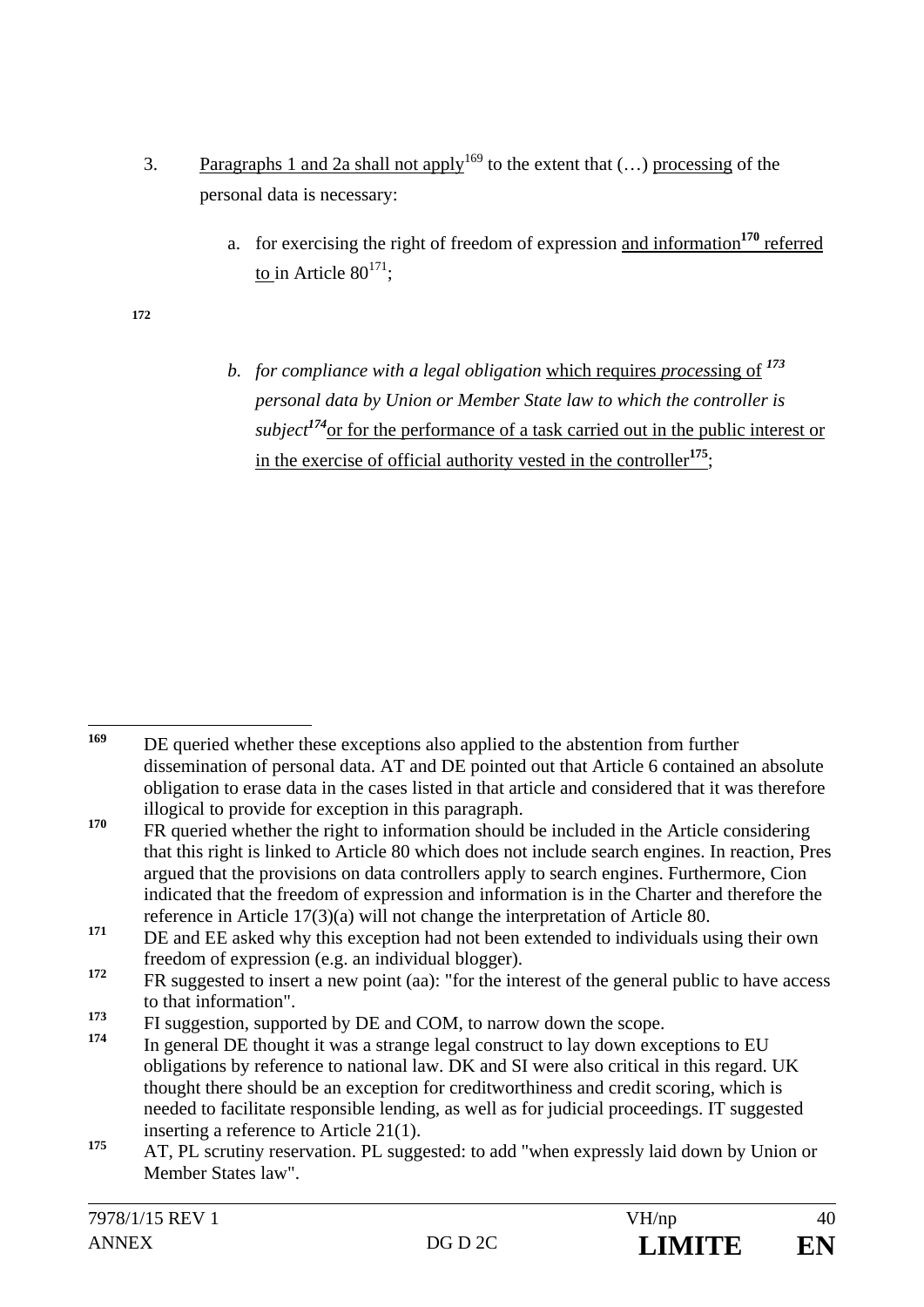- c. for reasons of public interest in the area of public health in accordance with Article  $9(2)$  (h)<sup>176</sup> and (hb) as well as Article  $9(4)$ <sup>177</sup>;
- d. **<sup>178</sup>**for archiving purposes in the public interest or for *scientific, statistical* and historical (…) purposes in accordance with Article 83**<sup>179</sup>**;
- e. (…)
- f.  $($ ...)
- g. for the establishment, exercise or defence of legal claims.

**180**

- 4. (…)
- 5. (…)

<sup>176</sup> <sup>176</sup> COM thought that (h) should be deleted.

DK queried whether this exception implied that a doctor could refuse to erase a patient's personal data notwithstanding an explicit request to that end from the latter. ES and DE indicated that this related to the more general question of how to resolve differences of view between the data subject and the data controller, especially in cases where the interests of third parties were at stake. PL asked what was the relation to Article 21.

<sup>&</sup>lt;sup>178</sup> FR considered the purposes set out in this point not sufficient ground for refusing the right to erasure.

<sup>&</sup>lt;sup>179</sup> DE suggested to delete "in accordance with Article 83" and add at the end" where the erasure would involve a disproportionate effort or processing is essential for these purposes".

**<sup>180</sup>** DE suggested a new paragraph 3a "Where the erasure is carried out, the controller shall not otherwise process such data".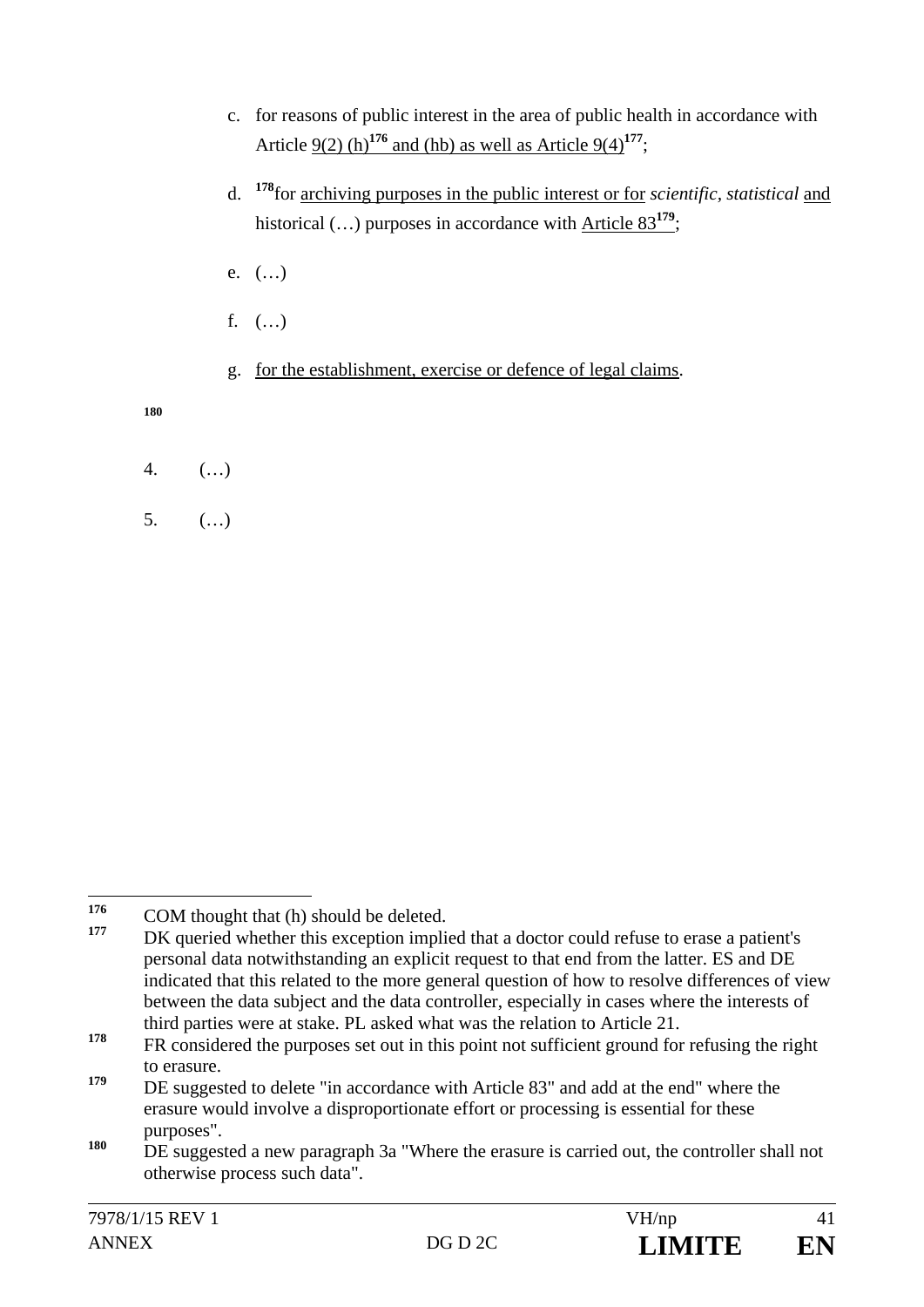# Article 17*a* **Right to restriction of processing**

- 1. The data subject shall have the right to obtain from the controller the restriction of the processing of personal data where:
	- (a)**<sup>181</sup>** the accuracy of the data is contested by the data subject, for a period enabling the controller to verify the accuracy of the data $182$ :
	- (b) the controller no longer needs the personal data for the purposes of the processing, but they are required by the data subject for the establishment, exercise or defence of legal claims; or
	- (c) he or she has objected to processing pursuant to Article 19(1) pending the verification whether the legitimate grounds of the controller override those of the data subject.
- 2.  $($ ...)
- 3. Where processing of personal data has been restricted under paragraph 1, such data may, with the exception of storage, only be processed with the data subject's consent or for the establishment, exercise or defence of legal claims or for the protection of the rights of another natural or legal person or for reasons of important public interest $^{183}$ .

<sup>181</sup> <sup>181</sup> FR considered the wording of point (a) ambiguous.

<sup>&</sup>lt;sup>182</sup> FR scrutiny reservation: FR thought the cases in which this could apply, should be specified.

DE, RO and SI asked who was to define the concept of public interest. DE reservation.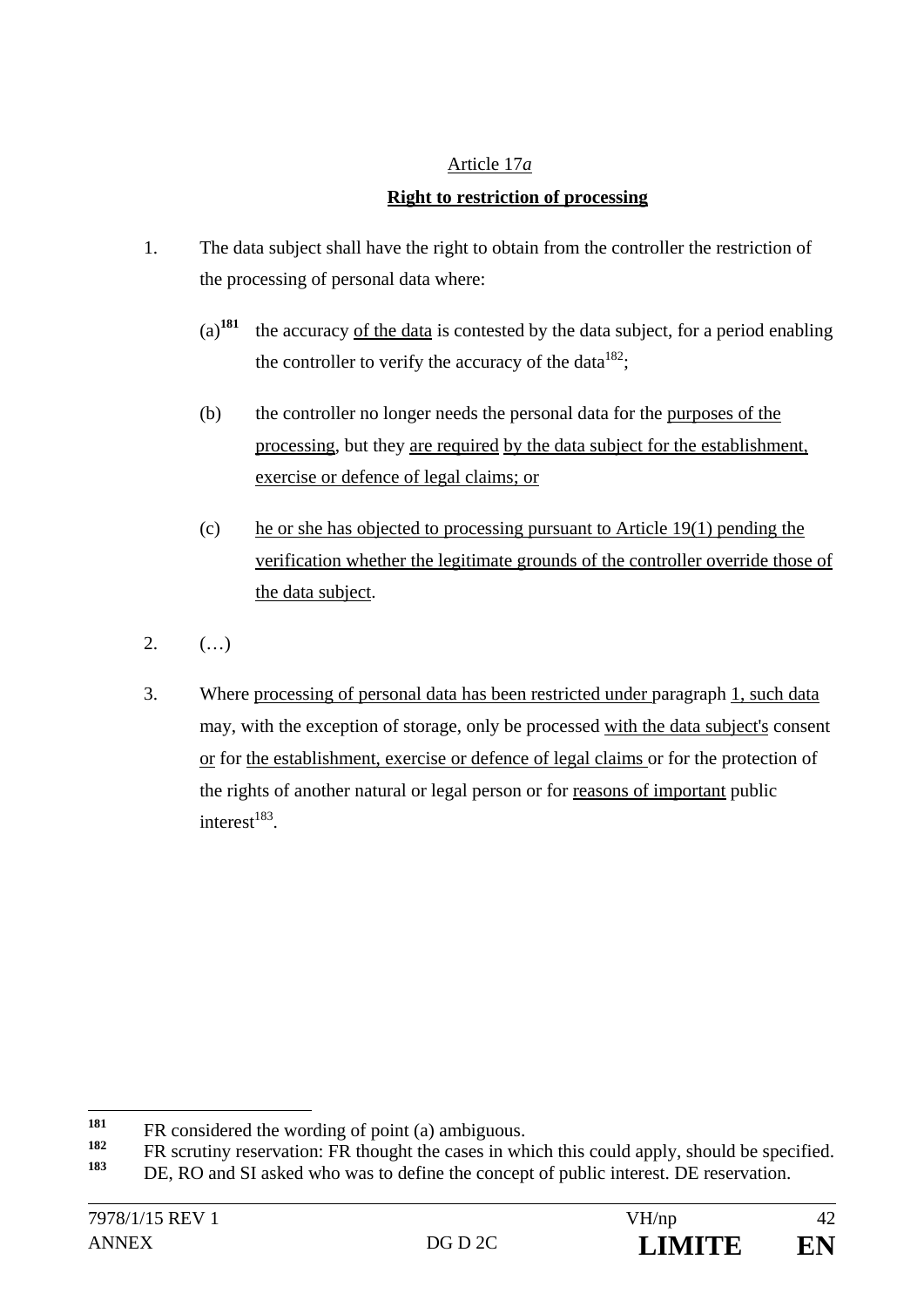- 4. A data subject who obtained the restriction of processing pursuant to paragraph 1 (…) shall be informed by the controller before the restriction of processing is lifted**<sup>184</sup>**.
- 5. (…)
- 5a. **(…)185**

<sup>184</sup> DE, PT, SI and IT thought that this paragraph should be a general obligation regarding processing, not limited to the exercise of the right to be forgotten. DK likewise thought the first sentence should be moved to Article 22. FR preferred the previous version of the text. 185 **Deleted in view of the new article 83.**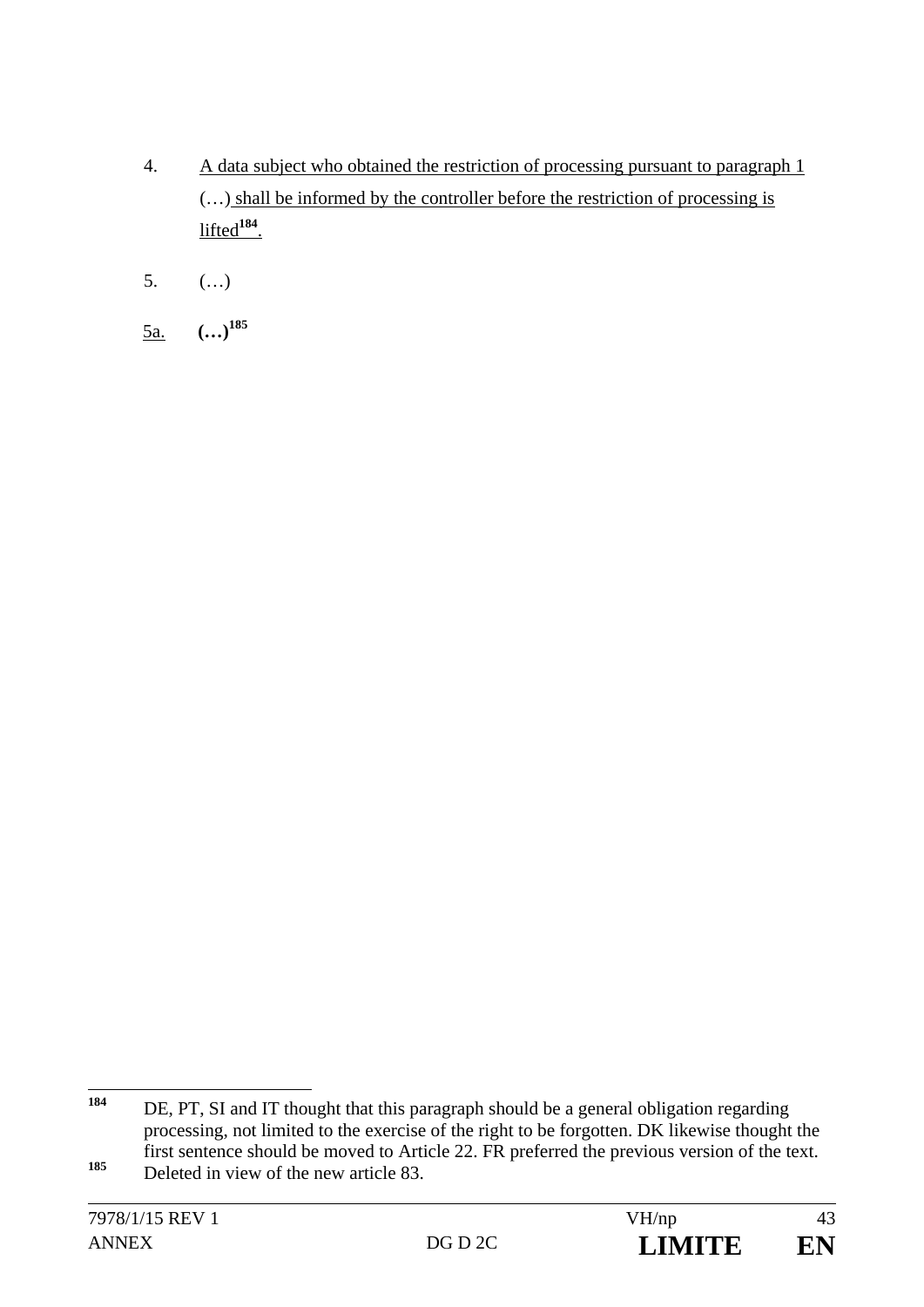#### *Article 17b*

## *Notification obligation regarding rectification, erasure or restriction***<sup>186</sup> <sup>187</sup>**

The controller shall communicate any rectification, erasure or restriction of processing carried out in accordance with Articles 16, 17(1) and 17a to each **known<sup>188</sup>** recipient to whom the data have been disclosed **(…) , unless this proves impossible or involves**  disproportionate effort<sup>189</sup>.

**<sup>188</sup>** BE suggestion, supported by ES, FR and PL.

<sup>186</sup> **<sup>186</sup>** Whilst several delegations agreed with this proposed draft and were of the opinion that it added nothing new to the existing obligations under the 1995 Directive, some delegations (DE, PL, SK and NL) pointed to the possibly far-reaching impact in view of the data multiplication since 1995, which made it necessary to clearly specify the exact obligations flowing from this proposed article. Thus, DE, supported by PL, was opposed to a general obligation to log all the disclosures to recipients. DE, supported by PL, also pointed out that the obligation should exclude cases where legitimate interests of the data subject would be harmed by a further communication to the recipients, that is not the case if the recipient would for the first time learn negative information about the data subject in which he has no justified interest. BE and ES asked that the concept of a 'disproportionate effort' be clarified in a recital.

<sup>&</sup>lt;sup>187</sup> DE suggested a new Article 17c on dispute settlement (7567/15). Supported by IE, FR and opposed by IT.

AT, DE suggested to delete "known".

SI scrutiny reservation on "known".

Cion reservation on "known" arguing that there are already conditions set to the recipients with whom the controller needs to communicate and that having "known" could make controllers refrain from making an effort. Furthermore, "known" recipients would go below the data protection standards of Directive 95/46/EC.

DE suggested: "The controller shall inform the data subject about those recipients if the data subject requests this."

**<sup>189</sup>** DK, supported by Cion, wanted to re-insert the phrase", unless this proves impossible or involves a disproportionate effort".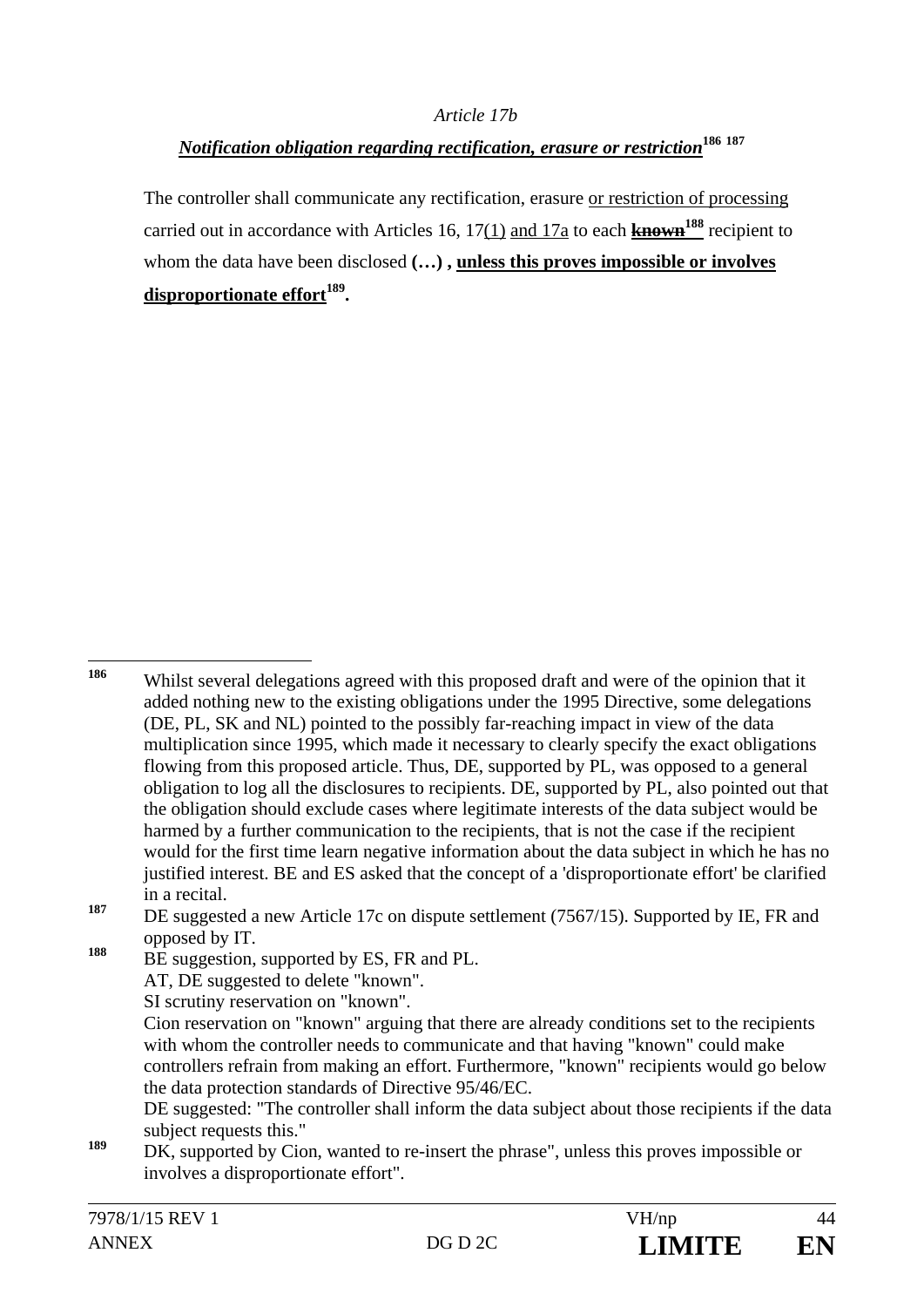# *Article 18 Right to data portability*<sup>190</sup>

1.  $(...)$ 

190 **<sup>190</sup>** UK reservation: while it supports the concept of data portability in principle, the UK considers it not within scope of data protection, but in consumer or competition law. Several other delegations (DK, DE, FR, IE, NL, PL and SE) also wondered whether this was not rather a rule of competition law and/or intellectual property law or how it related to these fields of law. Therefore the UK thinks this article should be deleted. SI: scrutiny reservation.

NL and CZ thought its scope should be limited to social media.

DE, DK and UK pointed to the risks for the competitive positions of companies if they were to be obliged to apply this rule unqualifiedly and referred to/raises serious issues about intellectual property and commercial confidentiality for all controllers. DE, FI, HU, SE and UK also underscored the considerable administrative burdens this article would imply. DE and FR referred to services, such as health services where the exercise of the right to data portability might endanger on-going research or the continuity of the service. Reference was also made to an increased risk of fraud as it may be used to fraudulently obtain the data of innocent data subjects (UK). DE, ES, FR, HR, HU, IE, PL and NO were in principle supportive of this right. SK thought that the article was unenforceable and DE, supported by HU, referred to the difficulty/impossibility to apply this right in 'multi-data subject' cases where a single 'copy' would contain data from several data subjects, who might not necessarily agree or even be known or could not be contacted, for example group photos. HU therefore questioned the added value of this right. CZ, DE, DK, FI, RO and NO thought that the exclusion of the public sector should be mentioned not only in recital 55, but also here (ES was opposed thereto).

 ES, FR (7464/15) and RO wanted data portability to mean the transmission of data from one controller to another. However, a majority of delegations see the right to portability as the right to get at copy without hindrance and to transmit data from one controller to another controller.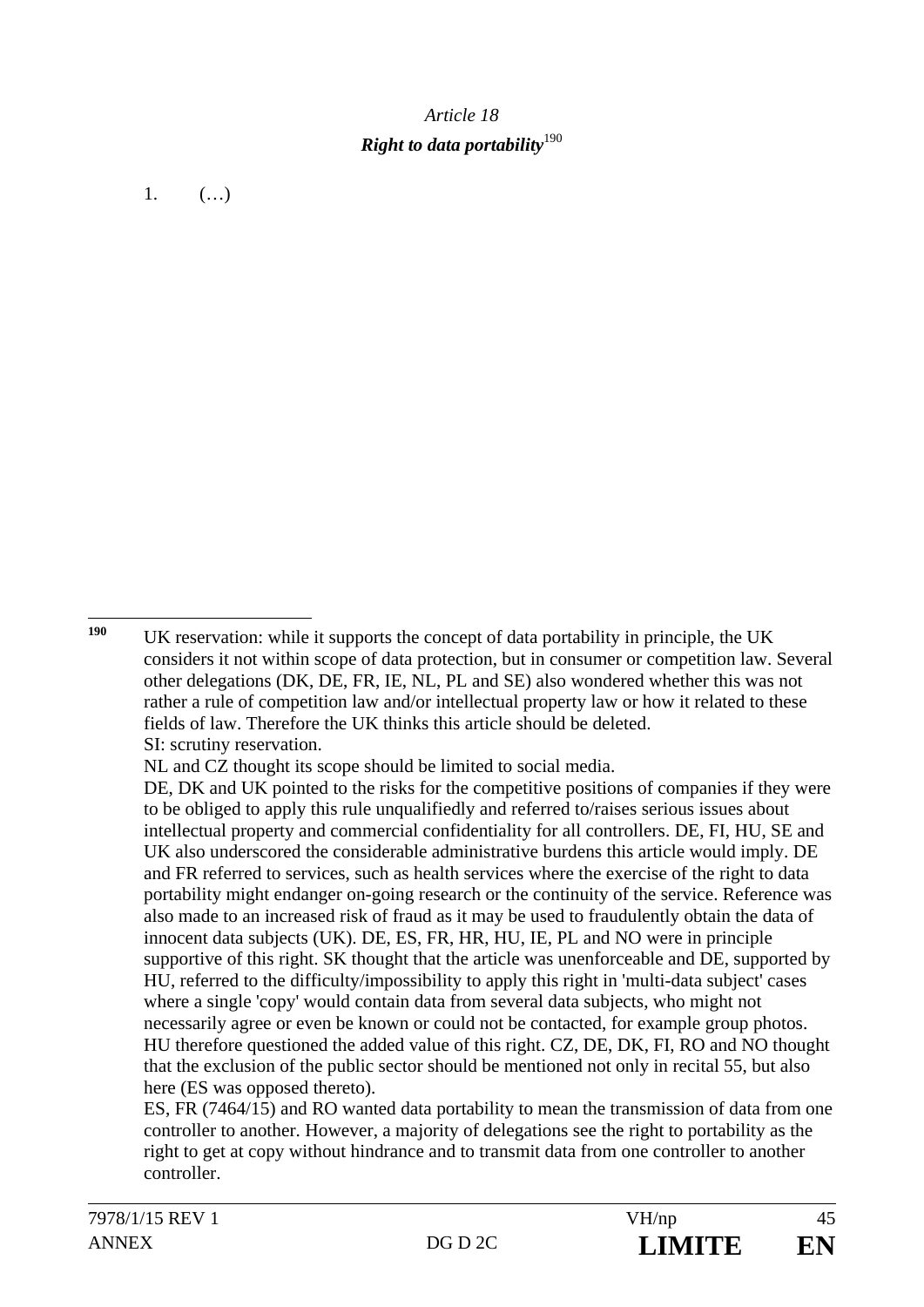2. The data subject shall have the right to **receive withdraw191** the personal data**<sup>192</sup>** concerning him or her **and any other related information**<sup>193</sup>which he or she has provided to a controller**<sup>194</sup> and receive it** in a structured and**<sup>195</sup>** commonly used**<sup>196</sup>** and**<sup>197</sup>** machine-readable format without hindrance from the controller to which the data have been provided **to**, where

(a) the processing is based on consent pursuant to point (a) of Article 6(1)or point (a) of Article 9 (2) or on a contract pursuant to point (b) of Article 6 (1); and

(b) the processing is carried out by automated means**<sup>198</sup>**.

 $191$ **<sup>191</sup>** IE preferred the term *withdraw.* BE, EL, HU, supported by Cion preferred *obtain.*  UK reservation on "withdraw" considering that "withdraw" has the connotation of leaving no data behind and, therefore, duplicates the right to erasure. UK suggested instead "obtain (a copy for further use)". FR did not agree with the UK views considering it possible to use the right to erasure and data portability in parallel.

<sup>&</sup>lt;sup>192</sup> PL suggested to specify that this pertained to personal data in their non-aggregated or nonmodified form. DE also queried about the scope of this right, in particular whether it could extend to data generated by the controller or data posted by third persons.

<sup>&</sup>lt;sup>193</sup> Suggestion by DE, supported by Cion.

**<sup>194</sup>** AT suggested instead the term "service provider" making also a suggestion for modification (8089/15). Cion pointed out that what is relevant is that the controller decides not whether it is a service provider or not.

<sup>&</sup>lt;sup>195</sup> Consistency of language with Article 15(2).

**<sup>196</sup>** DE and FI queried whether this meant the scope was restricted to currently used formats (excluding future developments) and whether it implied an obligation for controllers to use one of these commonly used formats.

<sup>&</sup>lt;sup>197</sup> PT thought 'and' should be deleted.

**<sup>198</sup>** BE, DE, ES, IE and FR thought emphasis should be put on the right to withdraw data, also with a view to creating an added value as compared to the right to obtain a copy of personal data. CY and HU also thought the obligation of the controller should be emphasised.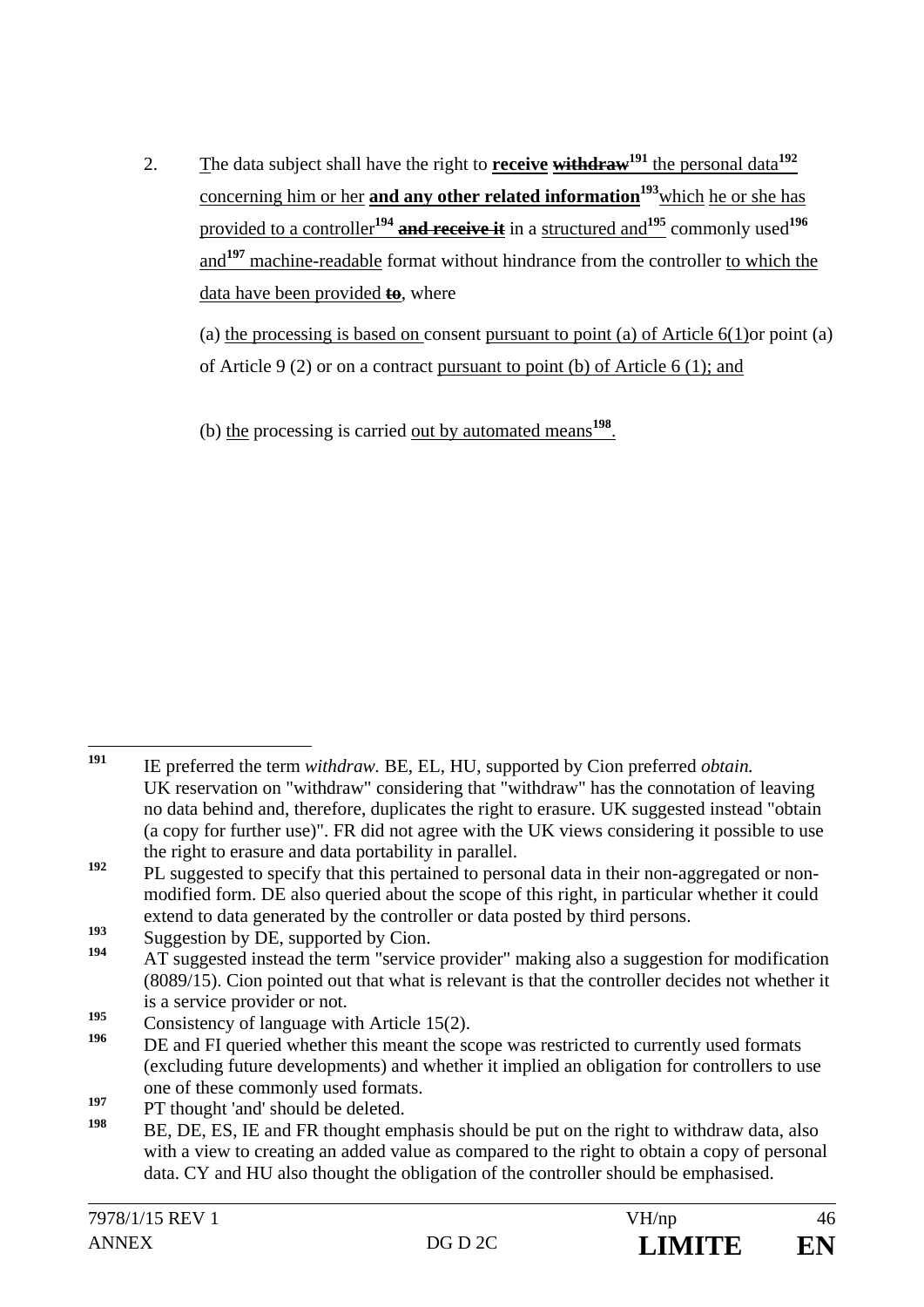- 2a. The exercise of this right shall be without prejudice to Article 17. The right referred to in paragraph 2 shall **not apply be without prejudice** to processing **necessary for the performance of a task carried out in the public interest or in the exercise of official authority vested in the controller carried out by public authorities or bodies**.  **199200**
- 2aa. The right referred to in paragraph 2 shall be without prejudice to intellectual property rights in relation to the processing of those personal data**<sup>201</sup>**.
- [3. The Commission may specify (…) the technical standards, modalities and procedures for the transmission of personal data pursuant to paragraph 2. Those implementing acts shall be adopted in accordance with the examination procedure referred to in Article 87(2).] **<sup>202</sup>**
- 4. (…)**<sup>203</sup>**.

**1T:** scrutiny reservation on last sentence. IE, supported by CY, NL, Cion, suggested instead: "The right referred to in paragraph 2

199

shall not apply to processing carried out by public authorities or bodies".

**<sup>200</sup>** FR preferred wording related to the public purpose rather than to the public bodies.

<sup>&</sup>lt;sup>201</sup> ES thought there should be an exception in case disproportionate efforts would be required.<br><sup>202</sup> ED JUL SE and JUC asseguenting this would better act out in the Basylation itself. SE did **<sup>202</sup>** FR, HU, SE and UK reservation: this would better set out in the Regulation itself. SE did not see the need for this provision and meant that such measures for transmission could quickly be outdated; the paragraph should therefore be deleted. CZ supported the deletion of the paragraph. In contrast, COM saw the need to specify technicalities.

DE suggested the EDPB instead of the Commission.

**<sup>203</sup>** Deleted in view of the new Article 83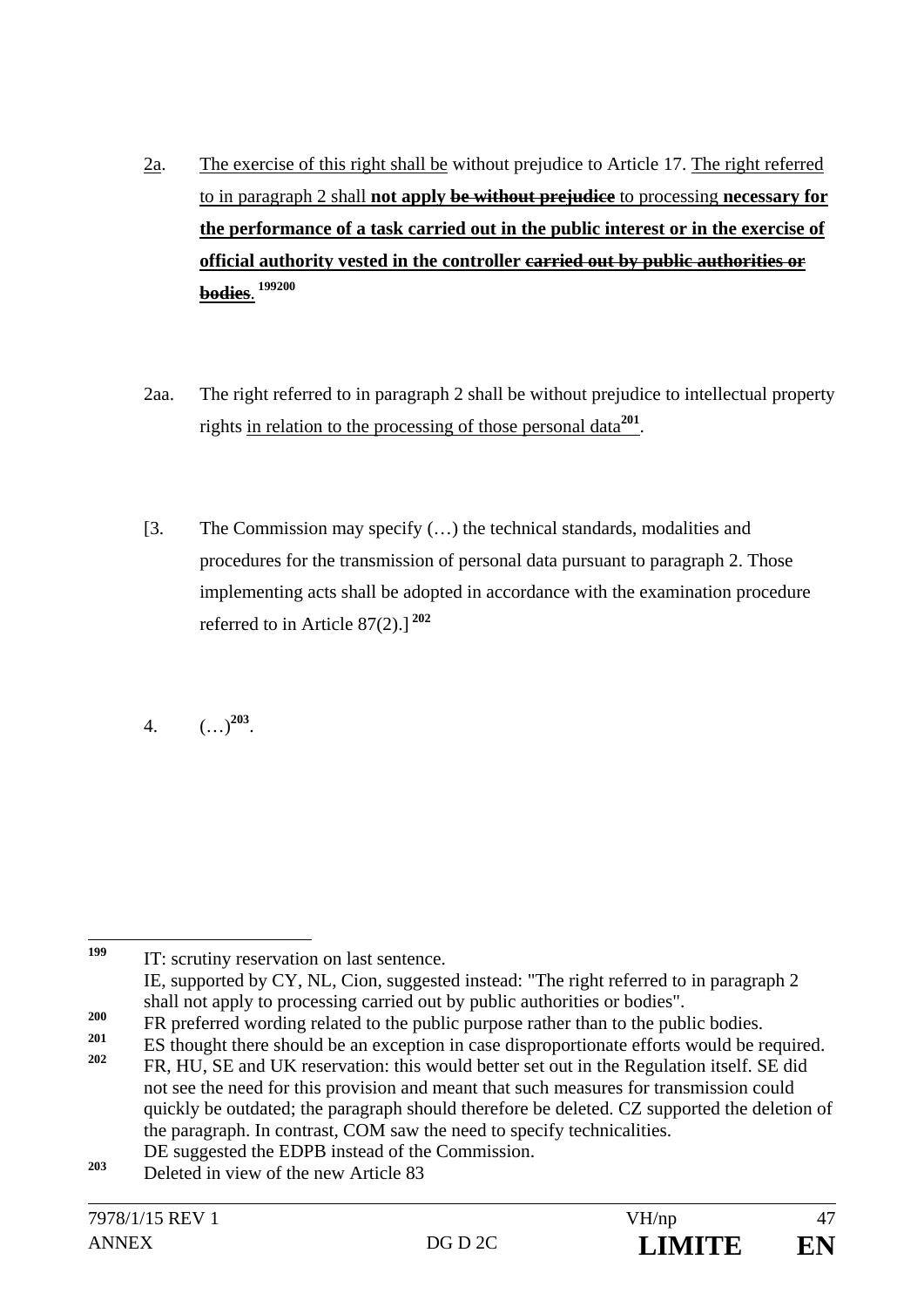## **SECTION 4**

### **RIGHT TO OBJECT AND PROFILING**

*Article 19* 

#### *Right to object***<sup>204</sup>**

1. The data subject shall have the right to object, on **compelling legitimate<sup>205</sup>** grounds relating to his or her particular situation**<sup>206</sup>**, at any time to the processing of personal data concerning him or her which is based on points  $(...)$  (e)<sup>207</sup> or (f) of Article 6(1).

<sup>204</sup> DE, ES, AT, SI, SK and UK scrutiny reservation. AT made a suggestion for modification (8089/15). FR made suggestions to modify Article 19 (7464/15). Furthermore, FR wanted data subjects to have the right to object in case of processing for purposes covered by Article 9(2)(i) unless this processing is done for public interest purposes. PL did not want a right to object in relation to processing referred to in Article 83. **<sup>205</sup>** IE, FI, UK could accept re-insertion of (e) provided the use of "compelling legitimate". AT, FR, MT, PL rejected "compelling legitimate" in the first line. DK opposed the use of the term "compelling legitimate" in the whole paragraph. CZ opposed "compelling legitimate" in the before last line. Cion reservation considering" compelling legitimate" not acceptable given Article 6(1)(f) and because it undermines making use of the right to object. This wording would allow that even compelling legitimate grounds of the data subject could be overridden by the controller; this would go below the protection level of Directive 96/46. <sup>206</sup> AT suggested to delete "relating to his or her particular situation" because the right to object is a fundamental human right. <sup>207</sup> The reference to point (e) of Article 6(1) was restored in view of the support PL, IT, DK, ES, DE, RO, SI, AT, EL, CY. Objected by UK, DE, BE, CZ, FI, HU and NL.COM stated that 1995 Directive contained a reference to point (e). UK, supported by DE, queried whether the right to object would still apply in a case where different grounds for processing applied simultaneously, some of which are not listed in Article 6. ES and LU queried why Article 6(1) (c) was not listed here. ES asked that a reference to Article 6(2) be added.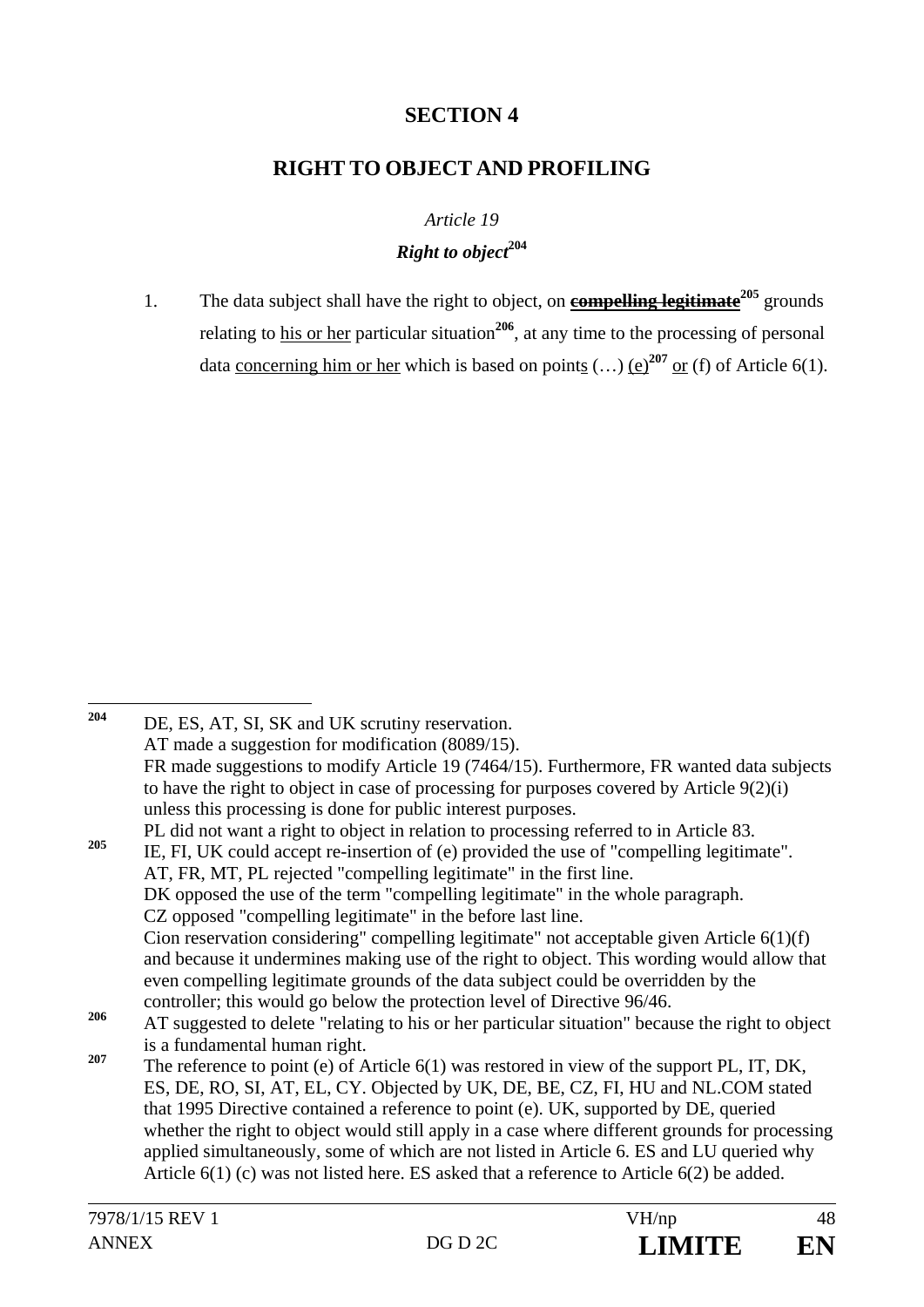The controller shall *no longer process* the personal data (…) unless the controller demonstrates compelling legitimate grounds for the processing which override the interests,  $(...)$  rights and freedoms of the data subject<sup>208</sup> or **compelling legitimate grounds** for *the establishment, exercise or defence of legal claims***<sup>209</sup>**.

<sup>208</sup> **<sup>208</sup>** SE scrutiny reservation: SE and NL queried the need to put the burden of proof on the controller regarding the existence of compelling legitimate grounds. DE and FI queried the need for new criteria, other than those from the 1995 Directive. COM stressed that the link with the 'particular situation' was made in order to avoid narrow objections. CZ also stated that this risked making processing of data an exceptional situation due to the heavy burden of proof. NL and SE queried whether the right would also allow objecting to any processing by third parties.

<sup>&</sup>lt;sup>209</sup> Moved from paragraph (1a). UK proposed adding ' for demonstrating compliance with the obligations imposed under this instrument'. This might also cover the concern raised by DE that a controller should still be able to process data for the execution of a contract if the data were obtained further to a contractual legal basis, CZ, DK, EE, IT, SE and UK have likewise emphasised the need for allowing to demonstrate compliance. CZ and SK also referred to the possibility of further processing on other grounds.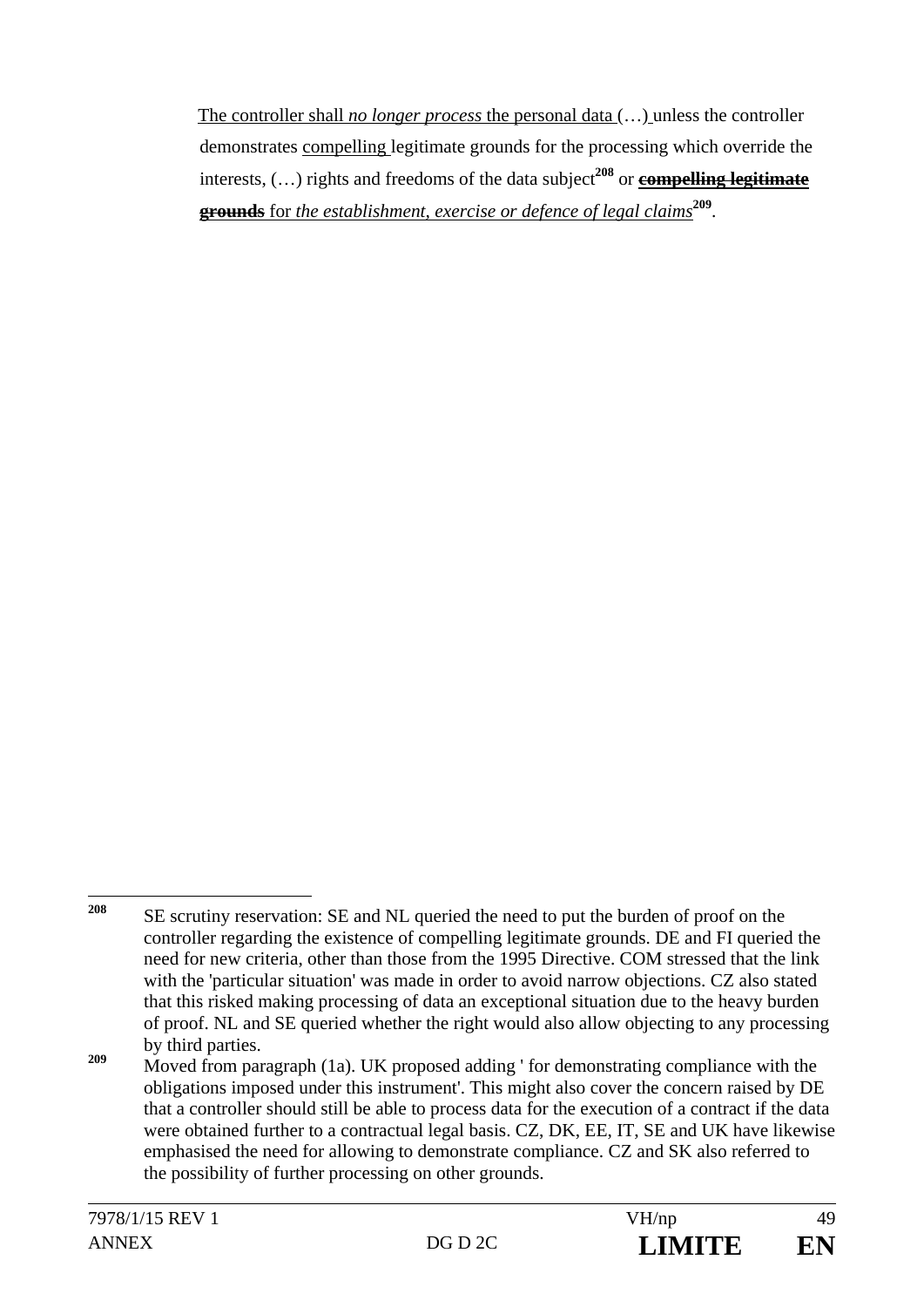- 1a. **(…)**
- 2. Where personal data are processed for direct marketing**<sup>210</sup>** purposes, the data subject shall have the right to object<sup>211</sup>  $(...)$  at any time to the processing of personal data concerning him or her for such marketing. **At the latest at the time of the first communication with the data subject Prior to processing,** this<sup>212</sup> right<sup>213</sup> shall be explicitly brought to the attention of the data subject (…) and shall be presented clearly and separately from any other information**<sup>214</sup>**.
- 2a. Where the data subject objects to the processing for direct marketing purposes, the personal data shall no longer be processed for such purposes.
- $3.$  (...)
- 4. (…)

<sup>210</sup> **<sup>210</sup>** FR and UK underlined the need to have clarity regarding the exact content of this concept, possibly through a definition of direct marketing. DE asked which cases were covered exactly.

 $\frac{211}{212}$  DE suggested to insert: "free of charge".

**<sup>212</sup>** Suggestion by BE. DE, supported by PL and preliminary BE and NL, suggested instead: "In approaching the data subject,".

<sup>&</sup>lt;sup>213</sup> DE suggestion, supported by COM, to inform the data subject as soon as possible of the right to object.

<sup>&</sup>lt;sup>214</sup> At the request of several delegations (FR, LT, PT), COM confirmed that this paragraph was not meant to create an opt-in system and that the E-Privacy Directive would remain unaffected*.* DE feels there is a need to clarify the relationship between Article 19(2) on the one hand and Article 6(1)(f) and Article 6(4) on the other. It can be concluded from the right to object that direct marketing without consent is possible on the basis of a weighing of interests. On the other hand, Article 6(1)(f) no longer refers to the interests of third parties and Article  $6(4)$  also no longer refers to Article  $6(1)(f)$  in regard to data processing which changes the original purpose. DE is therefore of the opinion that this also needs to be clarified in view of online advertising and Directive 2002/58/EC and Article 89 of the Proposal for a Regulation.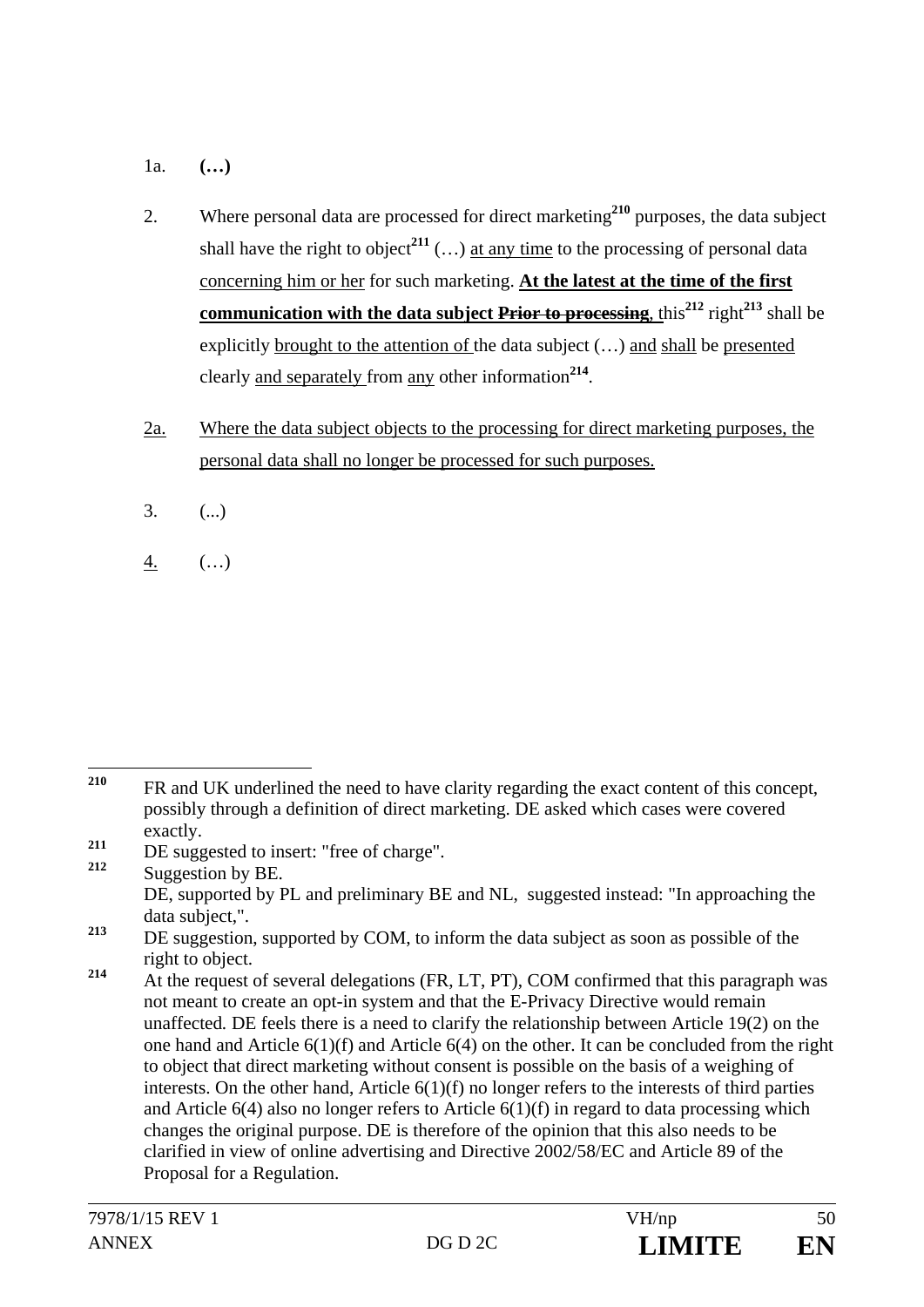# *Article 20*

- *Automated individual decision making***<sup>215</sup>**
- 1. The data subject shall have the right not to be subject to a decision  $(...)^{216}$ based solely**<sup>217</sup>** on automated processing, including profiling**<sup>218</sup>**, which *produces legal effects* concerning him or her or **<sup>219</sup>**significantly **<sup>220</sup>** affects him or her.**<sup>221</sup>**

215 DE, ES, FR, AT, HU, NL, PL, SE and UK scrutiny reservation. AT suggested: " Decision making on automated personal processing". IT reservation SI agreed with the Cion. DE made a suggestion to add paragraphs to Article 20 (8089/15). DE thinks this provision must take account of two aspects, namely, whether and under what conditions a profile (= the linking of data which permits statements to be made about a data subject's personality) may be created and further processed, and, secondly, under what conditions a purely automated measure based on that profile is permissible if the measure is to the particular disadvantage of the data subject. It appears expedient to include two different rules in this regard. According to DE Article 20 only covers the second aspect and DE would like to see a rule included on profiling in regard to procedures for calculating the probability of specific behaviour (cf. Article 28b of the German Federal Data Protection Act, which requires that a scientifically recognized mathematical/statistical procedure be used which is demonstrably essential as regards the probability of the specific behaviour). ES was not favourable to the new drafting and asked that the objective was. DE stressed that it was important to look at the definition of profiling in order to ensure consistency. IT said that the way the Article was drafted it dealt with decisions based on profiling and not profiling as a technique. IT noted that for example fingerprints and exchanges between machines would be more common in the future.

- <sup>216</sup> IE, supported by ES, wanted to delete the words from *a decision* until *him or her.*<br><sup>217</sup> PL supported "and only instead of "salaky"
- <sup>217</sup> PL suggested "predominantly" instead of "solely".
- <sup>218</sup> AT suggested to delete profiling and replace it with "such" (8089/15).
- **<sup>219</sup>** CZ suggested to insert "similarly". In reaction, Cion indicated this would lower data protection standards.
- <sup>220</sup> PL suggested to clarify in a recital the meaning of "significantly affects him or her". DE and PL wondered whether automated data processing was the right criterion for selecting high risk data processing operations and provided some examples of automated data processing operation which it did not consider as high risk. DE and ES pointed out that there are also cases of automated data processing which actually were aimed at increasing the level of data protection (e.g. in case of children that are automatically excluded from certain advertising). IT was concerned about the word *significantly* and wanted it clarified in a recital. COM meant that it could be clarified in a recital.
- <sup>221</sup> DE meant that the title and definition in Article 4(12a) required a particular need for clarification.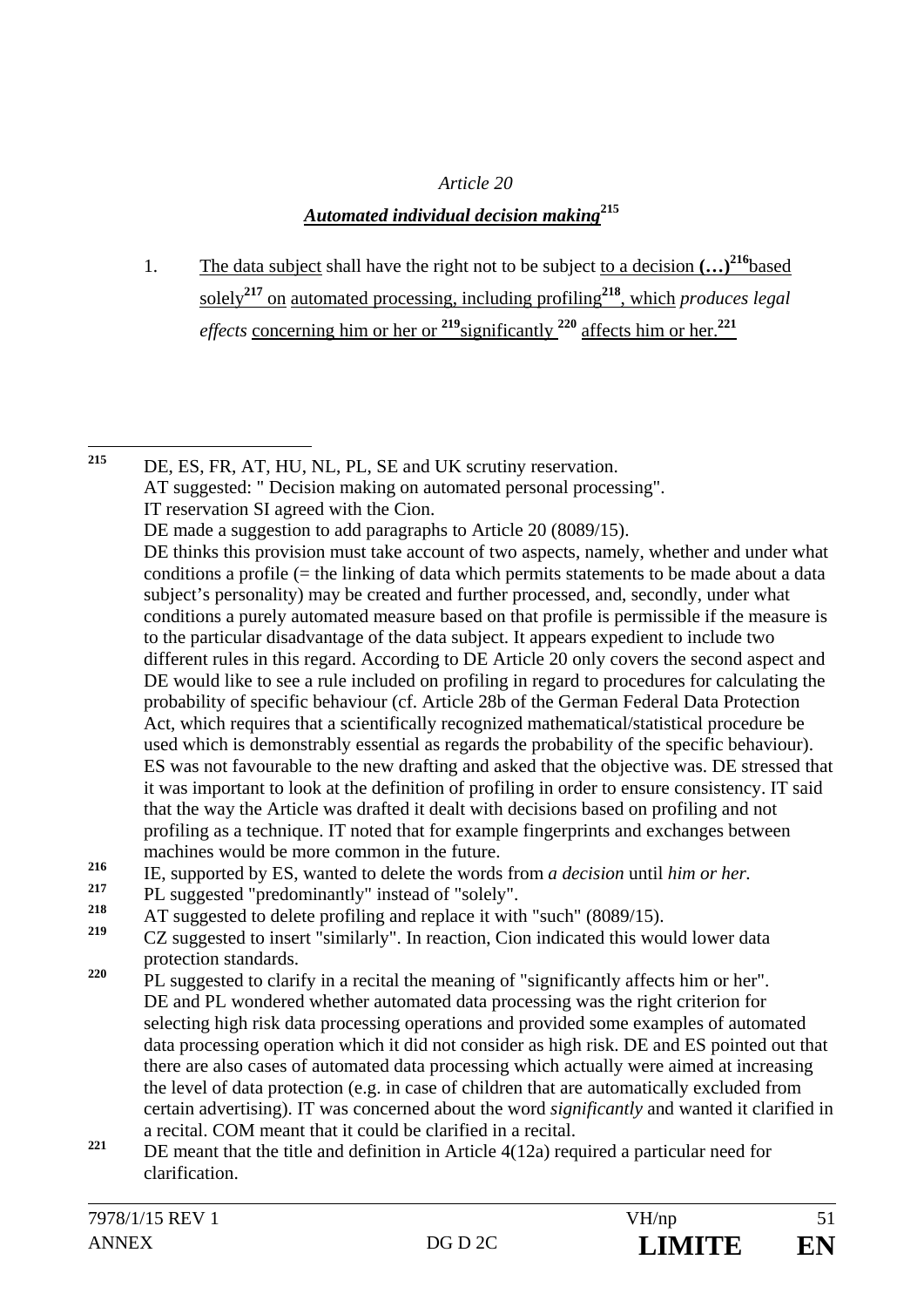- 1a. Paragraph 1 shall not apply if the decision<sup>222</sup>:  $(...)$ 
	- (a) is necessary for entering into, or performance of, a contract between the data subject and a data controller  $(...)^{223}$ ; or
	- (b) is (…) authorized by Union or Member State law to which the controller is subject and which also lays down suitable measures to safeguard the data subject's rights and freedoms and legitimate interests; or
	- (c) is based on the data subject's explicit consent (…).
- 1b. In cases referred to in paragraph 1a (a) and  $(c)^{224}$  the data controller shall implement suitable measures to safeguard the data subject's rights and freedoms and legitimate interests, at least**<sup>225</sup>** the right to obtain human intervention on the part of the controller, to express his or her point of view and to contest the decision<sup>226</sup>:
- 2.  $( ...)$

- CZ reservation preferring the text in the 1995 Directive. **<sup>224</sup>** IE suggestion.
- PL suggested instead to refer to "Article (1a)".<br>
PE management of the FD.
- <sup>225</sup> BE suggestion, supported by FR.

<sup>222</sup>  $\frac{222}{223}$  COM suggestion.

**<sup>223</sup>** NL had proposed to use the wording 'and arrangements allowing him to put his point of view, inspired by Article 15 of Directive 95/46. BE suggested adding this for each case referred in paragraph 2. NL meant that profiling was more about transparency for the data subject.

**<sup>226</sup>** NL had proposed to use the wording 'and arrangements allowing him to put his point of view, inspired by Article 15 of Directive 95/46.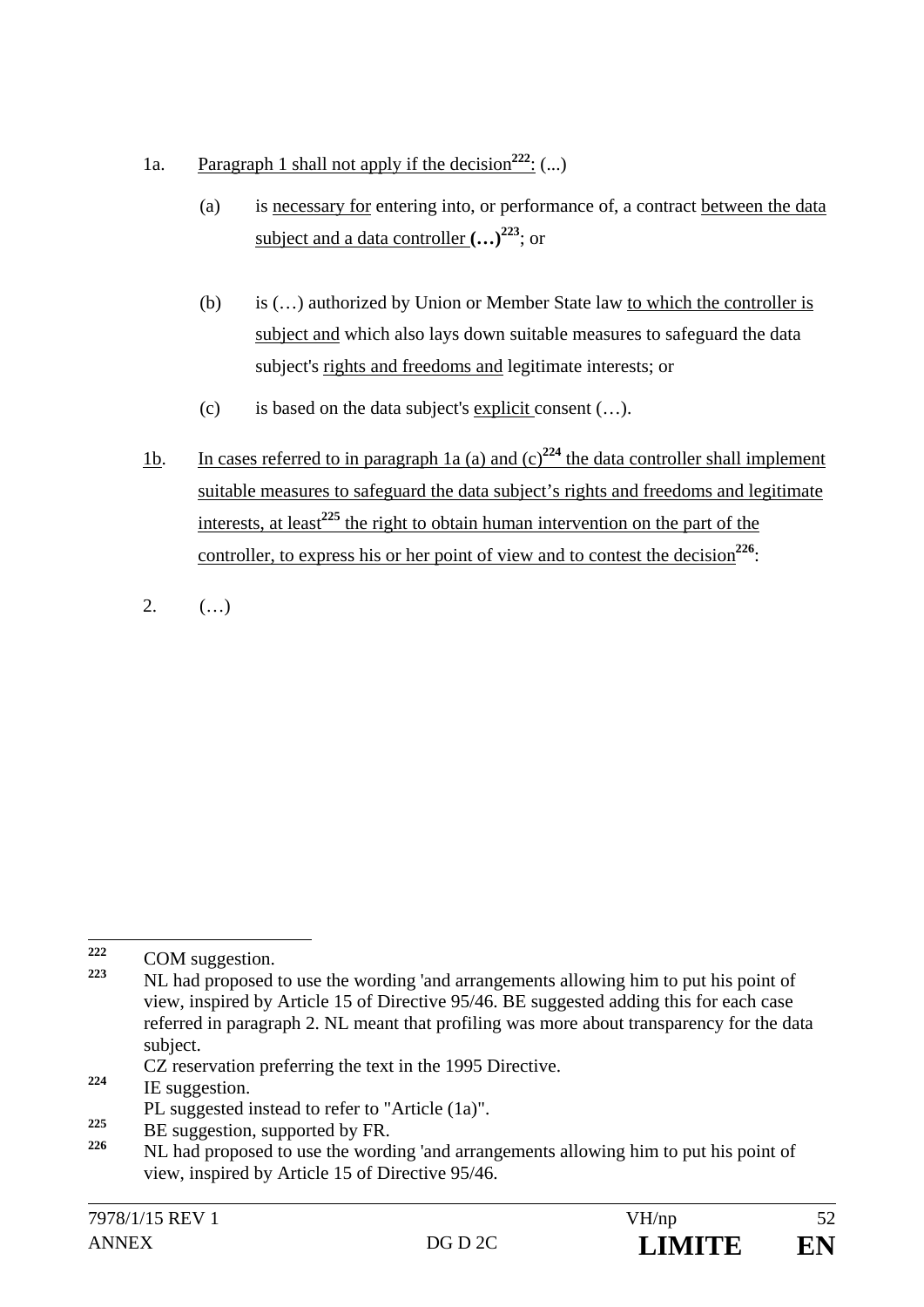- 3. **<sup>227</sup>**Decisions referred to in paragraph 1a shall not (…) be based on special categories of personal data referred to in Article 9(1), unless points (a) or  $(g)^{228}$  of Article 9(2) apply and suitable measures to safeguard the data subject's rights and freedoms and legitimate interests **<sup>229</sup>** are in place.
- 4. (…)
- 5. (…)**<sup>230</sup>**

<sup>227</sup> <sup>227</sup> SK considered the paragraph to provide insufficient guarantees.

**<sup>228</sup>** UK did not want to limit processing to only points (a) or (g) so it suggested to delete the reference to points (a) and (g) whereas HU wanted to add point (c).

<sup>&</sup>lt;sup>229</sup> BE, FR, IT, PL, PT, AT, SE and UK reservation FR and AT reservation on the compatibility with the E-Privacy Directive. BE would prefer to reinstate the term 'solely based', but FR and DE had previously pointed out that 'not … solely' could empty this prohibition of its meaning by allowing sensitive data to be profiled together with other non-sensitive personal data. DE would prefer to insert a reference to a the use of pseudonymous data.

<sup>&</sup>lt;sup>230</sup> DE suggested new paragraphs 4-6 (7586/15) because of particular constitutional sensitivities. NL approved parts of it, especially paragraph 4 and thought that it was good to impose obligations on the controller.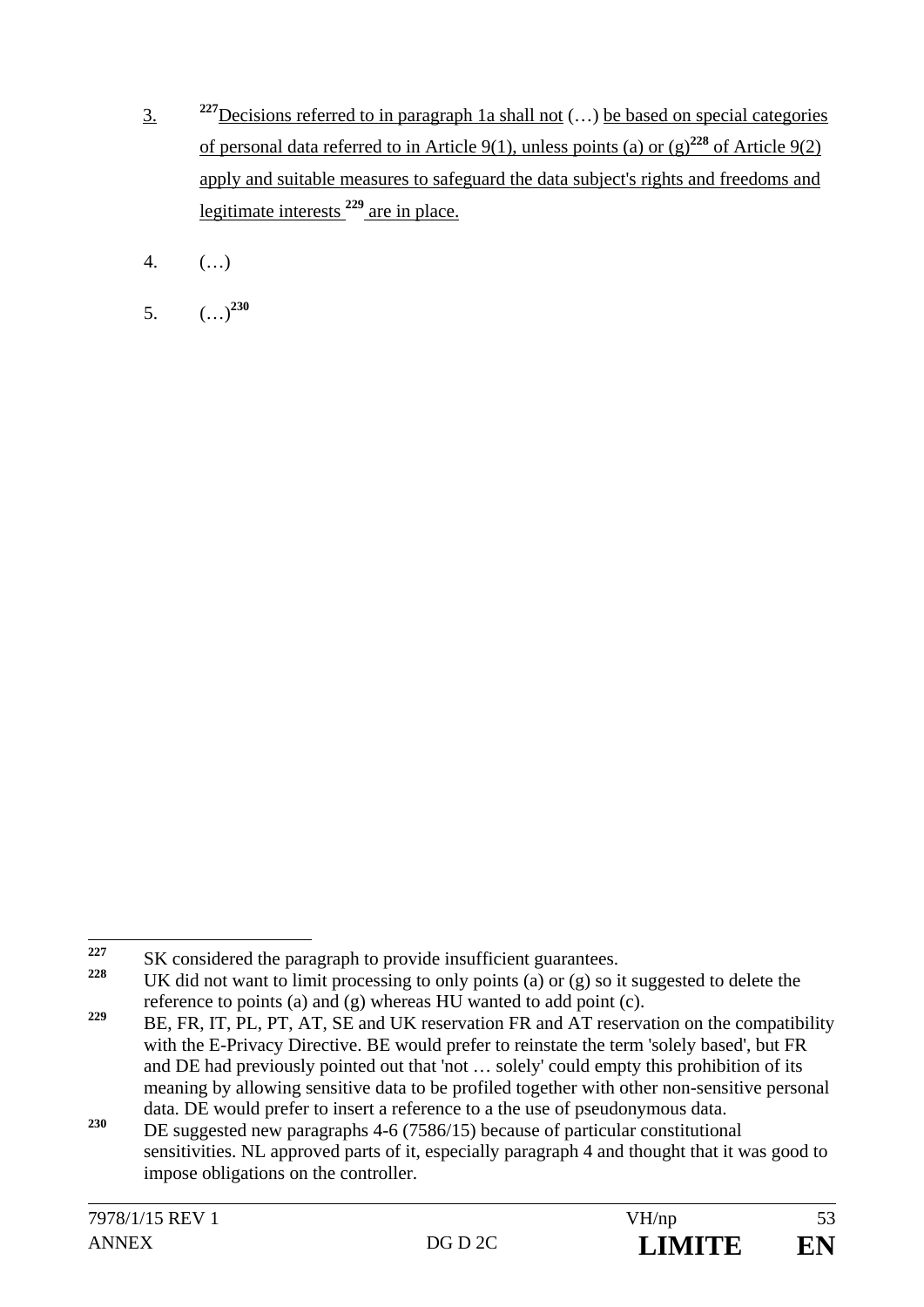# **SECTION 5 RESTRICTIONS**

# *Article 21 Restrictions231*

- 1. Union or Member State law to which the data controller or processor is subject may restrict by way of a legislative measure the scope of the obligations and rights provided for in (…) Articles 12 to 20 and Article 32, as well as Article 5**<sup>232</sup>** in so far as its provisions correspond to the rights and obligations provided for in Articles 12 to 20, when such a restriction constitutes a necessary and proportionate measure in a democratic society to safeguard:
	- (aa) national security;
	- (ab) defence;
	- (a) public security;
	- (b) the prevention, investigation, detection and prosecution of criminal offences and, for these purposes, safeguarding public security**<sup>233</sup>**, or the execution of criminal penalties;

<sup>231</sup> **<sup>231</sup>** DE suggested a new recital (48a) (7586/1/15 REV1). AT recalled the note of AT, SI, HU to the 3354th Council. SI and UK scrutiny reservation. SE and UK wondered why paragraph 2 of Article 13 of the 1995 Data Protection Directive had not been copied here. DE, supported by DK, HU, RO, PT and SI, stated that para. 1 should not only permit restrictions of the rights of data subjects but also their extension. For example, Article 20(2)(b) requires that Member States lay down 'suitable measures to safeguard the data subject's legitimate interests', which, when they take on the form of extended rights of access to information as provided for under German law in the case of profiling to asses creditworthiness (credit scoring), go beyond the Proposal for a Regulation.

<sup>&</sup>lt;sup>232</sup> AT reservation.

**<sup>233</sup>** The wording of points (b), and possibly also point (a), will have to be discussed again in the future in the light of the discussions on the relevant wording of the text of the Data Protection Directive for police and judicial cooperation.